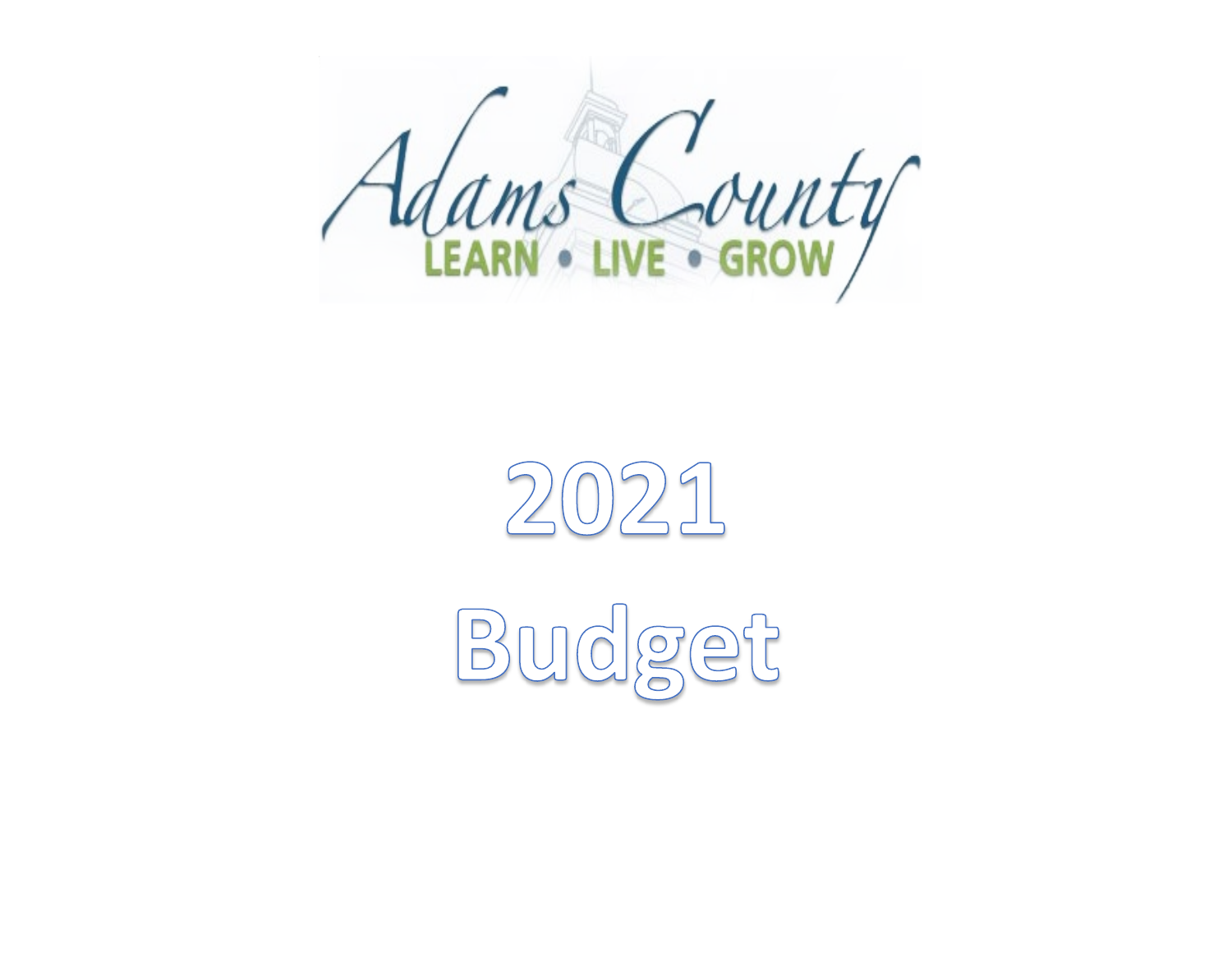| Acct              |                                     | Acct Description                    | 2017    | 2018    | 2019    | 2020    | 2020      | 2021       | 2021       | 2021                          |
|-------------------|-------------------------------------|-------------------------------------|---------|---------|---------|---------|-----------|------------|------------|-------------------------------|
|                   |                                     |                                     | Expend  | Expend  | Expend  | Adopted | Expend    | Req Budget | Adopted    | Notes                         |
|                   |                                     |                                     |         |         |         | Rudnet  |           |            | Rudget     |                               |
| <b>Fund: 1000</b> |                                     |                                     |         |         |         |         |           |            |            |                               |
|                   |                                     | - Fund Description : County General |         |         |         |         |           |            |            |                               |
|                   | Loc: 0001                           |                                     |         |         |         |         |           |            |            |                               |
|                   |                                     | Loc Description : Clerk             |         |         |         |         |           |            |            |                               |
|                   | 11100                               | <b>Elected Offical</b>              | 47,431  | 48,390  | 49,823  | 49,879  | 38,368    | 51,375     | 50,378     |                               |
|                   | 11200                               | Deputy/s                            | 222,596 | 227,549 | 235,704 | 263,080 | 186,177   | 270,972    | 270,275    |                               |
|                   | 21100                               | Office Supplies                     | 6,047   | 5,589   | 4,852   | 6,000   | 3,243     | 6,000      | 6,000      |                               |
|                   | 21700                               | Support & Trust Checks              | 278     | 797     | 666     | 800     | 208       | 800        | 800        |                               |
|                   | 31200                               | Training                            |         |         | 100     | 100     | $\Omega$  | 100        | 100        |                               |
|                   | 31700                               | Travel                              | 1,388   | 1,720   | 2,344   | 1,800   | 592       | 1,800      | 1,800      |                               |
|                   | 32200                               | Printing                            | 1,183   | 713     | 732     | 1,200   | $\vert$ 0 | 1,200      | 1,200      |                               |
|                   | 35100                               | Dues & Subscriptions                | 947     | 610     | 610     | 950     | 610       | 950        | 950        |                               |
|                   | 35200                               | Conference Registration             | 660     | 660     | 700     | 915     | 100       | 915        | 915        |                               |
|                   |                                     |                                     | 280,530 | 286,028 | 295,531 | 324,724 | 229,298   | 334,112    | 332,418    |                               |
|                   |                                     |                                     | 280,530 | 286,028 | 295,531 | 324,724 | 229,298   | 334,112    | 332,418    |                               |
|                   | $\overline{\phantom{a}}$ Loc : 0002 |                                     |         |         |         |         |           |            |            |                               |
|                   |                                     | Loc Description : Auditor           |         |         |         |         |           |            |            |                               |
|                   | 11100                               | Elected Offical                     | 47,431  | 49,903  | 51,442  | 51,500  | 39,615    | 53,045     | 52,015     |                               |
|                   | 11200                               | Deputy/s                            | 148,525 | 156,804 | 160,485 | 167,233 | 133,579   | 172,250    | 180,606    |                               |
|                   | 21100                               | Office Supplies                     | 1,274   | 2,191   | 780     | 1,200   | 630       | 1,200      | 1,200      |                               |
|                   | 31200                               | Training                            | 1,282   | 220     | 220     | 400     | 0         | 400        | 400        |                               |
|                   | 31700                               | Travel                              | 2,182   | 4,804   | 6,098   | 3,500   | 580       | 3,500      | 3,500      |                               |
|                   | 32200                               | Printing                            | 506     | 1,372   | 425     | 400     | 796       | 700        |            | 800 checks, W2s, 1095c, 1099s |
|                   | 35100                               | Dues & Subscriptions                | 712     | 750     | 773     | 900     | 922       | 900        | 900        |                               |
|                   | 35800                               | Maint. Fund Acct Software           |         |         |         |         |           | 120,920    | 90,000 LOW |                               |
|                   | 36200                               | Maint. Tax & Assessment<br> SW      |         |         |         |         |           | 25,910     |            | 30,000 Thomson Reuters        |
|                   |                                     |                                     | 201,912 | 216,044 | 220,223 | 225,133 | 176,122   | 378,825    | 359,421    |                               |
|                   |                                     |                                     | 201,912 | 216,044 | 220,223 | 225,133 | 176,122   | 378,825    | 359,421    |                               |
|                   | Loc: 0003                           |                                     |         |         |         |         |           |            |            |                               |
|                   |                                     | Loc Description : Treasurer         |         |         |         |         |           |            |            |                               |
|                   | 11100                               | Elected Offical                     | 47,431  | 48,390  | 49,823  | 49,879  | 38,368    | 51,375     | 50,378     |                               |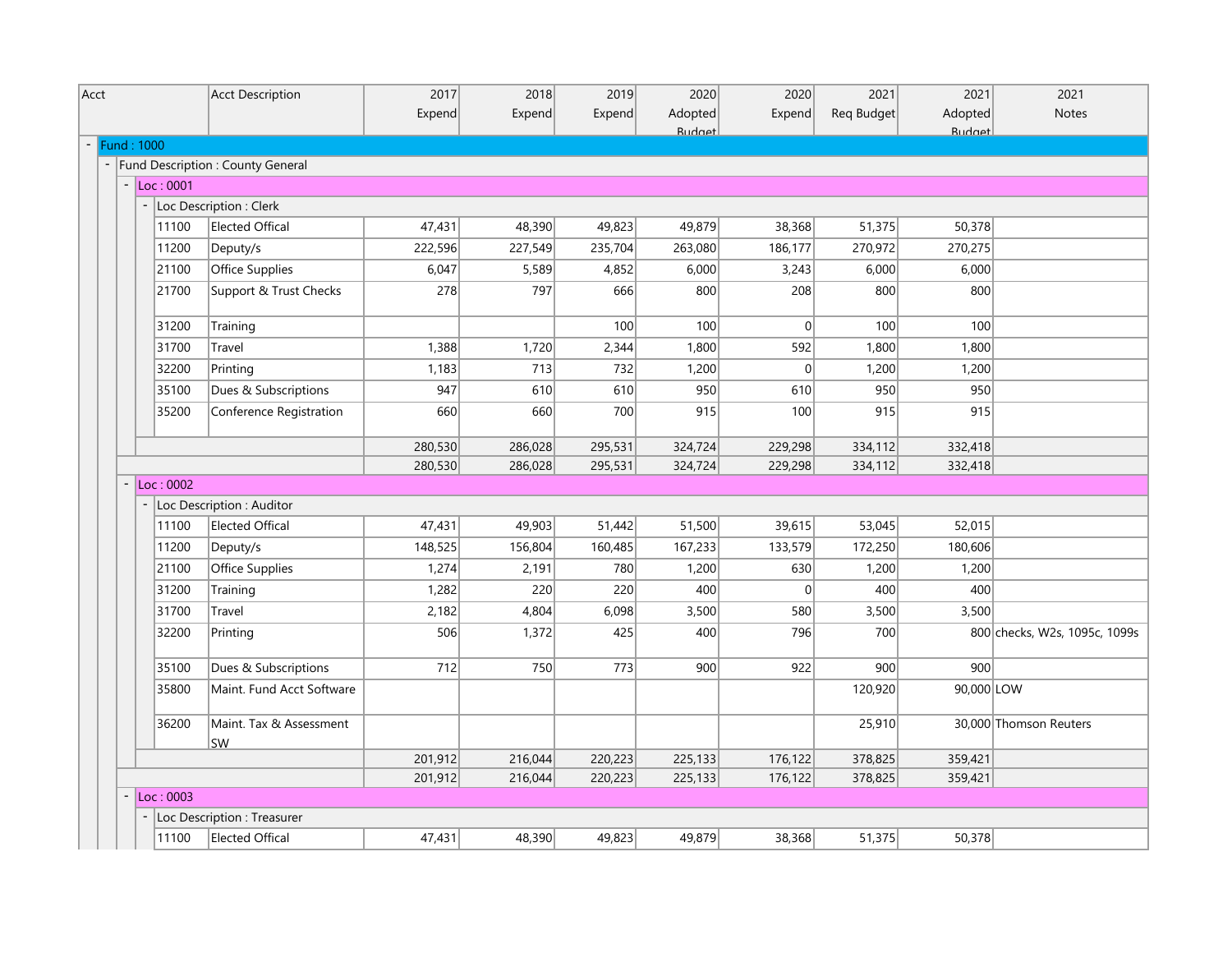| 11200     | Deputy/s                          | 65,955  | 74,409  | 95,768  | 83,871  | 55,262 | 86,387  | 71,858  |  |
|-----------|-----------------------------------|---------|---------|---------|---------|--------|---------|---------|--|
| 11300     | Part Time                         | 3,194   | 2,265   |         |         |        |         | 12,000  |  |
| 21100     | Office Supplies                   | 390     | 420     | 576     | 1,000   | 299    | 1,000   | 1,000   |  |
| 31200     | Training                          | 500     | 437     | 625     | 600     | 0      | 600     | 600     |  |
| 31700     | Travel                            | 1,311   | 1,460   | 2,014   | 1,400   | 1,163  | 1,400   | 1,400   |  |
| 33700     | Equipment Repair                  |         |         | 511     | 500     | 188    | 500     | 500     |  |
| 35100     | Dues & Subscriptions              | 262     | 279     | 279     | 325     | 0      | 325     | 325     |  |
| 35200     | Conference Registration           | 810     | 425     | 545     | 850     | 40     | 850     | 850     |  |
|           |                                   | 119,853 | 128,085 | 150,141 | 138,425 | 95,320 | 142,437 | 138,911 |  |
|           |                                   | 119,853 | 128,085 | 150,141 | 138,425 | 95,320 | 142,437 | 138,911 |  |
| Loc: 0004 |                                   |         |         |         |         |        |         |         |  |
|           | - Loc Description : Recorder      |         |         |         |         |        |         |         |  |
| 11100     | Elected Offical                   | 47,431  | 48,390  | 49,823  | 49,879  | 38,368 | 51,375  | 50,378  |  |
| 11200     | Deputy/s                          | 35,396  | 36,105  | 37,174  | 39,437  | 28,725 | 40,620  | 40,352  |  |
| 21100     | Office Supplies                   | 245     | 593     | 314     | 595     | 449    | 595     | 595     |  |
| 31700     | Travel                            | 146     | 141     | 145     | 150     | 0      | 150     | 150     |  |
| 35100     | Dues & Subscriptions              | 475     | 29      | 475     | 475     | 475    | 475     | 475     |  |
|           |                                   | 83,693  | 85,258  | 87,931  | 90,536  | 68,017 | 93,215  | 91,950  |  |
|           |                                   | 83,693  | 85,258  | 87,931  | 90,536  | 68,017 | 93,215  | 91,950  |  |
| Loc: 0006 |                                   |         |         |         |         |        |         |         |  |
|           | - Loc Description : Surveyor      |         |         |         |         |        |         |         |  |
| 11100     | <b>Elected Offical</b>            | 47,431  | 48,390  | 49,823  | 49,879  | 38,368 | 51,375  | 50,378  |  |
| 11200     | Deputy/s                          | 29,927  | 30,526  | 32,761  | 35,485  | 27,068 | 36,550  | 36,338  |  |
| 11500     | Overtime                          |         |         |         | 100     | 0      | 0       | 0       |  |
| 12500     | CDL/Physical                      |         | 150     |         | 300     | 160    | 300     | 300     |  |
| 12800     | Labor Rod&Chain/Full-Part<br>Time | 13,897  | 14,947  | 20,317  | 20,600  | 14,852 | 21,218  | 21,218  |  |
| 21100     | Office Supplies                   | 384     | 467     | 547     | 350     | 82     | 350     | 350     |  |
| 22000     | Gas, Oil and Lube                 | 8,723   | 8,651   | 7,544   | 10,000  | 6,699  | 12,000  | 12,000  |  |
| 22200     | <b>Tires</b>                      | 454     | 1,246   | 3,042   | 2,200   | 1,640  | 5,000   | 5,000   |  |
| 22301     | Stakes, Flags & Small Tools       | 1,288   | 1,487   | 2,292   | 1,500   | 500    | 500     | 500     |  |
| 23302     | Labor, Garage & Motor<br>Suppl    | 4,253   | 1,298   | 1,100   | 4,230   | 3,363  | 6,500   | 6,500   |  |
| 32200     | Printing                          | 122     |         | 126     | 200     | 120    | 200     | 200     |  |
| 32300     | Rebind Book/Records               |         |         |         | 100     | 0      | 100     | 100     |  |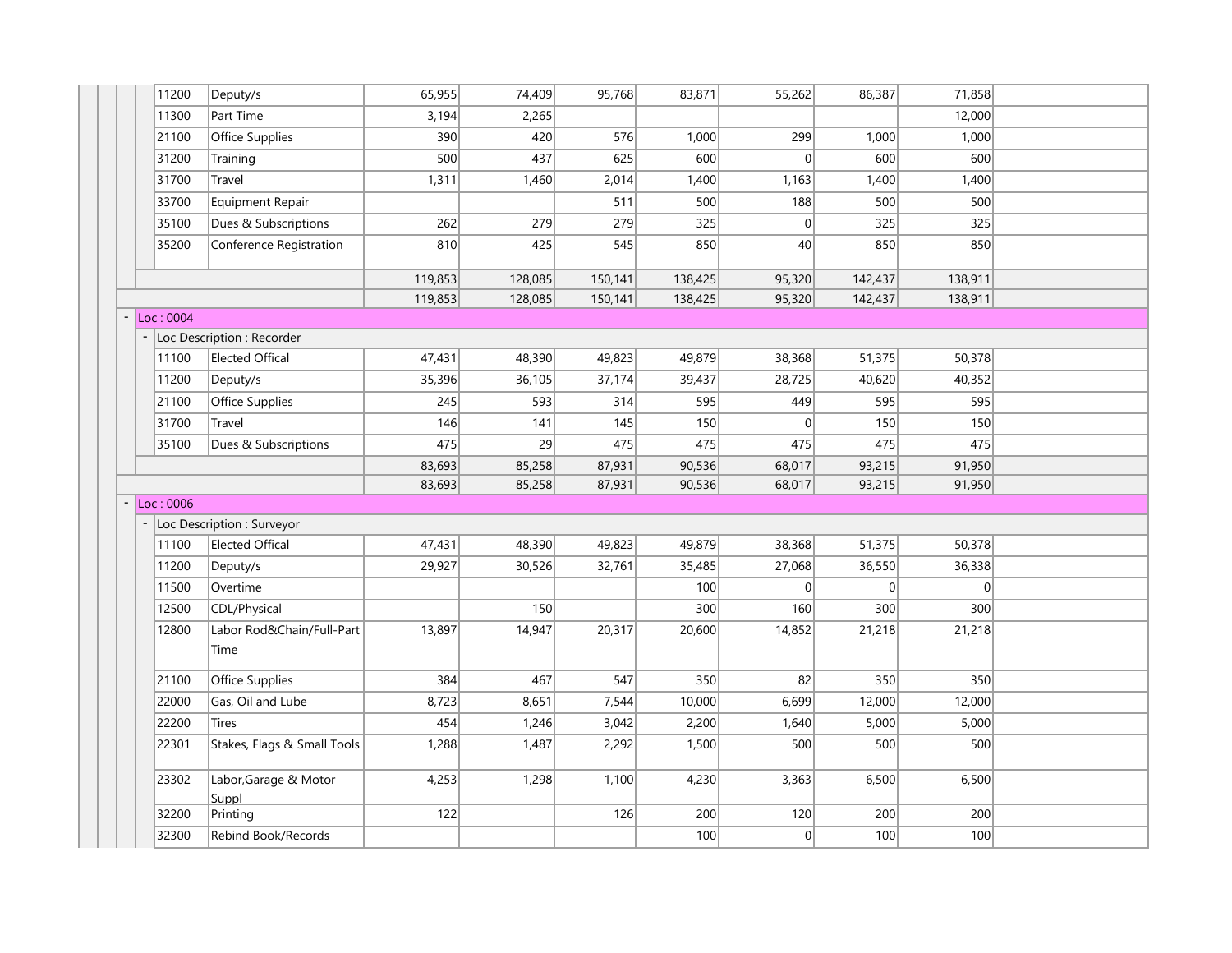| 33601     | Service Laser/Equip          | 1,074   | 1,691   | 396     | 900     | 29     | 900     | 900     |                         |
|-----------|------------------------------|---------|---------|---------|---------|--------|---------|---------|-------------------------|
| 35100     | Dues & Subscriptions         | 434     | 243     | 488     | 500     | 280    | 500     | 500     |                         |
|           |                              | 107,987 | 109,096 | 118,436 | 126,344 | 93,161 | 135,493 | 134,284 |                         |
|           |                              | 107,987 | 109,096 | 118,436 | 126,344 | 93,161 | 135,493 | 134,284 |                         |
| Loc: 0007 |                              |         |         |         |         |        |         |         |                         |
|           | - Loc Description : Coroner  |         |         |         |         |        |         |         |                         |
| 11100     | <b>Elected Offical</b>       | 14,672  | 14,965  | 15,409  | 15,426  | 11,866 | 15,426  | 15,580  |                         |
| 11200     | Deputy/s                     | 2,070   | 2,111   | 2,174   | 2,174   | 1,087  | 2,806   |         | 2,196 Divided between 3 |
|           |                              |         |         |         |         |        |         |         | deputies                |
| 11201     | <b>Chief Deputy</b>          | 3,304   | 3,370   | 3,471   | 3,471   | 1,736  | 3,471   | 3,506   |                         |
| 21100     | Office Supplies              |         |         |         | 300     | 0      | 300     | 300     |                         |
| 21601     | Personal Protective Wear     | 140     |         |         | 215     | 0      | 300     | 300     |                         |
| 21701     | Body Bags, Stain Cards, etc. | 205     | 240     |         | 425     | 305    | 600     | 600     |                         |
| 31100     | Legal Fees/Services          |         |         |         | 0       | 0      | 0       | 0       |                         |
| 31203     | <b>Autopsy Fees</b>          | 35,592  | 20,689  | 25,926  | 20,000  | 30,406 | 20,000  | 25,000  |                         |
| 31600     | Postage                      |         |         |         | 60      | 0      | 60      | 60      |                         |
| 31700     | Travel                       | 362     | 198     | 240     | 500     | 100    | 500     | 500     |                         |
| 32004     | Transportation               |         |         |         | 100     | 0      | 100     | 100     |                         |
| 35100     | Dues & Subscriptions         | 450     | 450     | 450     | 450     | 450    | 450     | 450     |                         |
| 42601     | Equipment                    |         |         |         | 0       | 0      | 0       | 0       |                         |
|           |                              | 56,795  | 42,023  | 47,670  | 43,121  | 45,950 | 44,013  | 48,592  |                         |
|           |                              | 56,795  | 42,023  | 47,670  | 43,121  | 45,950 | 44,013  | 48,592  |                         |
| Loc: 0008 |                              |         |         |         |         |        |         |         |                         |
|           | Loc Description : Assessor   |         |         |         |         |        |         |         |                         |
| 11100     | Elected Offical              | 48,431  | 49,409  | 50,872  | 50,929  | 39,176 | 52,457  | 51,429  |                         |
| 11200     | Deputy/s                     | 62,765  | 65,461  | 67,292  | 70,116  | 56,456 | 72,220  | 75,611  |                         |
| 11300     | Part Time                    |         |         |         | 7,500   | 0      | 0       | 0       |                         |
| 11402     | Assessor Level III           | 1,500   | 1,500   | 1,500   | 1,500   | 1,096  | 1,500   | 1,500   |                         |
| 21100     | Office Supplies              | 351     | 791     | 713     | 1,200   | 831    | 1,200   | 1,200   |                         |
| 31200     | Training                     | 3,690   | 1,968   | 4,267   | 4,000   | 567    | 4,000   | 4,000   |                         |
| 31700     | Travel                       | 93      | 220     | 251     | 3,000   | 336    | 3,000   | 1,000   |                         |
| 33700     | Equipment Repair             |         |         |         | 200     | 0      | 200     | 200     |                         |
| 35100     | Dues & Subscriptions         | 1,160   | 600     | 975     | 1,500   | 1,290  | 1,500   | 1,500   |                         |
|           |                              | 117,990 | 119,949 | 125,870 | 139,945 | 99,752 | 136,077 | 136,440 |                         |
|           |                              | 117,990 | 119,949 | 125,870 | 139,945 | 99,752 | 136,077 | 136,440 |                         |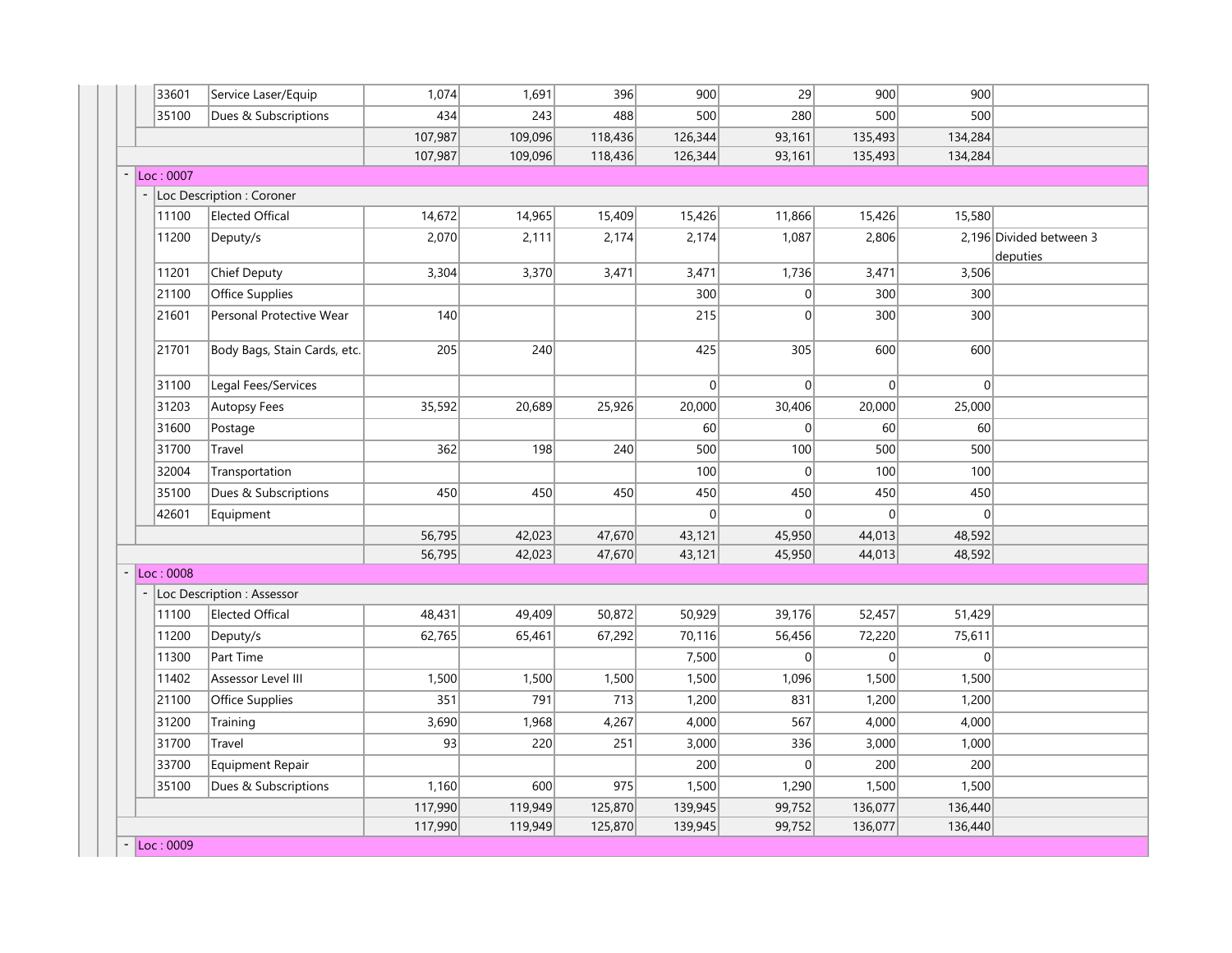|                | Loc Description : Prosecuting Attorney        |         |         |         |                |                |         |              |                                                                                                       |
|----------------|-----------------------------------------------|---------|---------|---------|----------------|----------------|---------|--------------|-------------------------------------------------------------------------------------------------------|
| 11300          | Part Time                                     | 14,420  | 14,561  | 15,229  | 17,779         | 11,436         | 18,312  |              | 19,356 Nicole                                                                                         |
| 11302          | Administrator/Secretary                       | 31,148  | 37,712  | 38,830  | 38,873         | 33,506         | 45,119  | 44,720 Jodi  |                                                                                                       |
| 11403          | Secretary                                     | 28,049  | 26,572  | 30,272  | 31,949         | 24,513         | 32,907  |              | 32,718 Jennifer                                                                                       |
| 11601          | Secretary/Receptionist                        | 29,811  | 30,408  | 31,068  | 31,344         | 24,111         | 32,284  | 31,677 Lisa  |                                                                                                       |
| 11700          | Deputy Prosecutor                             | 39,000  | 39,780  | 40,958  | 41,004         | 31,542         | 42,234  | 41,414 Audra |                                                                                                       |
| 11801          | Victim Advocate                               | 23,371  | 23,839  | 23,628  | 24,573         | 18,902         | 25,310  |              | 24,819 Deatra                                                                                         |
| 12100          | Prosecutor's Investigator                     | 22,356  | 28,773  | 29,719  | 30,000         | 653            | 60,000  | 60,000       |                                                                                                       |
| 21100          | Office Supplies                               | 576     |         | 1,654   | 1,400          | 956            | 1,400   | 1,400        |                                                                                                       |
| 21200          | Victim Advocate Supplies                      | 201     |         | 150     | 200            | $\overline{0}$ | 200     | 200          |                                                                                                       |
| 21303          | <b>Books/Research Materials</b>               |         |         | 1,736   | 1,000          | 912            | 1,000   | 1,000        |                                                                                                       |
| 22000          | Gas, Oil and Lube                             |         | 257     | 1,335   | 3,000          | 101            | 3,000   | 3,000        |                                                                                                       |
| 35100          | Dues & Subscriptions                          | 600     | 600     | 600     | 650            | 704            | 650     | 650          |                                                                                                       |
| 35301          | Witness/Deposition Fees                       |         |         | 2,014   | 2,140          | 2,522          | 2,140   | 2,140        |                                                                                                       |
|                |                                               | 189,532 | 202,502 | 217,193 | 223,912        | 149,858        | 264,556 | 263,094      |                                                                                                       |
|                |                                               | 189,532 | 202,502 | 217,193 | 223,912        | 149,858        | 264,556 | 263,094      |                                                                                                       |
| $-$ Loc: 0010  |                                               |         |         |         |                |                |         |              |                                                                                                       |
|                | Loc Description : Registration Of Voters      |         |         |         |                |                |         |              |                                                                                                       |
| 12200          | Per Diem-Voter<br>Registration                | 1,800   | 1,800   | 1,800   | 1,800          | 1,350          | 1,800   | 1,800        |                                                                                                       |
|                |                                               | 1,800   | 1,800   | 1,800   | 1,800          | 1,350          | 1,800   | 1,800        |                                                                                                       |
|                |                                               | 1,800   | 1,800   | 1,800   | 1,800          | 1,350          | 1,800   | 1,800        |                                                                                                       |
| $-$ Loc : 0011 |                                               |         |         |         |                |                |         |              |                                                                                                       |
|                | Loc Description : County Coop Ext Svc (Agent) |         |         |         |                |                |         |              |                                                                                                       |
| 11202          | Office Manager                                | 31,311  | 31,908  | 35,634  | $\overline{0}$ | 0              | 0       | $\Omega$     |                                                                                                       |
| 11303          | Program Assistant                             | 8,069   | 6,853   | 8,018   | 9,000          | 10,843         | 16,114  |              | 16,272 Request increase due to<br>Council wage increase<br>January 2020 for part-time<br>summer staff |
| 11500          | Overtime                                      | 201     | 329     | 349     | 500            | $\overline{0}$ | 515     | 500          |                                                                                                       |
| 11701          | Admin Assistant                               | 28,346  | 28,940  | 29,798  | 59,664         | 45,895         | 61,454  | 61,203       |                                                                                                       |
| 21100          | Office Supplies                               | 2,396   | 2,409   | 2,347   | 2,400          | 2,054          | 2,400   | 2,400        |                                                                                                       |
| 21602          | <b>Educational Lesson</b><br><b>Supplies</b>  | 471     | 330     | 397     | 500            | 183            | 500     | 500          |                                                                                                       |
| 30100          | <b>Contractural Services</b>                  | 107,340 | 108,960 | 111,695 | 114,500        | 114,500        | 114,500 | 114,500      |                                                                                                       |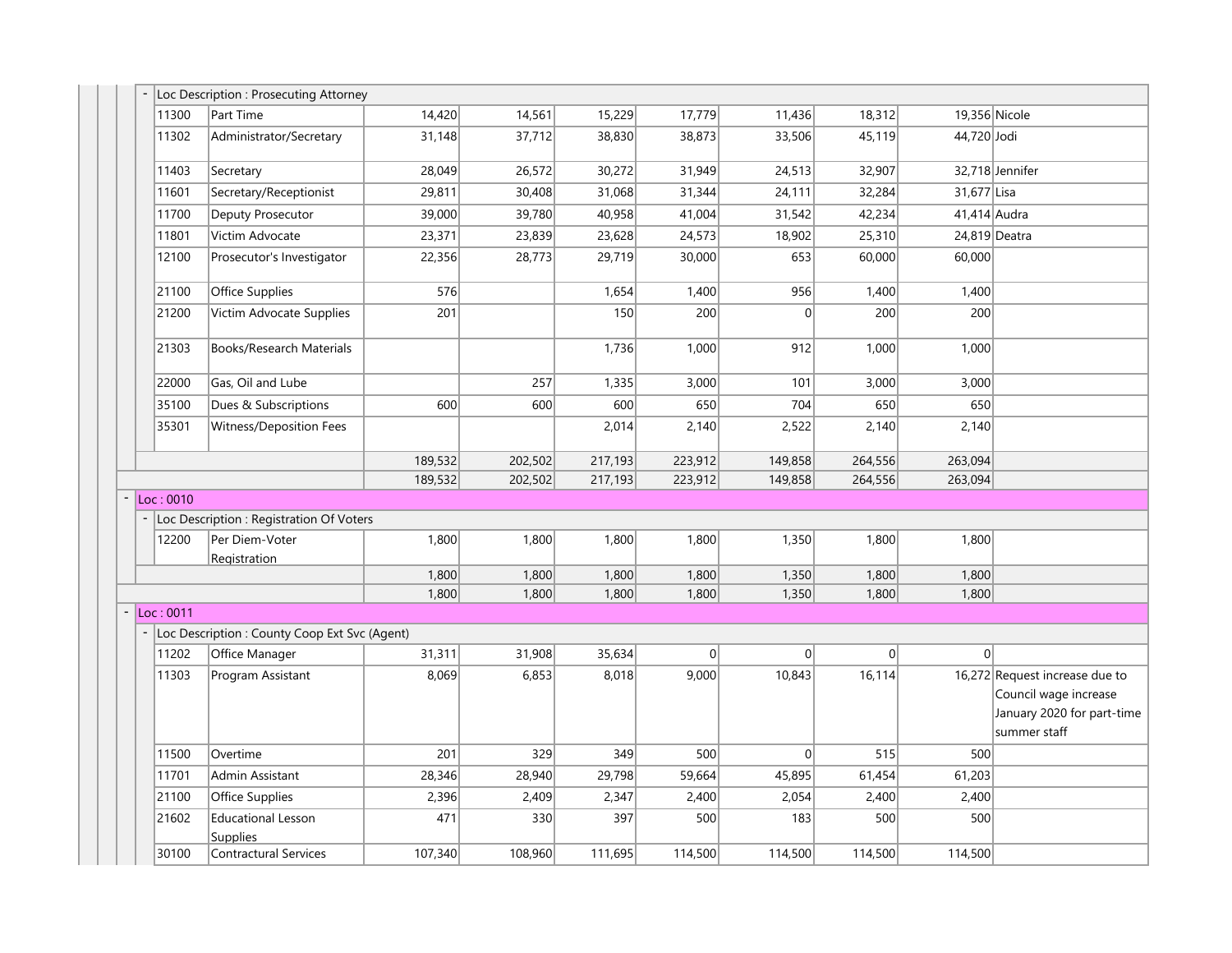| 31600                               | Postage                                      | 5,200   | 4,705   | 4,455   | 5,200           | 3,898   | 5,200   | 5,200    |  |
|-------------------------------------|----------------------------------------------|---------|---------|---------|-----------------|---------|---------|----------|--|
| 31700                               | Travel                                       | 4,625   | 7,820   | 5,899   | 5,000           | 2,593   | 8,000   | 6,000    |  |
| 31903                               | Educator Training                            | 628     | 343     | 569     | 600             | 0       | 600     | 600      |  |
| 32200                               | Printing                                     | 472     | 500     |         | 500             | 177     | 500     | 500      |  |
| 34101                               | Equipment Rental/Lease                       | 2,070   | 2,260   | 2,690   | 4,000           | 2,230   | 4,000   | 3,000    |  |
|                                     |                                              | 191,129 | 195,357 | 201,851 | 201,864         | 182,373 | 213,783 | 210,675  |  |
|                                     |                                              | 191,129 | 195,357 | 201,851 | 201,864         | 182,373 | 213,783 | 210,675  |  |
| $\overline{\phantom{a}}$ Loc : 0012 |                                              |         |         |         |                 |         |         |          |  |
|                                     | - Loc Description : Veterans Service Officer |         |         |         |                 |         |         |          |  |
| 11101                               | Service Officer                              | 16,789  | 17,125  | 17,632  | 24,648          | 17,424  | 25,387  | 23,900   |  |
| 21100                               | Office Supplies                              | 130     | 32      | 201     | 200             | 29      | 200     | 200      |  |
| 31700                               | Travel                                       | 580     | 709     | 801     | 1,000           | 0       | 1,000   | 1,000    |  |
| 35100                               | Dues & Subscriptions                         | 50      | 20      | 20      | 100             | 0       | 100     | 100      |  |
| 35203                               | VetraSpec                                    | 399     | 449     |         | 449             | 0       | 449     | 449      |  |
| 36100                               | Solider Burial                               |         |         |         |                 |         | 38,000  | 38,000   |  |
| 36201                               | Memorial Day Expenses                        |         |         |         |                 |         | 4,000   | 4,000    |  |
|                                     |                                              | 17,948  | 18,335  | 18,654  | 26,397          | 17,453  | 69,136  | 67,649   |  |
|                                     |                                              | 17,948  | 18,335  | 18,654  | 26,397          | 17,453  | 69,136  | 67,649   |  |
| $-$ Loc : 0061                      |                                              |         |         |         |                 |         |         |          |  |
|                                     | - Loc Description : County Council           |         |         |         |                 |         |         |          |  |
| 11100                               | Elected Offical                              | 69,249  | 69,654  | 71,677  | 72,758          | 55,377  | 74,941  | 73,484   |  |
| 11600                               | Attorney                                     | 4,937   | 5,036   | 5,185   | 5,192           | 3,993   | 5,348   | 30,470   |  |
| 21100                               | Office Supplies                              | 27      |         | 278     | 50 <sup>2</sup> | 0       | 50      | 50       |  |
| 31100                               | Legal Fees/Services                          | 16,517  | 8,619   | 15,223  | 20,000          | 11,340  | 20,000  | 2,000    |  |
| 31700                               | Travel                                       | 358     | 667     | 1,685   | 2,000           | 253     | 2,000   | 2,000    |  |
| 35100                               | Dues & Subscriptions                         | 240     | 185     | 130     | 300             | 290     | 300     | 300      |  |
|                                     |                                              | 91,328  | 84,161  | 94,178  | 100,300         | 71,253  | 102,639 | 108,304  |  |
|                                     |                                              | 91,328  | 84,161  | 94,178  | 100,300         | 71,253  | 102,639 | 108,304  |  |
| $-$ Loc : 0062                      |                                              |         |         |         |                 |         |         |          |  |
|                                     | - Loc Description : Election Board           |         |         |         |                 |         |         |          |  |
| 11501                               | Members (3)                                  | 9,225   | 9,225   | 9,225   | 9,225           | 6,919   | 9,225   | 9,225    |  |
| 11603                               | Absentee/Travel Board                        |         | 8,738   | 2,973   | 9,200           | 2,880   | 9,200   | 0        |  |
| 11703                               | Inspectors                                   |         | 1,800   | 600     | 1,800           | 900     | 1,800   | $\Omega$ |  |
| 11803                               | Judges                                       |         | 5,760   | 960     | 6,000           | 4,200   | 6,000   | 0        |  |
| 11902                               | Clerks                                       |         | 3,360   | 960     | 3,360           | 1,680   | 3,360   | 0        |  |
| 12300                               | Meals                                        |         | 1,305   | 300     | 1,320           | 825     | 1,320   | 0        |  |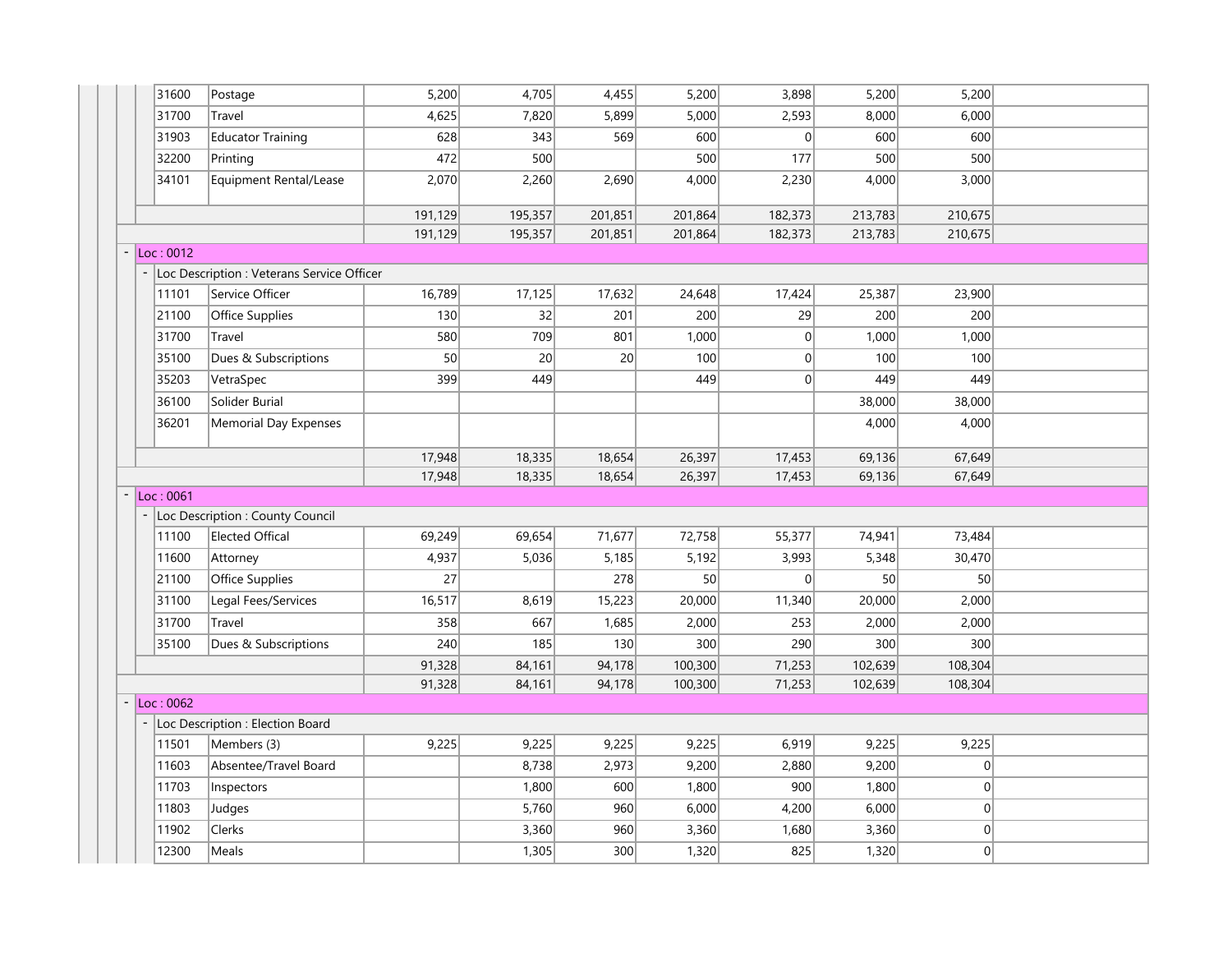| 12400                     | Alternates                             |        | 225    | 225            | 375    | 150    | 375    | 0        |  |
|---------------------------|----------------------------------------|--------|--------|----------------|--------|--------|--------|----------|--|
| 12600                     | Counting                               |        | 4,344  | 1,364          | 4,400  | 4,168  | 4,400  | $\Omega$ |  |
|                           | Center/Prep/Co.Empl                    |        |        |                |        |        |        |          |  |
| 21100                     | Office Supplies                        |        | 109    | 923            | 1,500  | 2,834  | 1,500  | 0        |  |
| 31302                     | On-Site Operator                       |        | 5,900  | 2,950          | 6,000  | 0      | 6,000  | $\Omega$ |  |
| 31601                     | Travel-Poles & Absentee                |        | 15     | 45             | 100    | 46     | 100    | $\Omega$ |  |
| 31700                     | Travel                                 | 261    | 1,659  | 2,003          | 2,200  | 1,816  | 2,200  | 2,200    |  |
| 31801                     | Delivery                               |        | 300    | 100            | 300    | 150    | 300    | 0        |  |
| 32200                     | Printing                               |        | 413    | 640            | 500    | 1,132  | 500    | $\Omega$ |  |
| 32800                     | Computer Maintenance                   | 14,750 | 13,750 | 13,750         | 14,750 | 13,750 | 14,750 | 14,750   |  |
| 34102                     | Poll Rental                            |        | 880    | 360            | 880    | 320    | 880    | $\Omega$ |  |
| 35200                     | Conference Registration                | 600    | 700    | 900            | 900    | 0      | 900    | 900      |  |
|                           |                                        | 24,836 | 58,483 | 38,278         | 62,810 | 41,770 | 62,810 | 27,075   |  |
|                           |                                        | 24,836 | 58,483 | 38,278         | 62,810 | 41,770 | 62,810 | 27,075   |  |
| $\blacksquare$ Loc : 0063 |                                        |        |        |                |        |        |        |          |  |
|                           | - Loc Description : Drainage Board     |        |        |                |        |        |        |          |  |
| 11200                     | Deputy/s                               | 28,111 | 28,674 | 29,524         | 31,949 | 0      | 3,000  | 0        |  |
| 11600                     | Attorney                               | 7,671  | 7,824  | 8,051          | 8,066  | 6,200  | 8,308  | $\Omega$ |  |
| 11804                     | Board Member                           | 1,700  | 1,800  | 1,575          | 2,200  | 975    | 2,200  | 2,200    |  |
| 12801                     | Per Diem                               |        |        |                | 200    | 0      | 200    | 200      |  |
| 13100                     | Drain Brd Asst/Full-Part<br>Time       | 9,216  | 10,576 | 10,266         | 11,646 | 9,638  | 11,995 | 11,646   |  |
| 13200                     | Mauwee/Wab.Riv Basin<br>Comm           | 935    | 1,595  | 1,375          | 1,700  | 990    | 1,700  | 1,700    |  |
| 21100                     | Office Supplies                        | 830    | 342    | 1,271          | 830    | 188    | 830    | 830      |  |
| 24400                     | Uniforms                               | 303    |        | 260            | 350    | 260    | 400    | 400      |  |
| 31100                     | Legal Fees/Services                    | 586    | 341    | 1,458          | 1,575  | 496    | 1,625  | 9,766    |  |
| 31207                     | Application Fees                       |        |        |                | 100    | 0      | 100    | 100      |  |
| 31303                     | Engineering Fees                       | 600    | 1,425  | 1,388          | 2,765  | 0      | 2,845  | 2,845    |  |
| 31700                     | Travel                                 | 50     |        | 75             | 100    | 0      | 100    | 100      |  |
| 32100                     | Publication of Legal<br><b>Notices</b> | 327    | 136    | 95             | 500    | 141    | 400    | 400      |  |
| 32200                     | Printing                               | 0      |        | $\overline{0}$ | 100    | 0      | 100    | 100      |  |
| 33700                     | Equipment Repair                       | 100    | 40     | 31             | 300    | 159    | 300    | 300      |  |
|                           |                                        | 50,429 | 52,753 | 55,369         | 62,381 | 19,047 | 34,103 | 30,587   |  |
|                           |                                        | 50,429 | 52,753 | 55,369         | 62,381 | 19,047 | 34,103 | 30,587   |  |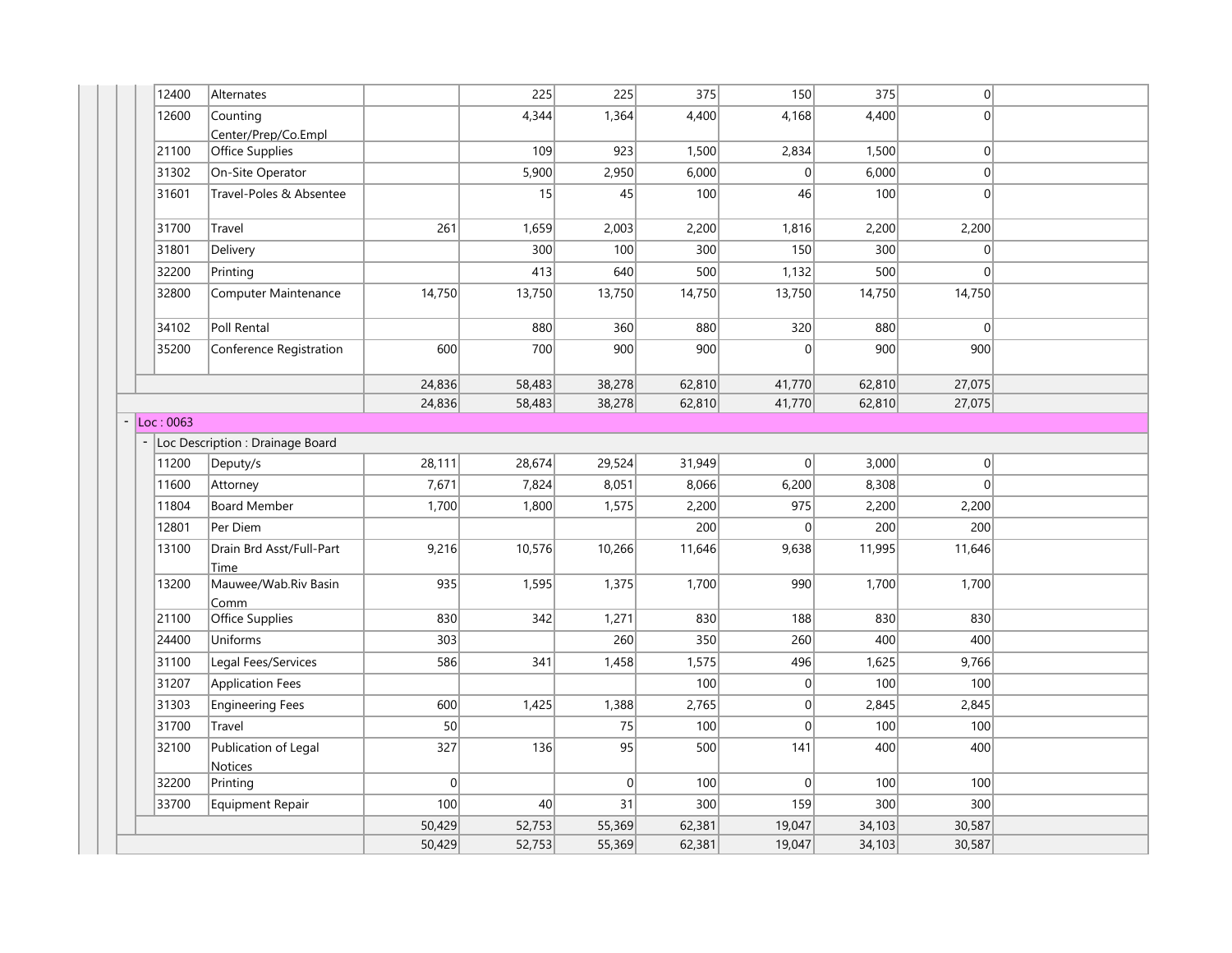| $-$ Loc : 0066                 |                                           |           |                |           |              |                |           |             |  |  |
|--------------------------------|-------------------------------------------|-----------|----------------|-----------|--------------|----------------|-----------|-------------|--|--|
| Loc Description : PTABOA Board |                                           |           |                |           |              |                |           |             |  |  |
| 11804                          | <b>Board Member</b>                       | 113       | 100            | 150       | 1,000        | 0              | 1,000     | 1,000       |  |  |
| 31700                          | Travel                                    |           |                |           | 200          | 0              | 200       | 200         |  |  |
| 32201                          | Advertising                               |           | 5 <sup>2</sup> |           | 100          | 0              | 100       | 100         |  |  |
|                                |                                           | 113       | 105            | 150       | 1,300        | 0              | 1,300     | 1,300       |  |  |
|                                |                                           | 113       | 105            | 150       | 1,300        | 0              | 1,300     | 1,300       |  |  |
| $-$ Loc : 0068                 |                                           |           |                |           |              |                |           |             |  |  |
|                                | Loc Description : Commissioners           |           |                |           |              |                |           |             |  |  |
| 11100                          | <b>Elected Offical</b>                    | 72,131    | 72,592         | 74,703    | 75,787       | 58,259         | 78,061    | 76,545      |  |  |
| 11600                          | Attorney                                  | 27,807    | 28,363         | 29,203    | 29,237       | 22,489         | 30,114    | $\Omega$    |  |  |
| 11805                          | Highway Engineer                          | 67,398    | 75,671         | 78,192    | 82,000       | 73,165         | 98,880    | 96,960      |  |  |
| 12301                          | Social Security                           | 369,584   | 403,230        | 433,260   | 447,870      | 263,731        | 461,306   | 461,306     |  |  |
| 12402                          | <b>PERF</b>                               | 485,231   | 508,099        | 553,132   | 518,385      | 377,331        | 533,937   | 533,937     |  |  |
| 12502                          | <b>Sheriff Retirement</b>                 | 120,000   | 163,000        | 163,000   | $\mathbf{0}$ | 0              | 0         | 0           |  |  |
| 12601                          | Health Insurance                          | 1,300,000 | 2,000,000      | 1,666,667 | 1,500,000    | 1,250,000      | 2,000,000 | 2,000,000   |  |  |
| 12700                          | Workman's Comp                            | 80,000    | 150,000        | 100,000   | 150,000      | 50,000         | 100,000   | 100,000     |  |  |
| 12803                          | Other Employee Insurances                 | 13,629    | 31,033         | 22,722    | 35,000       | 13,501         | 35,000    | 35,000      |  |  |
| 12900                          | Employee Suppl<br>Retirement              | 32,085    | 45,427         | 48,075    | 35,000       | 39,720         | 50,000    | 50,000      |  |  |
| 13001                          | Office & Miscellaneous                    | 17,500    | 20,000         | 20,000    | 20,000       | 10,000         | 20,000    | 20,000      |  |  |
| 13201                          | <b>EMA Life Insurance</b>                 | 525       |                | 525       | 525          | $\overline{0}$ | 525       | 525         |  |  |
| 21100                          | Office Supplies                           | 179       | 227            | 150       | 250          | 143            | 250       | 250         |  |  |
| 31000                          | <b>Sheriff Tax Warrants</b>               | 5,927     | 8,341          | 7,948     | 8,000        | 2,924          | 8,000     | $\mathbf 0$ |  |  |
| 31100                          | Legal Fees/Services                       | 139,083   | 126,764        | 102,642   | 100,000      | 60,681         | 100,000   | 129,528     |  |  |
| 31400                          | Preservation of Cty Records               | 1,200     | 1,200          |           | 1,200        | 1,200          | 1,200     | 1,200       |  |  |
| 31600                          | Postage                                   | 46,185    | 54,389         | 45,488    | 60,000       | 36,244         | 60,000    | 60,000      |  |  |
| 31700                          | Travel                                    | 1,660     | 2,986          | 2,500     | 3,000        | 1,666          | 3,000     | 3,000       |  |  |
| 31904                          | PostMeter                                 | 3,886     | 4,779          | 5,418     | 6,000        | 2,914          | 6,000     | 6,000       |  |  |
| 32001                          | Rent/Repair/CpyPaper<br>Employee Training | 178       | 2,226          |           | 1,000        | 500            | 1,000     | 1,000       |  |  |
| 32100                          | Publication of Legal                      | 6,369     | 4,651          | 5,423     | 6,000        | 5,116          | 6,000     | 6,000       |  |  |
|                                | <b>Notices</b>                            |           |                |           |              |                |           |             |  |  |
| 32600                          | Unemployment                              | 2,416     | 5,014          |           | 5,000        | 1,230          | 5,000     | 5,000       |  |  |
| 32700                          | <b>Offical Bonds</b>                      | 2,212     | 2,412          | 1,594     | 2,500        | 1,348          | 2,500     | 2,500       |  |  |
| 32801                          | Insurance Bldg & Structure                | 361,154   | 370,122        | 420,917   | 455,000      | 414,190        | 491,400   | 491,400     |  |  |
|                                |                                           |           |                |           |              |                |           |             |  |  |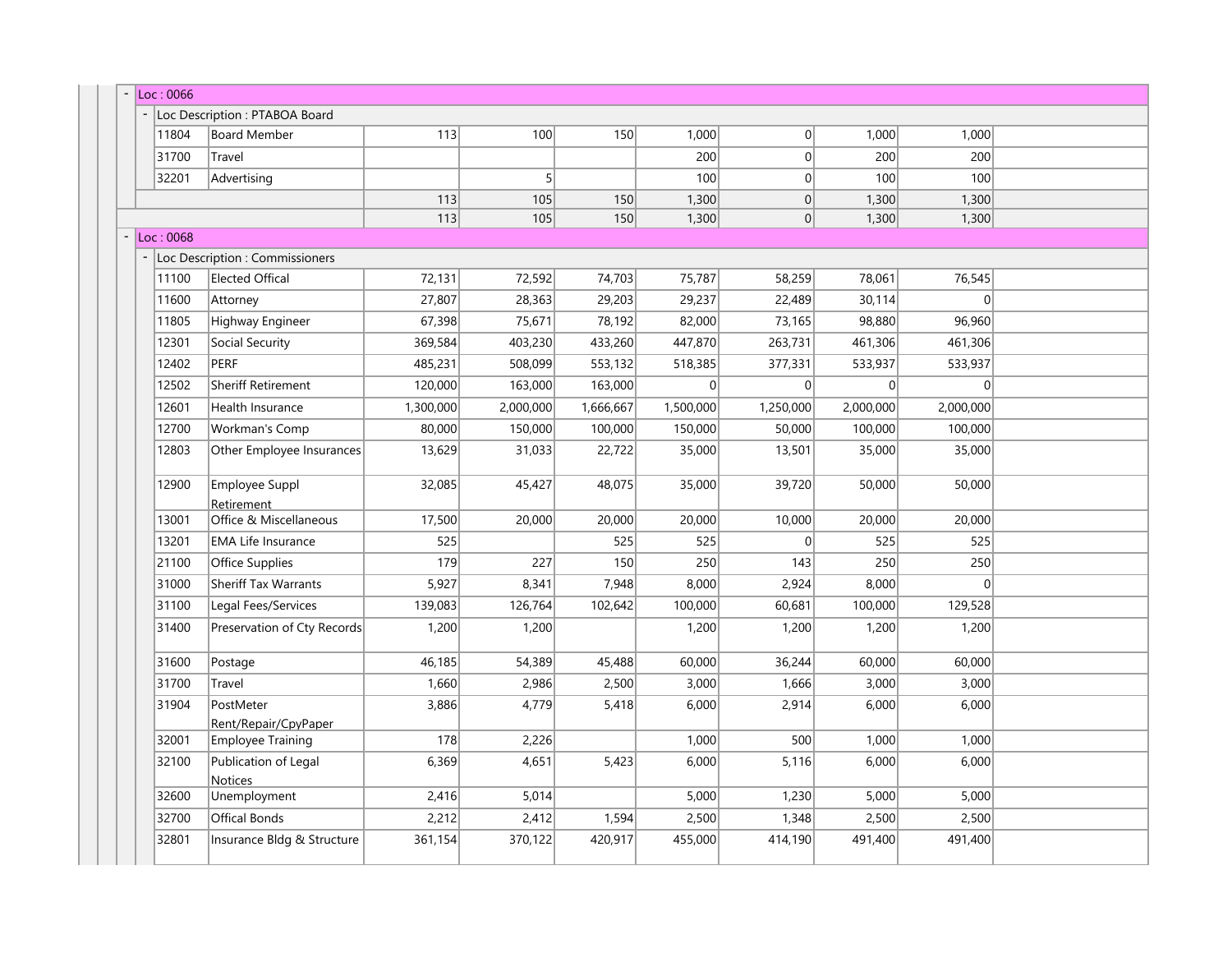| 33000 | <b>Bond Principal</b>              | 735,000 | 745,000 | 380,000 | 775,000 | 395,000  | 805,000  | 805,000  |  |
|-------|------------------------------------|---------|---------|---------|---------|----------|----------|----------|--|
| 33101 | <b>Bond Interest</b>               | 577,986 | 563,286 | 272,243 | 538,787 | 264,000  | 503,537  | 503,537  |  |
| 33200 | <b>Bond Custodial Fees</b>         | 5,014   | 5,699   | 4,757   | 4,214   | $\Omega$ | 5,464    | 5,464    |  |
| 35100 | Dues & Subscriptions               | 5,632   | 4,292   | 6,791   | 6,000   | 3,498    | 6,000    | 6,000    |  |
| 35205 | <b>Mental Health</b>               | 214,156 | 222,723 | 229,229 | 238,119 | 118,954  | 247,420  | 247,420  |  |
| 35302 | <b>EMS</b>                         | 375,855 | 375,855 | 375,855 | 375,855 | 281,891  | 375,855  | 375,855  |  |
| 35400 | <b>Bi-County Services</b>          | 39,312  | 39,312  | 39,312  | 39,312  | 29,484   | 39,312   | 39,312   |  |
| 35600 | Private Inst/Secure Detent.        | 90,240  | 73,630  | 78,840  | 75,000  | 49,730   | 75,000   | 75,000   |  |
| 35801 | 4-H Bldg Maintenance               | 13,500  | 13,500  | 13,500  | 13,500  | 13,500   | 13,500   | 13,500   |  |
| 35901 | 4-H Council Budget                 | 16,200  | 16,200  | 16,200  | 16,200  | 16,200   | 16,200   | 16,200   |  |
| 36000 | Soil & Water District              | 13,300  | 13,300  | 13,300  | 13,300  | 13,300   | 13,300   | 13,300   |  |
| 36100 | Solider Burial                     | 19,100  | 26,300  | 25,100  | 38,000  | 24,800   | 0        | 0        |  |
| 36201 | Memorial Day Expenses              | 3,047   | 3,160   | 3,116   | 3,500   | 3,390    | $\Omega$ | $\Omega$ |  |
| 36300 | St, Mary Wabsh River<br>Cleanup    | 11,575  | 359     | 2,438   | 20,000  | 2,171    | 20,000   | 10,000   |  |
| 36400 | Tax Refunds                        | 14,509  | 2,923   | 20,577  | 20,000  | 80,946   | 40,000   | 40,000   |  |
| 36600 | Exam of Records                    | 33,744  | 52,576  | 36,833  | 40,000  | 79,731   | 50,000   | 50,000   |  |
| 36800 | Upper Wabash RB Comm-<br>Office Ex | 1,000   | 1,000   | 1,000   | 1,000   | 1,000    | 1,000    | 1,000    |  |
| 36900 | St. Mary's River Gauge             |         | 5,560   | 2,780   | 3,000   | 2,780    | 3,000    | 3,000    |  |
| 37000 | Council on Aging                   | 27,250  | 29,750  | 30,000  | 30,000  | 22,800   | 30,000   | 30,000   |  |
| 37100 | County Promotions                  | 105     | 105     | 105     | 1,000   | $\Omega$ | 1,000    | 200      |  |
| 37200 | Fees & Penalties                   | 913     | 2,356   | 612     | 3,000   | 3,179    | 3,000    | 3,000    |  |
| 37300 | <b>Cost Allocation Plan</b>        | 5,000   | 5,000   | 10,000  | 5,000   | 5,000    | 5,000    | 5,000    |  |
| 37501 | Maintenance Property               |         |         | 1,598   | 5,000   | 2,762    | 5,000    | 2,500    |  |
| 37901 | Dog Pound                          | 39,909  | 40,492  | 40,723  | 45,000  | 30,497   | 45,000   | 45,000   |  |
| 38101 | Maumee River Basin                 | 22,544  | 22,544  | 22,544  | 24,750  | 22,544   | 24,750   | 24,750   |  |
| 38201 | <b>Historical Society</b>          | 3,600   | 3,600   | 3,600   | 7,200   | 7,200    | 7,200    | 3,600    |  |
| 38300 | <b>Consulting Fees</b>             | 26,250  | 22,450  | 19,150  | 25,000  | $\Omega$ | 10,000   | 2,500    |  |
| 39300 | Comm Corr Indigent<br>Funding      | 15,427  | 5,513   | 1,135   | 10,000  | 3,194    | 10,000   | 5,000    |  |
| 39700 | Storm Damage Repairs               |         |         |         | 5,000   | $\Omega$ | 5,000    | 0        |  |
| 42100 | Unicorp Comm<br>Infrastructure     |         | 890     | 2,200   | 5,000   | 2,847    | 5,000    | 5,000    |  |
| 42601 | Equipment                          | 30,015  | 35,090  | 24,579  | 50,000  | 30,133   | 50,000   | 25,000   |  |
| 42701 | <b>Hospital Ambulance</b>          | 55,000  | 55,000  | 55,000  | 55,000  | 55,000   | 55,000   | 55,000   |  |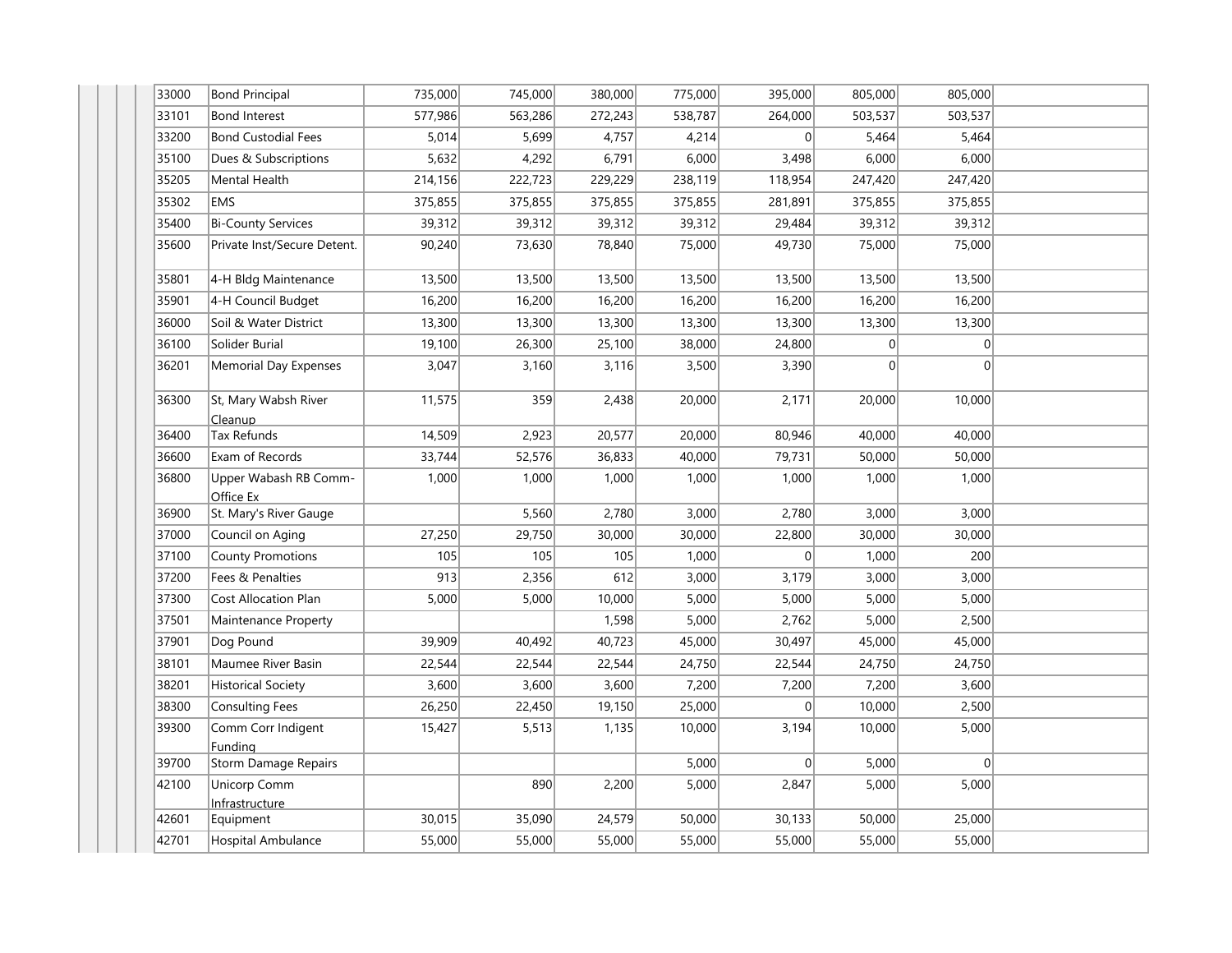|                |                                       | 5,551,522 | 6,467,991 | 5,514,676 | 6,033,491 | 4,251,883   | 6,562,711      | 6,491,289     |                |
|----------------|---------------------------------------|-----------|-----------|-----------|-----------|-------------|----------------|---------------|----------------|
|                |                                       | 5,551,522 | 6,467,991 | 5,514,676 | 6,033,491 | 4,251,883   | 6,562,711      | 6,491,289     |                |
| Loc: 0079      |                                       |           |           |           |           |             |                |               |                |
|                | - Loc Description : Plan Commission   |           |           |           |           |             |                |               |                |
| 11103          | Director                              | 2,800     | 2,800     | 2,881     | 0         | 0           | 0              | 0             |                |
| 11203          | 1st Deputy & Asst Director            | 33,274    | 31,030    | 31,925    | 31,961    | 27,160      | 36,550         | 36,317        |                |
| 11600          | Attorney                              | 4,754     | 4,849     | 4,993     | 4,999     | 1,346       | 0              | 0             |                |
| 12801          | Per Diem                              | 3,000     | 3,550     | 4,950     | 5,000     | 2,050       | 5,000          | 5,000         |                |
| 21100          | Office Supplies                       | 146       | 379       | 464       | 1,250     | 255         | 1,250          | 500           |                |
| 21202          | Official Records                      | 318       | 236       | 282       | 400       | 0           | 350            | 350           |                |
| 22000          | Gas, Oil and Lube                     |           | 177       | 460       | 550       | $\mathbf 0$ | 500            | 500           |                |
| 31100          | Legal Fees/Services                   |           | 22,134    | 18,080    | 20,000    | 20,000      | 30,000         | 30,000        |                |
| 31700          | Travel                                |           |           |           | 250       | 0           | 300            | 300           |                |
| 32100          | Publication of Legal<br>Notices       | 696       | 1,155     | 1,487     | 2,000     | 276         | 2,000          | 2,000         |                |
| 35100          | Dues & Subscriptions                  | 75        |           |           | 150       | 0           | 100            | 100           |                |
|                |                                       | 45,063    | 66,310    | 65,522    | 66,560    | 51,087      | 76,050         | 75,067        |                |
|                |                                       | 45,063    | 66,310    | 65,522    | 66,560    | 51,087      | 76,050         | 75,067        |                |
| $-$ Loc : 0101 |                                       |           |           |           |           |             |                |               |                |
|                | - Loc Description : Planning & Zoning |           |           |           |           |             |                |               |                |
| 11103          | Director                              | 2,800     | 2,800     | 2,881     | $\Omega$  | $\Omega$    | 0              | 0             |                |
| 11600          | Attorney                              | 1,920     | 1,958     | 2,017     | 2,019     | 544         | $\overline{0}$ | $\Omega$      |                |
| 12801          | Per Diem                              | 2,250     | 1,900     | 2,700     | 3,000     | 1,600       | 3,000          | 3,000         |                |
| 21100          | Office Supplies                       | 11        | 137       | 96        | 190       | 190         | 190            | 190           |                |
| 21202          | <b>Official Records</b>               | 110       |           |           | 110       | 0           | 100            | 100           |                |
| 31100          | Legal Fees/Services                   |           | 2,605     |           | 5,000     | 2,709       | 20,000         | 20,000        |                |
| 31700          | Travel                                |           |           |           | 200       | $\Omega$    | 200            | 200           |                |
| 32100          | Publication of Legal<br>Notices       | 312       | 399       | 699       | 800       | 254         | 800            | 800           |                |
|                |                                       | 7,403     | 9,799     | 8,393     | 11,319    | 5,297       | 24,290         | 24,290        |                |
|                |                                       | 7,403     | 9,799     | 8,393     | 11,319    | 5,297       | 24,290         | 24,290        |                |
| Loc: 0201      |                                       |           |           |           |           |             |                |               |                |
|                | - Loc Description : Superior Court    |           |           |           |           |             |                |               |                |
| 11204          | Court Admin/Court<br>Reporter         | 37,879    | 38,637    | 39,781    | 39,826    | 33,543      | 45,119         | 44,741 Carrie |                |
| 11304          | Court Reporter/Research<br>Asst       | 30,479    | 28,576    | 31,894    | 31,949    | 24,575      | 32,907         |               | 32,594 Janalee |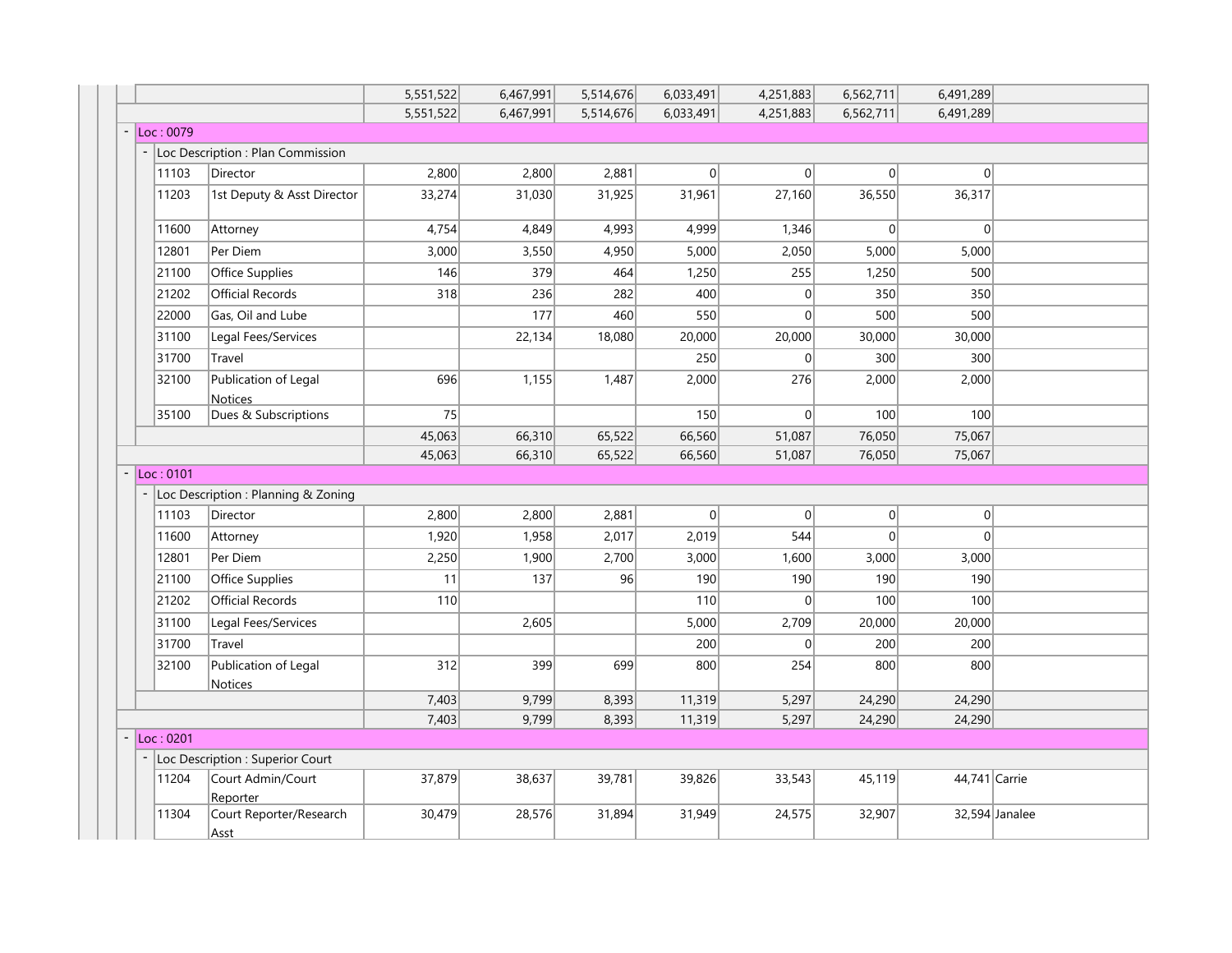| 11408          | Court Reporter/Computer<br>Admin  | 29,363  | 26,083   | 26,750  | 31,949  | 24,377  | 32,907   |               | 32,698 Marilyn         |
|----------------|-----------------------------------|---------|----------|---------|---------|---------|----------|---------------|------------------------|
| 11807          | Translator                        | 2,347   | 4,234    | 3,389   | 2,500   | 3,848   | 5,000    | 5,000         |                        |
| 11904          | Bailiff/Clerk                     | 26,500  | 26,841   | 26,750  | 31,949  | 24,377  | 32,907   | 32,698 Shelly |                        |
| 12003          | Transcripts                       | 896     | 230      |         | 2,500   | 2,385   | 3,000    | 3,000         |                        |
| 12300          | Meals                             | 466     | 300      | 666     | 750     | 438     | 1,000    | 1,000         |                        |
| 12804          | Compensation-Pauper<br>Counsel    | 3,219   |          |         | 5,000   | 5,200   | 5,000    | 5,000         |                        |
| 12901          | Per Diem-Petit Jurors             |         | $\Omega$ |         | 1,000   | 0       | 1,000    | 1,000         |                        |
| 13400          | Misc. Indigent                    | 6,500   | 8,950    | 2,650   | 7,000   | 1,440   | $\Omega$ | 0             |                        |
| 13800          | GAL/Facilitator                   |         |          |         |         |         | 2,500    | 2,500         |                        |
| 14000          | Judge Pro Tem                     | 75      | 50       | 50      | 300     | 0       | 300      | 300           |                        |
| 21100          | Office Supplies                   | 3,630   | 2,229    | 2,582   | 3,000   | 1,226   | 3,000    | 3,000         |                        |
| 31206          | Psychiatric & Medical<br>Service  |         |          |         |         |         | 7,000    | 7,000         |                        |
| 31600          | Postage                           | 39      |          | 77      | 150     | 0       | 150      | 150           |                        |
| 31700          | Travel                            | 101     | 130      | 890     | 800     | 48      | 800      | 800           |                        |
| 32200          | Printing                          | 189     |          | 64      | 100     | 0       | 100      | 100           |                        |
| 34000          | Dry Cleaning                      |         |          |         |         |         | 500      | 50            |                        |
| 35100          | Dues & Subscriptions              | 855     | 784      | 608     | 1,000   | 818     | 1,200    | 1,200         |                        |
| 35200          | Conference Registration           |         |          |         | 800     | 25      | 800      | 800           |                        |
| 35700          | Software Maintenance              |         |          |         | 2,350   | 0       | 5,000    | 5,000         |                        |
| 42601          | Equipment                         |         |          |         |         |         | 35,000   | $\Omega$      |                        |
|                |                                   | 142,538 | 137,044  | 136,151 | 162,923 | 122,300 | 215,190  | 178,631       |                        |
|                |                                   | 142,538 | 137,044  | 136,151 | 162,923 | 122,300 | 215,190  | 178,631       |                        |
| $-$ Loc : 0232 |                                   |         |          |         |         |         |          |               |                        |
|                | Loc Description : Circuit Court   |         |          |         |         |         |          |               |                        |
| 11206          | Crt Admin/Sec/Asst<br>Reporter    | 37,763  | 38,666   | 39,781  | 39,826  | 36,070  | 41,021   |               | 44,699 Sandy Brown     |
| 11305          | Chief Reporter                    | 33,174  | 33,838   | 34,839  | 35,485  | 27,273  | 36,550   |               | 36,317 Nan Johnson     |
| 11409          | Assistant Reporter                | 29,881  | 30,479   | 31,382  | 31,949  | 24,556  | 32,907   |               | 32,635 Kari Burkholder |
| 11707          | Translator                        | 283     | 434      | 1,137   | 800     | 180     | 800      | 800           |                        |
| 11808          | Bailiff/Asst Admin/Asst<br>Report | 25,736  | 26,250   | 27,028  | 28,746  | 18,244  | 32,907   |               | 32,573 Molly Butler    |
| 11905          | Temp Asst Court Reporter          |         |          |         | 850     | 0       | 500      | 500           |                        |
| 12003          | Transcripts                       |         | 1,540    |         | 1,000   | 0       | 1,000    | 1,000         |                        |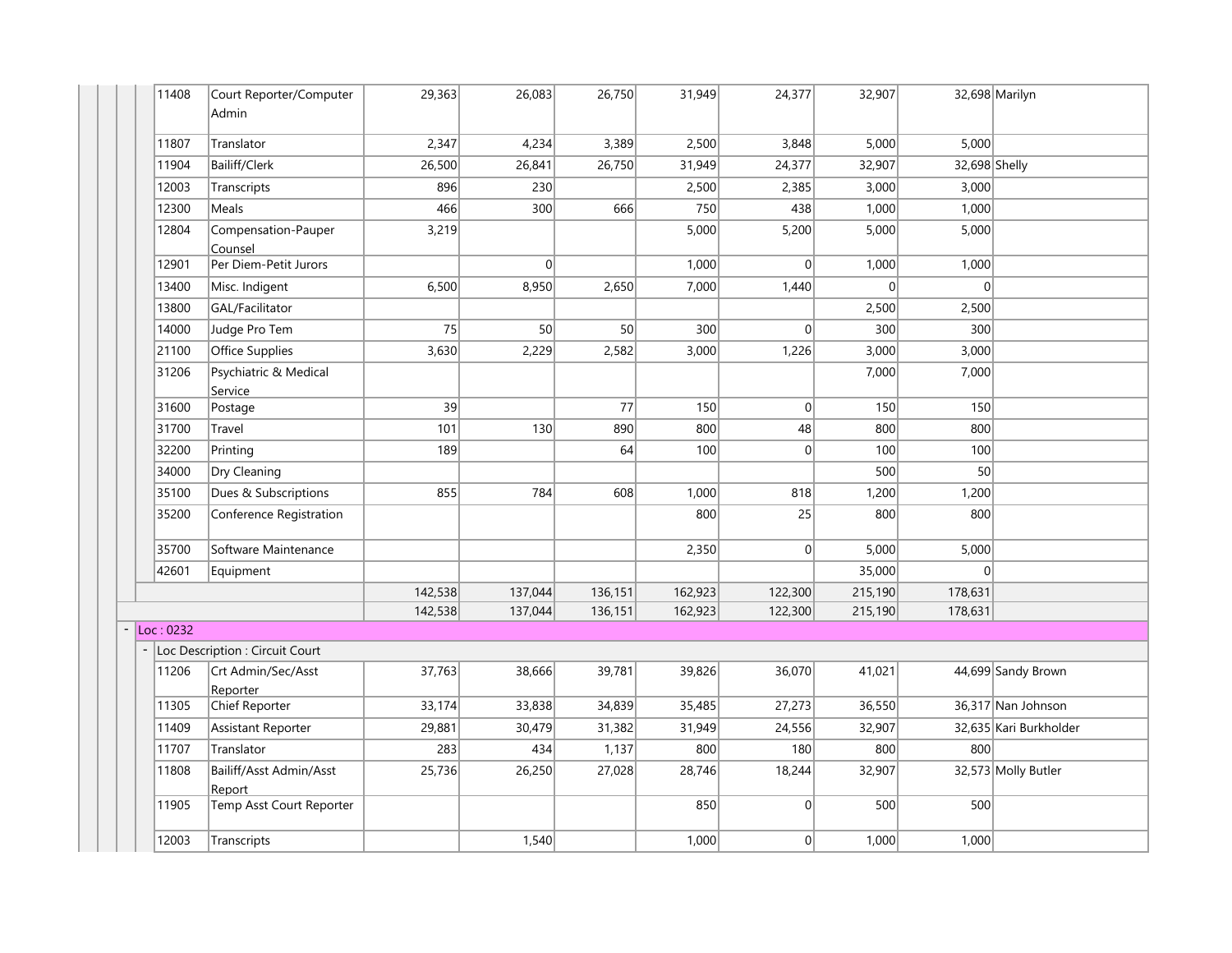| 12804          | Compensation-Pauper<br>Counsel      | 6,547   | 5,978   | 13,435   | 27,500  | 5,385          | 25,000   | 15,000         |                                                  |
|----------------|-------------------------------------|---------|---------|----------|---------|----------------|----------|----------------|--------------------------------------------------|
| 12901          | Per Diem-Petit Jurors               | 57      | 292     |          | 6,500   | 0              | 6,500    | 2,000          |                                                  |
| 13101          | Per Diem-Ct Reporter<br>Venue       |         |         |          | 300     | 0              | 300      | $\Omega$       |                                                  |
| 13202          | Per Diem-Bailiff Venue              |         |         |          | 200     | 0              | 200      | $\overline{0}$ |                                                  |
| 13300          | Per Diem-Grand Jury                 |         |         |          | 500     | 0              | 500      | $\Omega$       |                                                  |
| 13400          | Misc. Indigent                      |         |         |          | 1,500   | 0              | 1,500    | $\Omega$       |                                                  |
| 13600          | <b>Witness Fees</b>                 |         |         |          | 200     | 0              | 200      | $\Omega$       |                                                  |
| 13800          | GAL/Facilitator                     | 25,993  | 33,367  | 27,120   | 30,000  | 8,999          | 30,000   | 30,000         |                                                  |
| 14000          | Judge Pro Tem                       | 375     | 50      | 125      | 500     | 25             | 500      | 500            |                                                  |
| 21100          | Office Supplies                     |         |         | 1,938    |         | 1,439          | 2,450    | 2,450          |                                                  |
| 31206          | Psychiatric & Medical<br>Service    | 1,100   | 10,400  | 3,700    | 2,500   | 4,720          | 2,500    | 2,500          |                                                  |
| 32200          | Printing                            | 1,171   | 1,178   | $\Omega$ | 2,100   | 0              |          |                | 0 Delete - see Office                            |
|                |                                     |         |         |          |         |                |          |                | <b>Supplies</b>                                  |
| 33600          | <b>Maintenance Contracts</b>        | 490     | 1,000   | 188      | 1,000   | 100            | 1,000    | 500            |                                                  |
| 34000          | Dry Cleaning                        |         | 17      |          | 50      | 19             | 50       | 50             |                                                  |
| 35100          | Dues & Subscriptions                | 645     | 1,074   | 513      | 1,121   | 713            | 7,000    |                | 7,000 Increase - Online<br>Lexis/Nexis Law Books |
| 35200          | Conference Registration             | 398     | 406     | 807      | 800     | 0              | 900      | 900            | (transfor from CumCan)                           |
| 39201          | Lodging & Meals of Juror            | 296     |         |          | 915     | $\overline{0}$ | 915      | $\Omega$       |                                                  |
|                |                                     | 163,909 | 184,969 | 181,993  | 214,342 | 127,723        | 225,200  | 209,424        |                                                  |
|                |                                     | 163,909 | 184,969 | 181,993  | 214,342 | 127,723        | 225,200  | 209,424        |                                                  |
| $-$ Loc : 0271 |                                     |         |         |          |         |                |          |                |                                                  |
|                | - Loc Description : Public Defender |         |         |          |         |                |          |                |                                                  |
| 11104          | Public Defenders                    | 59,000  | 172,625 | 226,569  | 238,140 | 182,748        | 287,146  | 262,146        |                                                  |
| 11202          | Office Manager                      |         |         |          |         |                | 43,805   | 40,768         |                                                  |
| 11300          | Part Time                           |         |         | 12,817   | 14,000  | 6,967          | $\Omega$ | $\Omega$       |                                                  |
| 11403          | Secretary                           | 28,810  | 29,387  | 30,257   | 30,291  | 24,800         | 25,855   | 29,370         |                                                  |
| 21100          | Office Supplies                     | 1,787   | 1,563   | 2,272    | 2,000   | 956            | 2,000    | 1,750          |                                                  |
| 21203          | Office Allowance                    | 1,100   | 796     | 2,200    | 2,200   | 0              | 2,200    | 2,200          |                                                  |
| 31200          | Training                            | 590     | 635     |          | 1,000   | 266            | 1,000    | 1,000          |                                                  |
| 32005          | Miscellaneous Expenses              | 2,926   | 2,571   | 3,500    | 3,800   | 1,399          | 3,800    | 3,800          |                                                  |
|                |                                     | 94,213  | 207,577 | 277,615  | 291,431 | 217,136        | 365,806  | 341,034        |                                                  |
|                |                                     | 94,213  | 207,577 | 277,615  | 291,431 | 217,136        | 365,806  | 341,034        |                                                  |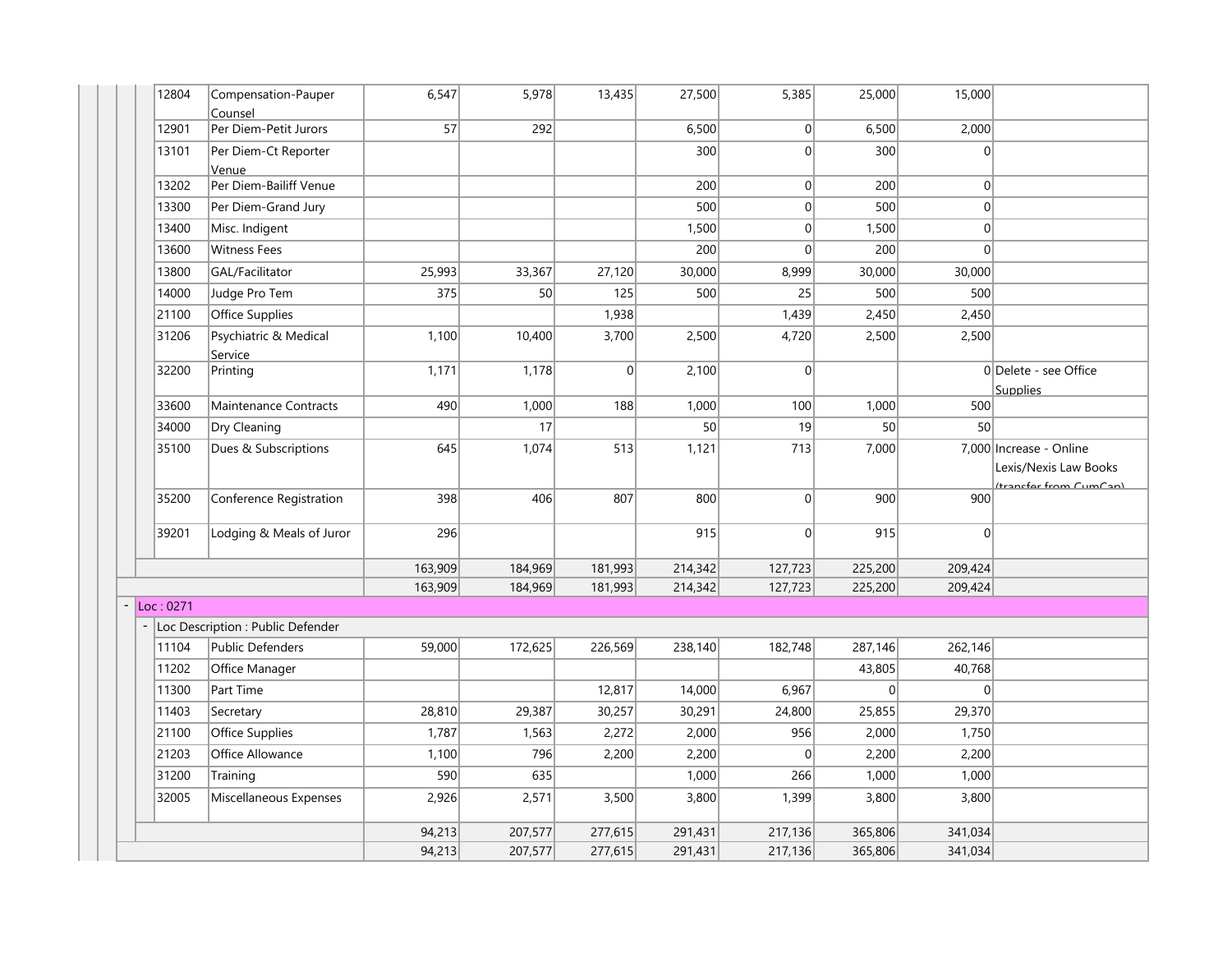| $-$ Loc: 0273                       |                                         |         |         |         |          |                |         |              |                                        |
|-------------------------------------|-----------------------------------------|---------|---------|---------|----------|----------------|---------|--------------|----------------------------------------|
|                                     | - Loc Description : Juvenile Probation  |         |         |         |          |                |         |              |                                        |
| 11105                               | <b>Chief Probation Officer</b>          | 68,552  | 69,642  | 57,883  | 56,250   | 43,229         | 57,712  | 57,712 Jack  |                                        |
| 11114                               | Asst. Chief Probation<br>Officer        |         |         | 52,500  | 64,886   | 44,922         | 0       | 52,723 Matt  |                                        |
| 11207                               | Probation Officer                       | 65,072  | 65,289  | 66,611  | 68,131   | 52,352         | 70,175  | 70,175 Tom   |                                        |
| 11306                               | Secretary (1)                           | 27,940  | 28,538  | 29,384  | 31,949   | 24,479         | 32,908  |              | 32,781 Marcy                           |
| 11403                               | Secretary                               | 24,187  | 26,918  | 28,729  | 31,949   | 20,243         | 32,908  | 33,280 Macy  |                                        |
| 11504                               | Probation Officer                       | 39,457  | 20,992  | 22,607  | 26,188   | 17,996         | 27,723  |              | 25,212 Danelle + \$25,000 User<br>Fees |
| 11710                               | <b>Probation Officer</b>                | 60,836  | 62,134  | 63,439  | 64,886   | 49,859         | 66,833  |              | 66,833 Darrell                         |
| 11814                               | <b>Probation Officer</b>                | 55,307  | 60,964  | 63,439  | 64,886   | 49,859         | 66,833  | 66,833 Kelly |                                        |
| 11906                               | Probation Officer                       | 44,091  | 46,627  | 8,218   | $\Omega$ | $\overline{0}$ | 50,212  | $\mathbf 0$  |                                        |
| 21100                               | Office Supplies                         | 1,966   | 1,468   | 1,483   | 1,500    | 1,438          | 1,500   | 1,500        |                                        |
| 22000                               | Gas, Oil and Lube                       | 1,147   | 1,131   | 1,515   | 2,000    | 435            | 2,000   | 2,000        |                                        |
| 31200                               | Training                                |         |         |         | 500      | 719            | 500     | 500          |                                        |
| 31700                               | Travel                                  | 991     | 857     | 1,306   | 1,700    | 1,046          | 2,000   | 2,000        |                                        |
| 32200                               | Printing                                | 177     | 114     | 81      | 210      | 248            | 210     | 210          |                                        |
| 35100                               | Dues & Subscriptions                    | 395     | 180     | 258     | 400      | 345            | 400     | 400          |                                        |
| 35200                               | Conference Registration                 | 2,812   | 2,824   | 2,654   | 3,000    | 200            | 3,000   | 3,000        |                                        |
|                                     |                                         | 392,930 | 387,678 | 400,107 | 418,435  | 307,370        | 414,914 | 415,159      |                                        |
|                                     |                                         | 392,930 | 387,678 | 400,107 | 418,435  | 307,370        | 414,914 | 415,159      |                                        |
| $\overline{\phantom{0}}$ Loc : 0308 |                                         |         |         |         |          |                |         |              |                                        |
|                                     | - Loc Description : Weights & Measures  |         |         |         |          |                |         |              |                                        |
| 11703                               | Inspectors                              | 5,140   | 5,504   | 5,965   | 7,831    | 3,318          | 8,065   | 7,831        |                                        |
| 21100                               | Office Supplies                         | 261     | 285     | 183     | 300      | $\overline{0}$ | 350     | 300          |                                        |
| 31700                               | Travel                                  | 521     | 642     | 566     | 765      | 346            | 950     | 765          |                                        |
|                                     |                                         | 5,922   | 6,431   | 6,714   | 8,896    | 3,664          | 9,365   | 8,896        |                                        |
|                                     |                                         | 5,922   | 6,431   | 6,714   | 8,896    | 3,664          | 9,365   | 8,896        |                                        |
| $\overline{\phantom{a}}$ Loc : 0312 |                                         |         |         |         |          |                |         |              |                                        |
|                                     | - Loc Description : Building Department |         |         |         |          |                |         |              |                                        |
| 11106                               | Bldg Comm & Plan<br>Director            | 47,194  | 48,138  | 49,564  | 58,112   | 44,597         | 59,855  | 58,693       |                                        |
| 11208                               | <b>First Deputy</b>                     | 28,168  | 26,500  | 27,264  | 31,949   | 24,029         | 32,908  | 32,718       |                                        |
| 11300                               | Part Time                               | 333     | 51      |         | 500      | $\Omega$       | 200     | 200          |                                        |
| 21100                               | Office Supplies                         | 299     | 279     | 776     | 500      | 110            | 600     | 600          |                                        |
| 22000                               | Gas, Oil and Lube                       | 2,096   | 2,936   | 4,226   | 4,000    | 2,527          | 4,500   | 4,500        |                                        |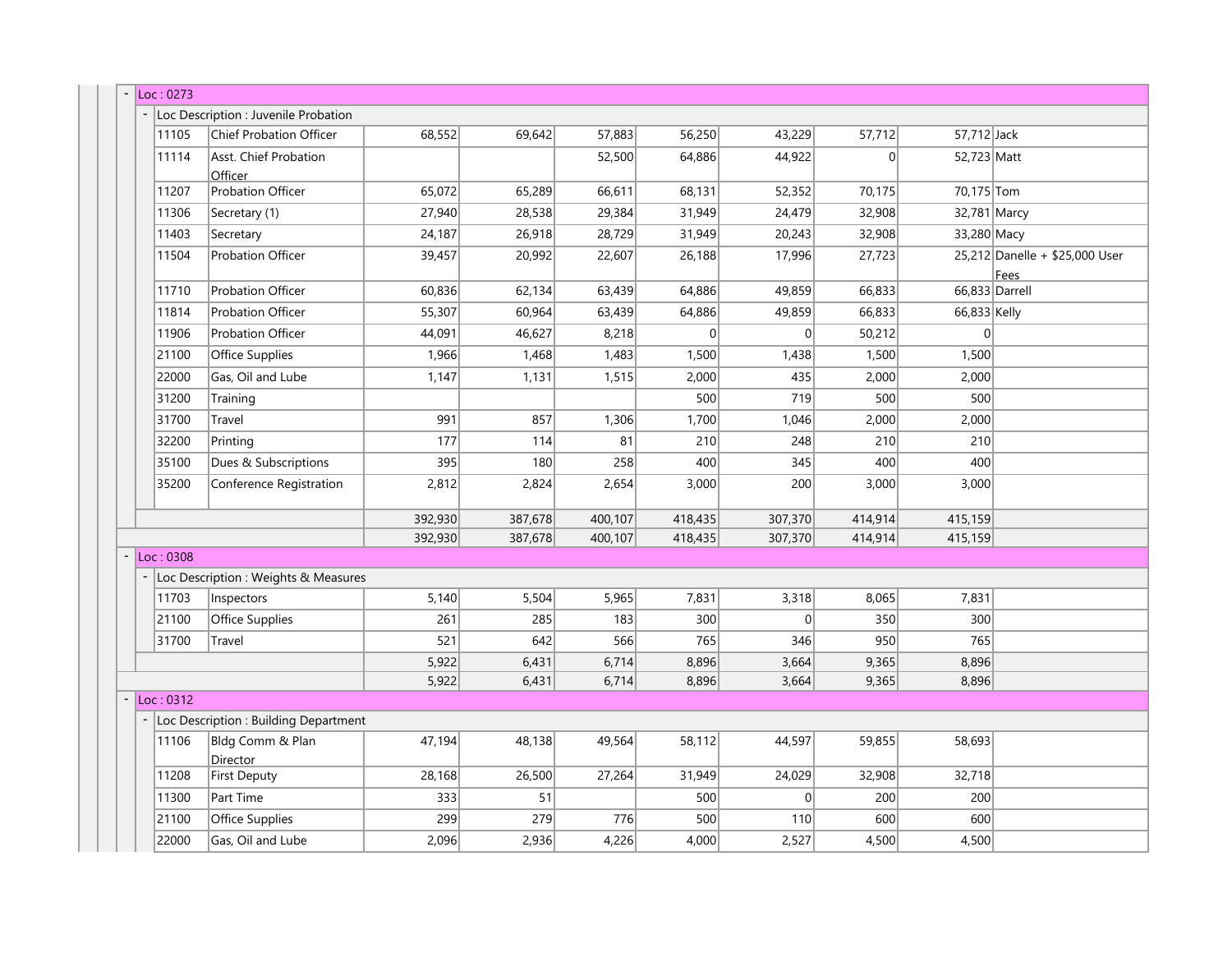| 22200     | <b>Tires</b>                      | 238     | 618     | 727     | 500     | 374      | 800     | 800     |                                              |
|-----------|-----------------------------------|---------|---------|---------|---------|----------|---------|---------|----------------------------------------------|
| 22601     | Other Supplies                    | 138     | 125     | 110     | 400     | 197      | 300     | 300     |                                              |
| 31700     | Travel                            | 488     |         |         | 500     | 0        | 400     | 0       |                                              |
| 33700     | <b>Equipment Repair</b>           |         |         |         | 100     | 123      | 200     | 200     |                                              |
| 35100     | Dues & Subscriptions              | 221     | 189     | 185     | 250     | 685      | 300     | 300     |                                              |
| 35200     | Conference Registration           | 495     |         | 247     | 500     | $\Omega$ | 500     | 250     |                                              |
|           |                                   | 79,670  | 78,836  | 83,099  | 97,311  | 72,642   | 100,563 | 98,561  |                                              |
|           |                                   | 79,670  | 78,836  | 83,099  | 97,311  | 72,642   | 100,563 | 98,561  |                                              |
| Loc: 0361 |                                   |         |         |         |         |          |         |         |                                              |
|           | - Loc Description : Civil Defense |         |         |         |         |          |         |         |                                              |
| 11103     | Director                          | 40,769  | 41,584  | 42,816  | 42,864  | 32,973   | 44,150  | 42,864  |                                              |
| 11401     | Admin Assistant                   | 24,242  | 27,379  | 26,676  | 28,460  | 21,278   | 32,906  | 31,640  |                                              |
| 21100     | Office Supplies                   | 813     | 767     | 537     | 770     | 204      | 770     | 700     |                                              |
| 31200     | Training                          | 217     | 1,116   | 1,783   | 526     | 254      | 526     | 526     |                                              |
| 31700     | Travel                            | 1,196   | 1,457   | 1,277   | 2,700   | 976      | 2,700   | 2,700   |                                              |
| 33700     | Equipment Repair                  | 4,102   | 491     | 792     | 3,513   | 2,944    | 3,513   | 3,513   |                                              |
| 35100     | Dues & Subscriptions              | 199     | 207     | 524     | 595     | 60       | 595     | 595     |                                              |
| 35303     | <b>Emergency Contingency</b>      | 3,245   | 1,779   | 50      | 1,072   | 671      | 1,072   | 1,072   |                                              |
| 35402     | Hazardous Chemical                |         |         |         | 536     | 0        | 536     | 536     |                                              |
|           |                                   | 74,783  | 74,780  | 74,455  | 81,036  | 59,360   | 86,768  | 84,146  |                                              |
|           |                                   | 74,783  | 74,780  | 74,455  | 81,036  | 59,360   | 86,768  | 84,146  |                                              |
| Loc: 0380 |                                   |         |         |         |         |          |         |         |                                              |
|           | Loc Description : Jail            |         |         |         |         |          |         |         |                                              |
| 11107     | Chief Jailer                      | 40,000  | 40,769  | 44,697  | 44,980  | 35,526   | 47,570  | 46,558  |                                              |
| 11500     | Overtime                          | 37,081  | 17,219  | 27,464  | 12,000  | 7,176    | 12,000  | 12,000  |                                              |
| 11604     | Jailers                           | 482,556 | 511,134 | 592,276 | 617,269 | 537,965  | 798,219 | 794,453 |                                              |
| 12201     | <b>Assistant Cooks</b>            | 29,607  | 29,960  | 39,843  | 36,197  | 14,766   | 30,000  | 30,000  |                                              |
| 12302     | Cook                              |         | 20,585  | 24,011  | 30,797  | 42,366   | 58,351  | 57,338  |                                              |
| 12902     | Assistant Jailers                 | 71,528  | 52,097  | 8,084   | 35,000  | 9,098    | 30,000  | 30,000  |                                              |
| 13002     | <b>Facility Maint</b>             |         |         | 31,250  | 32,500  | 8,925    | 49,437  | 32,261  |                                              |
| 22601     | <b>Other Supplies</b>             | 26,931  | 33,540  | 28,446  | 39,000  | 21,381   | 40,000  | 40,000  |                                              |
| 24400     | Uniforms                          | 2,465   | 2,455   | 2,374   | 2,500   | 2,551    | 2,500   | 2,500   |                                              |
| 31200     | Training                          | 1,161   | 1,194   | 3,342   | 5,000   | 666      | 5,000   | 5,000   |                                              |
| 31202     | Medical                           | 176,868 | 231,596 | 16,365  | 10,000  | 21,154   | 10,000  |         | 10,000 Excluded Medical &<br><b>Supplies</b> |
| 31401     | <b>Medical Contract</b>           | 41,833  | 50,000  | 344,067 | 332,600 | 264,667  | 350,400 | 350,400 |                                              |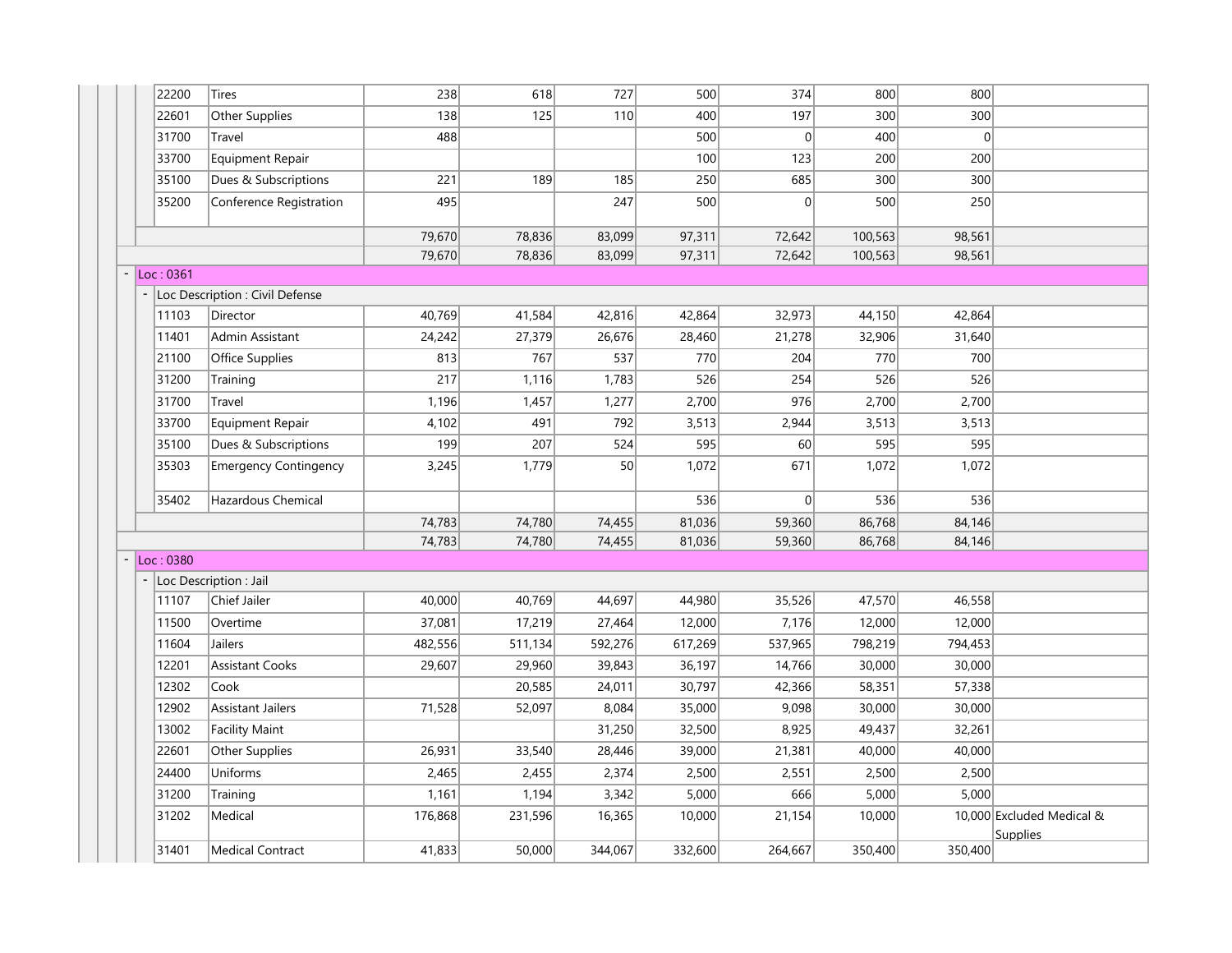| 182,083<br>155,048<br>154,500<br>154,500<br>33102<br>Utlities<br>166,411<br>204,576<br>150,000<br>Jail Software Maint<br>84,990<br>83,990<br>83,990<br>33401<br>81,892<br>83,990 Superion (other dept.<br>reimb)<br>33700<br>16,312<br>15,600<br>3,919<br>40,000<br>35,000<br>Equipment Repair<br>14,364<br>40,000<br>35600<br>Private Inst/Secure Detent.<br>595<br>2,000<br>37501<br>Maintenance Property<br>140,000<br>61,981<br>140,000<br>140,000<br>39900<br>104,899<br>154,971<br>138,537<br>180,000<br>111,024<br>185,400<br>160,000<br>Meals<br>1,212,942<br>1,378,100<br>1,589,029<br>1,816,833<br>1,385,300<br>2,057,367<br>1,996,000<br>1,996,000<br>1,212,942<br>1,378,100<br>1,589,029<br>1,816,833<br>1,385,300<br>2,057,367<br>$-$ Loc : 0622<br>Loc Description : County Home - Elderly<br>49,588<br>40,385<br>41,565<br>35,998<br>48,525<br>48,061 Kendra<br>41,612<br>11209<br>Director of Nursing<br>Part Time<br>90,084<br>102,239<br>120,146<br>109,000<br>111,593<br>154,500<br>150,000<br>11300<br><b>CNA Full Time</b><br>143,410<br>151,607<br>146,514<br>175,000<br>117,350<br>175,000<br>175,000<br>11400<br>11406<br>Administrator<br>40,769<br>41,585<br>42,816<br>52,300<br>39,868<br>53,869<br>52,823 Kris<br>11500<br>Overtime<br>16,217<br>19,346<br>15,913<br>13,000<br>11,426<br>13,000<br>13,000<br>11605<br>29,558<br>30,149<br>31,042<br>35,485<br>27,126<br>36,550<br>36,358 Tricia<br>Admin. Asst.<br>36,067 Angie<br>11802<br><b>Food Service Supervisor</b><br>31,543<br>35,205<br>29,957<br>31,949<br>27,085<br>36,550<br>11806<br>Maintenance Supervisor<br>25,174<br>27,031<br>31,949<br>24,427<br>32,907<br>32,448<br>28,080<br>12302<br>Cook<br>25,376<br>25,855<br>18,890<br>26,624<br>24,418<br>21,135<br>27,144 Barbara Williamson<br>3,636<br>3,620<br>3,932<br>3,650<br>2,126<br>3,650<br>21100<br>Office Supplies<br>3,650<br>21600<br>Food<br>60,000<br>43,035<br>65,000<br>62,923<br>59,942<br>64,528<br>65,000<br>Softener Salt<br>6,530<br>3,789<br>7,037<br>7,037<br>21702<br>5,236<br>6,154<br>7,037<br>21800<br>6,249<br>6,300<br>Household/Laundry<br>6,512<br>7,191<br>6,066<br>6,300<br>6,300<br>21900<br>8,391<br>7,881<br>6,545<br>8,403<br>6,492<br>8,600<br>8,600<br>Medical Supplies<br>1,907<br>3,040<br>22000<br>Gas, Oil and Lube<br>1,989<br>2,869<br>3,036<br>3,040<br>3,040<br>2,592<br>2,262<br>2,502<br>22300<br>Tools, Paint & Hardware<br>2,044<br>2,497<br>2,502<br>2,502<br>22400<br>5,998<br>7,168<br>3,138<br>6,300<br>1,561<br>3,000<br>3,000<br>Housekeeping Supplies<br>1,765<br>23301<br>Vehicle Maint & Supplies<br>2,544<br>3,691<br>3,813<br>3,768<br>3,813<br>3,813<br>2,735<br>3,153<br>31200<br>2,852<br>1,291<br>3,153<br>740<br>3,153<br>Training<br><b>Temporary Services</b><br>31300<br>11,015<br>8,891<br>10,021<br>10,000<br>4,929<br>10,000<br>10,000<br>31305<br><b>Medical Director</b><br>5,043<br>5,043<br>4,203<br>5,043<br>5,043<br>5,043<br>$\overline{0}$<br>497<br>626<br>31600<br>607<br>386<br>626<br>220<br>626 | 31500 | <b>GPS Monitoring</b> | 15,290 | 12,404 | 6,836 | 25,000 | 4,600 | 20,000 | 10,000 |  |
|----------------------------------------------------------------------------------------------------------------------------------------------------------------------------------------------------------------------------------------------------------------------------------------------------------------------------------------------------------------------------------------------------------------------------------------------------------------------------------------------------------------------------------------------------------------------------------------------------------------------------------------------------------------------------------------------------------------------------------------------------------------------------------------------------------------------------------------------------------------------------------------------------------------------------------------------------------------------------------------------------------------------------------------------------------------------------------------------------------------------------------------------------------------------------------------------------------------------------------------------------------------------------------------------------------------------------------------------------------------------------------------------------------------------------------------------------------------------------------------------------------------------------------------------------------------------------------------------------------------------------------------------------------------------------------------------------------------------------------------------------------------------------------------------------------------------------------------------------------------------------------------------------------------------------------------------------------------------------------------------------------------------------------------------------------------------------------------------------------------------------------------------------------------------------------------------------------------------------------------------------------------------------------------------------------------------------------------------------------------------------------------------------------------------------------------------------------------------------------------------------------------------------------------------------------------------------------------------------------------------------------------------------------------------------------------------------------------------------------------------------------------------------------------------------------------------------------------------------------------------------------------------------------------------------------------------------------------------------------------------------------------------------------|-------|-----------------------|--------|--------|-------|--------|-------|--------|--------|--|
|                                                                                                                                                                                                                                                                                                                                                                                                                                                                                                                                                                                                                                                                                                                                                                                                                                                                                                                                                                                                                                                                                                                                                                                                                                                                                                                                                                                                                                                                                                                                                                                                                                                                                                                                                                                                                                                                                                                                                                                                                                                                                                                                                                                                                                                                                                                                                                                                                                                                                                                                                                                                                                                                                                                                                                                                                                                                                                                                                                                                                                  |       |                       |        |        |       |        |       |        |        |  |
|                                                                                                                                                                                                                                                                                                                                                                                                                                                                                                                                                                                                                                                                                                                                                                                                                                                                                                                                                                                                                                                                                                                                                                                                                                                                                                                                                                                                                                                                                                                                                                                                                                                                                                                                                                                                                                                                                                                                                                                                                                                                                                                                                                                                                                                                                                                                                                                                                                                                                                                                                                                                                                                                                                                                                                                                                                                                                                                                                                                                                                  |       |                       |        |        |       |        |       |        |        |  |
|                                                                                                                                                                                                                                                                                                                                                                                                                                                                                                                                                                                                                                                                                                                                                                                                                                                                                                                                                                                                                                                                                                                                                                                                                                                                                                                                                                                                                                                                                                                                                                                                                                                                                                                                                                                                                                                                                                                                                                                                                                                                                                                                                                                                                                                                                                                                                                                                                                                                                                                                                                                                                                                                                                                                                                                                                                                                                                                                                                                                                                  |       |                       |        |        |       |        |       |        |        |  |
|                                                                                                                                                                                                                                                                                                                                                                                                                                                                                                                                                                                                                                                                                                                                                                                                                                                                                                                                                                                                                                                                                                                                                                                                                                                                                                                                                                                                                                                                                                                                                                                                                                                                                                                                                                                                                                                                                                                                                                                                                                                                                                                                                                                                                                                                                                                                                                                                                                                                                                                                                                                                                                                                                                                                                                                                                                                                                                                                                                                                                                  |       |                       |        |        |       |        |       |        |        |  |
|                                                                                                                                                                                                                                                                                                                                                                                                                                                                                                                                                                                                                                                                                                                                                                                                                                                                                                                                                                                                                                                                                                                                                                                                                                                                                                                                                                                                                                                                                                                                                                                                                                                                                                                                                                                                                                                                                                                                                                                                                                                                                                                                                                                                                                                                                                                                                                                                                                                                                                                                                                                                                                                                                                                                                                                                                                                                                                                                                                                                                                  |       |                       |        |        |       |        |       |        |        |  |
|                                                                                                                                                                                                                                                                                                                                                                                                                                                                                                                                                                                                                                                                                                                                                                                                                                                                                                                                                                                                                                                                                                                                                                                                                                                                                                                                                                                                                                                                                                                                                                                                                                                                                                                                                                                                                                                                                                                                                                                                                                                                                                                                                                                                                                                                                                                                                                                                                                                                                                                                                                                                                                                                                                                                                                                                                                                                                                                                                                                                                                  |       |                       |        |        |       |        |       |        |        |  |
|                                                                                                                                                                                                                                                                                                                                                                                                                                                                                                                                                                                                                                                                                                                                                                                                                                                                                                                                                                                                                                                                                                                                                                                                                                                                                                                                                                                                                                                                                                                                                                                                                                                                                                                                                                                                                                                                                                                                                                                                                                                                                                                                                                                                                                                                                                                                                                                                                                                                                                                                                                                                                                                                                                                                                                                                                                                                                                                                                                                                                                  |       |                       |        |        |       |        |       |        |        |  |
|                                                                                                                                                                                                                                                                                                                                                                                                                                                                                                                                                                                                                                                                                                                                                                                                                                                                                                                                                                                                                                                                                                                                                                                                                                                                                                                                                                                                                                                                                                                                                                                                                                                                                                                                                                                                                                                                                                                                                                                                                                                                                                                                                                                                                                                                                                                                                                                                                                                                                                                                                                                                                                                                                                                                                                                                                                                                                                                                                                                                                                  |       |                       |        |        |       |        |       |        |        |  |
|                                                                                                                                                                                                                                                                                                                                                                                                                                                                                                                                                                                                                                                                                                                                                                                                                                                                                                                                                                                                                                                                                                                                                                                                                                                                                                                                                                                                                                                                                                                                                                                                                                                                                                                                                                                                                                                                                                                                                                                                                                                                                                                                                                                                                                                                                                                                                                                                                                                                                                                                                                                                                                                                                                                                                                                                                                                                                                                                                                                                                                  |       |                       |        |        |       |        |       |        |        |  |
|                                                                                                                                                                                                                                                                                                                                                                                                                                                                                                                                                                                                                                                                                                                                                                                                                                                                                                                                                                                                                                                                                                                                                                                                                                                                                                                                                                                                                                                                                                                                                                                                                                                                                                                                                                                                                                                                                                                                                                                                                                                                                                                                                                                                                                                                                                                                                                                                                                                                                                                                                                                                                                                                                                                                                                                                                                                                                                                                                                                                                                  |       |                       |        |        |       |        |       |        |        |  |
|                                                                                                                                                                                                                                                                                                                                                                                                                                                                                                                                                                                                                                                                                                                                                                                                                                                                                                                                                                                                                                                                                                                                                                                                                                                                                                                                                                                                                                                                                                                                                                                                                                                                                                                                                                                                                                                                                                                                                                                                                                                                                                                                                                                                                                                                                                                                                                                                                                                                                                                                                                                                                                                                                                                                                                                                                                                                                                                                                                                                                                  |       |                       |        |        |       |        |       |        |        |  |
|                                                                                                                                                                                                                                                                                                                                                                                                                                                                                                                                                                                                                                                                                                                                                                                                                                                                                                                                                                                                                                                                                                                                                                                                                                                                                                                                                                                                                                                                                                                                                                                                                                                                                                                                                                                                                                                                                                                                                                                                                                                                                                                                                                                                                                                                                                                                                                                                                                                                                                                                                                                                                                                                                                                                                                                                                                                                                                                                                                                                                                  |       |                       |        |        |       |        |       |        |        |  |
|                                                                                                                                                                                                                                                                                                                                                                                                                                                                                                                                                                                                                                                                                                                                                                                                                                                                                                                                                                                                                                                                                                                                                                                                                                                                                                                                                                                                                                                                                                                                                                                                                                                                                                                                                                                                                                                                                                                                                                                                                                                                                                                                                                                                                                                                                                                                                                                                                                                                                                                                                                                                                                                                                                                                                                                                                                                                                                                                                                                                                                  |       |                       |        |        |       |        |       |        |        |  |
|                                                                                                                                                                                                                                                                                                                                                                                                                                                                                                                                                                                                                                                                                                                                                                                                                                                                                                                                                                                                                                                                                                                                                                                                                                                                                                                                                                                                                                                                                                                                                                                                                                                                                                                                                                                                                                                                                                                                                                                                                                                                                                                                                                                                                                                                                                                                                                                                                                                                                                                                                                                                                                                                                                                                                                                                                                                                                                                                                                                                                                  |       |                       |        |        |       |        |       |        |        |  |
|                                                                                                                                                                                                                                                                                                                                                                                                                                                                                                                                                                                                                                                                                                                                                                                                                                                                                                                                                                                                                                                                                                                                                                                                                                                                                                                                                                                                                                                                                                                                                                                                                                                                                                                                                                                                                                                                                                                                                                                                                                                                                                                                                                                                                                                                                                                                                                                                                                                                                                                                                                                                                                                                                                                                                                                                                                                                                                                                                                                                                                  |       |                       |        |        |       |        |       |        |        |  |
|                                                                                                                                                                                                                                                                                                                                                                                                                                                                                                                                                                                                                                                                                                                                                                                                                                                                                                                                                                                                                                                                                                                                                                                                                                                                                                                                                                                                                                                                                                                                                                                                                                                                                                                                                                                                                                                                                                                                                                                                                                                                                                                                                                                                                                                                                                                                                                                                                                                                                                                                                                                                                                                                                                                                                                                                                                                                                                                                                                                                                                  |       |                       |        |        |       |        |       |        |        |  |
|                                                                                                                                                                                                                                                                                                                                                                                                                                                                                                                                                                                                                                                                                                                                                                                                                                                                                                                                                                                                                                                                                                                                                                                                                                                                                                                                                                                                                                                                                                                                                                                                                                                                                                                                                                                                                                                                                                                                                                                                                                                                                                                                                                                                                                                                                                                                                                                                                                                                                                                                                                                                                                                                                                                                                                                                                                                                                                                                                                                                                                  |       |                       |        |        |       |        |       |        |        |  |
|                                                                                                                                                                                                                                                                                                                                                                                                                                                                                                                                                                                                                                                                                                                                                                                                                                                                                                                                                                                                                                                                                                                                                                                                                                                                                                                                                                                                                                                                                                                                                                                                                                                                                                                                                                                                                                                                                                                                                                                                                                                                                                                                                                                                                                                                                                                                                                                                                                                                                                                                                                                                                                                                                                                                                                                                                                                                                                                                                                                                                                  |       |                       |        |        |       |        |       |        |        |  |
|                                                                                                                                                                                                                                                                                                                                                                                                                                                                                                                                                                                                                                                                                                                                                                                                                                                                                                                                                                                                                                                                                                                                                                                                                                                                                                                                                                                                                                                                                                                                                                                                                                                                                                                                                                                                                                                                                                                                                                                                                                                                                                                                                                                                                                                                                                                                                                                                                                                                                                                                                                                                                                                                                                                                                                                                                                                                                                                                                                                                                                  |       |                       |        |        |       |        |       |        |        |  |
|                                                                                                                                                                                                                                                                                                                                                                                                                                                                                                                                                                                                                                                                                                                                                                                                                                                                                                                                                                                                                                                                                                                                                                                                                                                                                                                                                                                                                                                                                                                                                                                                                                                                                                                                                                                                                                                                                                                                                                                                                                                                                                                                                                                                                                                                                                                                                                                                                                                                                                                                                                                                                                                                                                                                                                                                                                                                                                                                                                                                                                  |       |                       |        |        |       |        |       |        |        |  |
|                                                                                                                                                                                                                                                                                                                                                                                                                                                                                                                                                                                                                                                                                                                                                                                                                                                                                                                                                                                                                                                                                                                                                                                                                                                                                                                                                                                                                                                                                                                                                                                                                                                                                                                                                                                                                                                                                                                                                                                                                                                                                                                                                                                                                                                                                                                                                                                                                                                                                                                                                                                                                                                                                                                                                                                                                                                                                                                                                                                                                                  |       |                       |        |        |       |        |       |        |        |  |
|                                                                                                                                                                                                                                                                                                                                                                                                                                                                                                                                                                                                                                                                                                                                                                                                                                                                                                                                                                                                                                                                                                                                                                                                                                                                                                                                                                                                                                                                                                                                                                                                                                                                                                                                                                                                                                                                                                                                                                                                                                                                                                                                                                                                                                                                                                                                                                                                                                                                                                                                                                                                                                                                                                                                                                                                                                                                                                                                                                                                                                  |       |                       |        |        |       |        |       |        |        |  |
|                                                                                                                                                                                                                                                                                                                                                                                                                                                                                                                                                                                                                                                                                                                                                                                                                                                                                                                                                                                                                                                                                                                                                                                                                                                                                                                                                                                                                                                                                                                                                                                                                                                                                                                                                                                                                                                                                                                                                                                                                                                                                                                                                                                                                                                                                                                                                                                                                                                                                                                                                                                                                                                                                                                                                                                                                                                                                                                                                                                                                                  |       |                       |        |        |       |        |       |        |        |  |
|                                                                                                                                                                                                                                                                                                                                                                                                                                                                                                                                                                                                                                                                                                                                                                                                                                                                                                                                                                                                                                                                                                                                                                                                                                                                                                                                                                                                                                                                                                                                                                                                                                                                                                                                                                                                                                                                                                                                                                                                                                                                                                                                                                                                                                                                                                                                                                                                                                                                                                                                                                                                                                                                                                                                                                                                                                                                                                                                                                                                                                  |       |                       |        |        |       |        |       |        |        |  |
|                                                                                                                                                                                                                                                                                                                                                                                                                                                                                                                                                                                                                                                                                                                                                                                                                                                                                                                                                                                                                                                                                                                                                                                                                                                                                                                                                                                                                                                                                                                                                                                                                                                                                                                                                                                                                                                                                                                                                                                                                                                                                                                                                                                                                                                                                                                                                                                                                                                                                                                                                                                                                                                                                                                                                                                                                                                                                                                                                                                                                                  |       |                       |        |        |       |        |       |        |        |  |
|                                                                                                                                                                                                                                                                                                                                                                                                                                                                                                                                                                                                                                                                                                                                                                                                                                                                                                                                                                                                                                                                                                                                                                                                                                                                                                                                                                                                                                                                                                                                                                                                                                                                                                                                                                                                                                                                                                                                                                                                                                                                                                                                                                                                                                                                                                                                                                                                                                                                                                                                                                                                                                                                                                                                                                                                                                                                                                                                                                                                                                  |       |                       |        |        |       |        |       |        |        |  |
|                                                                                                                                                                                                                                                                                                                                                                                                                                                                                                                                                                                                                                                                                                                                                                                                                                                                                                                                                                                                                                                                                                                                                                                                                                                                                                                                                                                                                                                                                                                                                                                                                                                                                                                                                                                                                                                                                                                                                                                                                                                                                                                                                                                                                                                                                                                                                                                                                                                                                                                                                                                                                                                                                                                                                                                                                                                                                                                                                                                                                                  |       |                       |        |        |       |        |       |        |        |  |
|                                                                                                                                                                                                                                                                                                                                                                                                                                                                                                                                                                                                                                                                                                                                                                                                                                                                                                                                                                                                                                                                                                                                                                                                                                                                                                                                                                                                                                                                                                                                                                                                                                                                                                                                                                                                                                                                                                                                                                                                                                                                                                                                                                                                                                                                                                                                                                                                                                                                                                                                                                                                                                                                                                                                                                                                                                                                                                                                                                                                                                  |       |                       |        |        |       |        |       |        |        |  |
|                                                                                                                                                                                                                                                                                                                                                                                                                                                                                                                                                                                                                                                                                                                                                                                                                                                                                                                                                                                                                                                                                                                                                                                                                                                                                                                                                                                                                                                                                                                                                                                                                                                                                                                                                                                                                                                                                                                                                                                                                                                                                                                                                                                                                                                                                                                                                                                                                                                                                                                                                                                                                                                                                                                                                                                                                                                                                                                                                                                                                                  |       |                       |        |        |       |        |       |        |        |  |
|                                                                                                                                                                                                                                                                                                                                                                                                                                                                                                                                                                                                                                                                                                                                                                                                                                                                                                                                                                                                                                                                                                                                                                                                                                                                                                                                                                                                                                                                                                                                                                                                                                                                                                                                                                                                                                                                                                                                                                                                                                                                                                                                                                                                                                                                                                                                                                                                                                                                                                                                                                                                                                                                                                                                                                                                                                                                                                                                                                                                                                  |       |                       |        |        |       |        |       |        |        |  |
|                                                                                                                                                                                                                                                                                                                                                                                                                                                                                                                                                                                                                                                                                                                                                                                                                                                                                                                                                                                                                                                                                                                                                                                                                                                                                                                                                                                                                                                                                                                                                                                                                                                                                                                                                                                                                                                                                                                                                                                                                                                                                                                                                                                                                                                                                                                                                                                                                                                                                                                                                                                                                                                                                                                                                                                                                                                                                                                                                                                                                                  |       |                       |        |        |       |        |       |        |        |  |
|                                                                                                                                                                                                                                                                                                                                                                                                                                                                                                                                                                                                                                                                                                                                                                                                                                                                                                                                                                                                                                                                                                                                                                                                                                                                                                                                                                                                                                                                                                                                                                                                                                                                                                                                                                                                                                                                                                                                                                                                                                                                                                                                                                                                                                                                                                                                                                                                                                                                                                                                                                                                                                                                                                                                                                                                                                                                                                                                                                                                                                  |       | Postage               |        |        |       |        |       |        |        |  |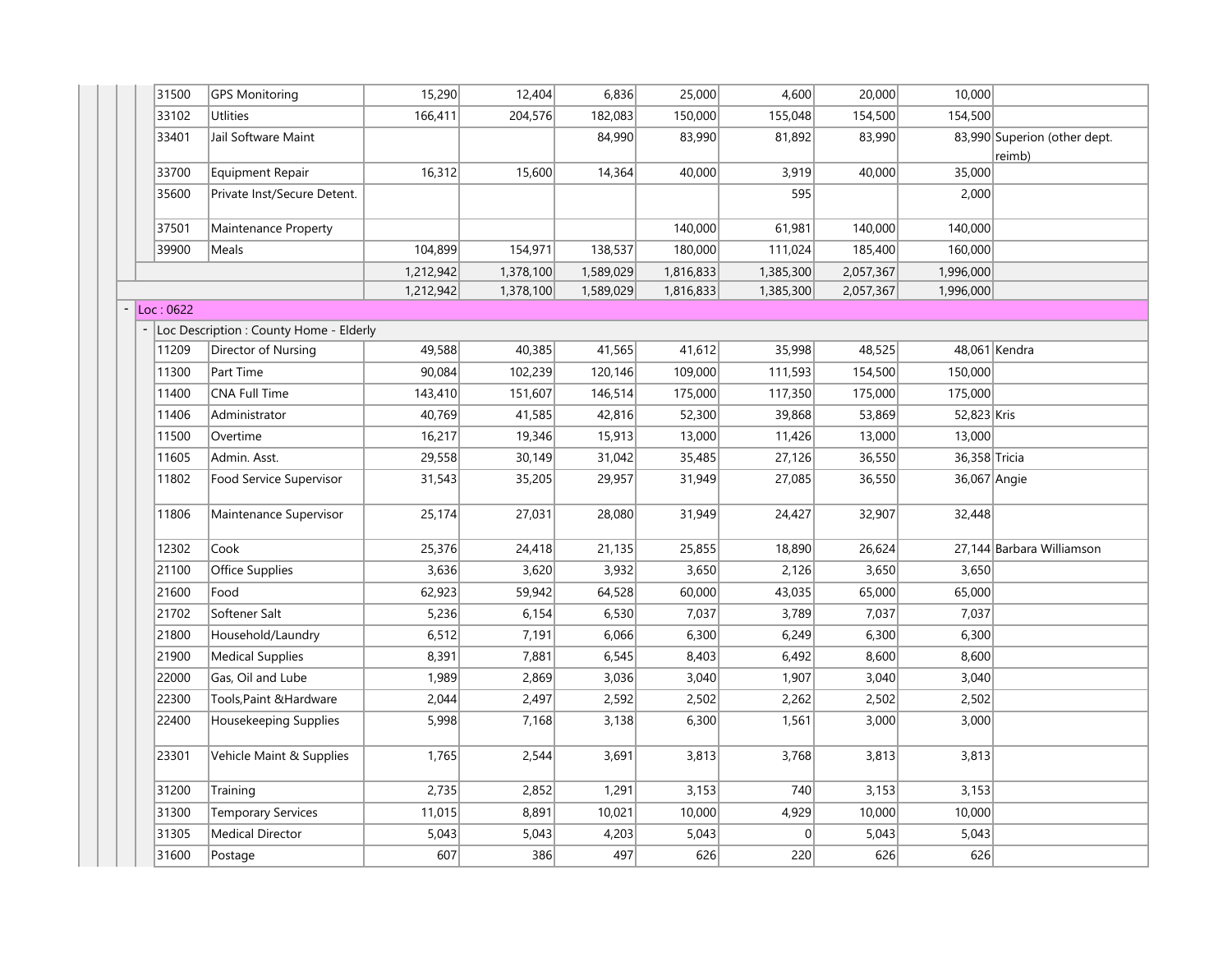| 32201     | Advertising                                     | 663     | 651     | 538     | 700      | 0        | 700             | 700             |                    |
|-----------|-------------------------------------------------|---------|---------|---------|----------|----------|-----------------|-----------------|--------------------|
| 33102     | <b>Utlities</b>                                 | 25,448  | 31,793  | 31,581  | 37,141   | 26,460   | 37,141          | 37,141          |                    |
| 33600     | Maintenance Contracts                           | 7,606   | 10,833  | 13,223  | 8,923    | 12,146   | 17,200          | 17,200          |                    |
| 33700     | Equipment Repair                                | 6,122   | 5,294   | 4,669   | 6,139    | 7,368    | 6,139           | 6,139           |                    |
| 33901     | <b>Bldg Structure</b>                           | 9,928   | 7,596   | 6,634   | 10,000   | 8,162    | 10,000          | 10,000          |                    |
| 34001     | Farm & Yard                                     | 851     | 373     | 186     | 882      | 88       | 500             | 500             |                    |
| 35100     | Dues & Subscriptions                            | 2,421   | 2,123   | 2,251   | 2,622    | 2,572    | 2,500           | 2,500           |                    |
| 35201     | Special Assessment Taxes                        | 13      | 13      | 13      | 100      | 12       | 50 <sup>1</sup> | 50 <sup>1</sup> |                    |
| 35403     | Social & Activities                             | 4,176   | 4,056   | 4,067   | 4,106    | 4,285    | 4,200           | 4,200           |                    |
| 35701     | Mound Maintenance                               | 2,385   | 2,400   | 2,200   | 2,400    | 1,710    | 2,400           | 2,400           |                    |
| 38300     | <b>Consulting Fees</b>                          | 2,867   | 5,228   | 3,762   | 3,020    | 6,083    | 3,020           | 3,020           |                    |
|           |                                                 | 632,093 | 659,363 | 662,362 | 712,050  | 559,727  | 783,139         | 776,515         |                    |
|           |                                                 | 632,093 | 659,363 | 662,362 | 712,050  | 559,727  | 783,139         | 776,515         |                    |
| Loc: 0660 |                                                 |         |         |         |          |          |                 |                 |                    |
|           | - Loc Description : 4-D Program (Child Support) |         |         |         |          |          |                 |                 |                    |
| 11210     | IV-D Deputy Prosecutor                          | 38,235  | 39,000  | 40,155  | 40,200   | 30,923   | 41,389          |                 | 40,586 Julie-Marie |
| 11301     | <b>IV-D Caseworker</b>                          | 29,555  | 29,577  | 26,641  | 29,908   | 21,627   | 28,958          | 28,826 Fawn     |                    |
| 11410     | IV-D Caseworker (1)                             | 29,555  | 29,577  | 29,895  | 29,908   | 23,006   | 30,910          |                 | 30,386 Janelle     |
| 11809     | IV-D Caseworker (2)                             | 29,555  | 29,577  | 29,895  | 29,908   | 23,006   | 30,910          |                 | 30,345 Michelle    |
| 21100     | Office Supplies                                 | 268     |         |         | 1,260    | 0        | 1,260           | 1,260           |                    |
| 31700     | Travel                                          | 60      |         |         | 904      | 0        | 904             | 904             |                    |
|           |                                                 | 127,228 | 127,731 | 126,586 | 132,088  | 98,562   | 134,331         | 132,307         |                    |
|           |                                                 | 127,228 | 127,731 | 126,586 | 132,088  | 98,562   | 134,331         | 132,307         |                    |
| Loc: 0750 |                                                 |         |         |         |          |          |                 |                 |                    |
|           | - Loc Description : Soil & Water Conservation   |         |         |         |          |          |                 |                 |                    |
| 11108     | Conservationist                                 | 34,654  | 36,190  | 36,394  | 42,363   | 32,359   | 43,634          | 42,787          |                    |
| 11605     | Admin. Asst.                                    | 29,009  | 26,423  | 27,756  | 28,746   | 13,830   | 29,608          | 29,474          |                    |
|           |                                                 | 63,663  | 62,613  | 64,150  | 71,109   | 46,189   | 73,242          | 72,261          |                    |
|           |                                                 | 63,663  | 62,613  | 64,150  | 71,109   | 46,189   | 73,242          | 72,261          |                    |
| Loc: 9600 |                                                 |         |         |         |          |          |                 |                 |                    |
|           | - Loc Description : Information Systems         |         |         |         |          |          |                 |                 |                    |
| 11102     | IS Manager                                      | 92,000  | 93,769  | 96,547  | 96,655   | 74,350   | 97,000          | 97,622 Mike     |                    |
| 11405     | Ass. IT Director                                | 45,192  | 50,481  | 51,957  | 55,000   | 42,193   | 70,000          | 70,000 Bob      |                    |
| 11602     | GIS Employee                                    | 48,790  | 52,000  | 53,500  | 53,560   | 41,200   | 70,000          | 70,000 Ethan    |                    |
| 11709     | Workflow Manager                                |         |         | 40,527  | $\Omega$ | $\Omega$ | $\Omega$        | 0               |                    |
| 21100     | Office Supplies                                 | 1,312   | 53      | 804     | 1,000    | 1,564    | 2,000           | 1,500           |                    |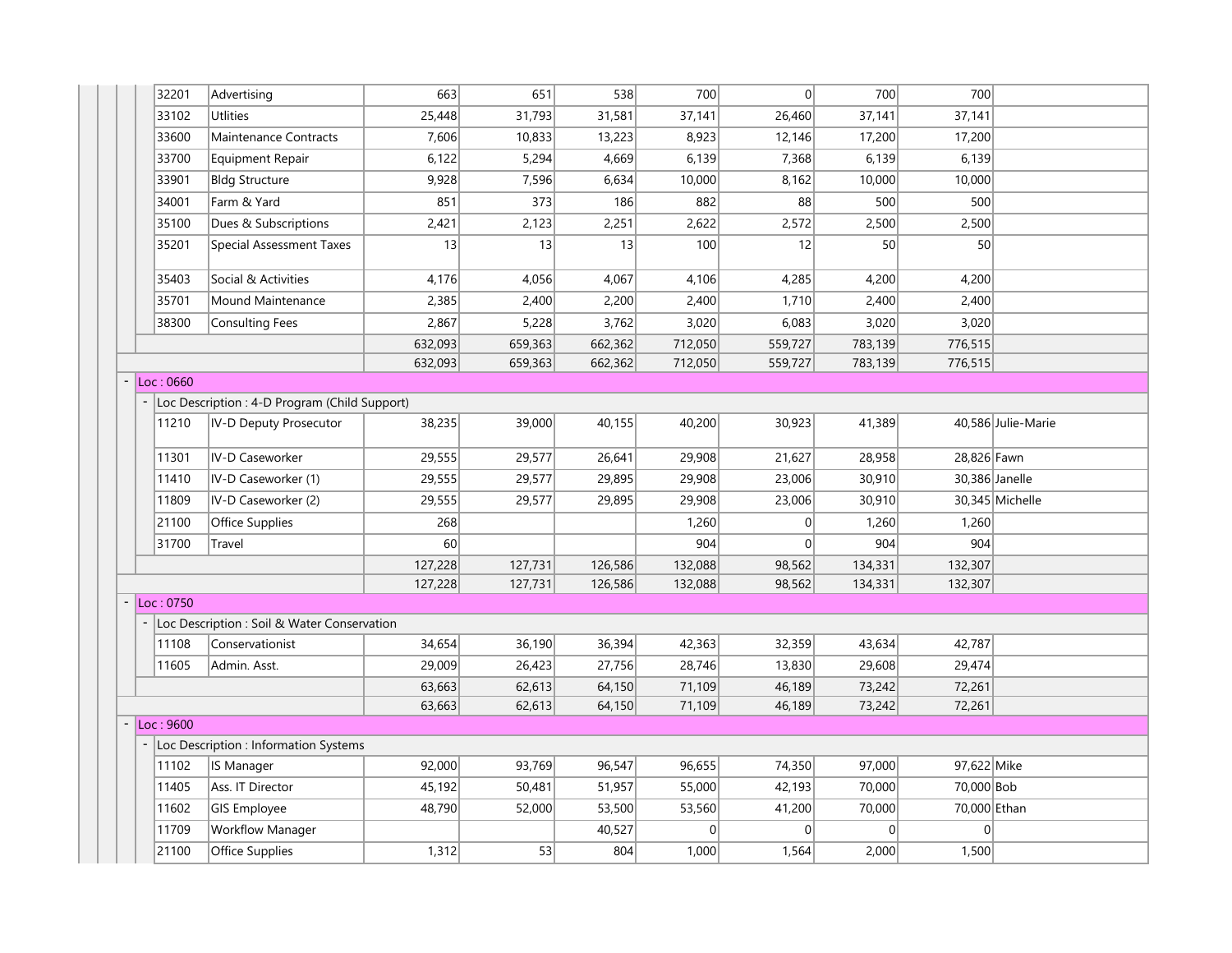| 31200     | Training                              | 2,998   |         |           | 2,000     | 749     | 2,000     | 500          |  |
|-----------|---------------------------------------|---------|---------|-----------|-----------|---------|-----------|--------------|--|
| 31700     | Travel                                | 311     | 388     | 1,099     | 1,000     | 605     | 1,000     | 1,000        |  |
| 32804     | Copy Machine & Usage<br>Charges       | 4,604   | 19,474  | 14,646    | 15,000    | 10,811  | 45,000    | 45,000       |  |
| 33600     | <b>Maintenance Contracts</b>          | 15,540  | 18,077  | 59,118    | 36,000    | 33,625  | 50,000    | 50,000       |  |
| 33603     | Repairs to DeMarc<br>Room&New IT      | 11,009  | 21,119  | 31,688    | 50,000    | 51,817  | 25,000    | 15,000       |  |
| 35100     | Dues & Subscriptions                  | 99      | 614     | 277       | 10,000    | 1,336   | 1,000     | 1,000        |  |
| 35700     | Software Maintenance                  | 161,380 | 494,773 | 440,043   | 384,000   | 334,236 | 390,000   | 390,000      |  |
| 35800     | Maint. Fund Acct Software             | 27,839  | 14,325  | 119,153   | 40,000    | 80,955  | 0         | $\mathbf{0}$ |  |
| 35900     | Internet & Network<br><b>Services</b> | 69,734  | 87,465  | 78,766    | 75,000    | 79,540  | 90,000    | 90,000       |  |
| 36200     | Maint. Tax & Assessment<br>SW         | 48,815  | 23,030  | 52,022    | 47,000    | 24,910  | 0         | $\mathbf 0$  |  |
| 37800     | Maint. Court & Clerk<br>Software      | 3,299   | 7,000   | 149       | 10,450    | 0       | 10,450    | 2,500        |  |
| 37900     | Phone Handset&Server<br>Maint         |         |         | 5,198     | 20,000    | 13,370  | 20,000    | 10,000       |  |
| 38000     | Server Hardware Maint                 |         |         | 8,153     | 25,000    | 31      | 25,000    | 10,000       |  |
| 38100     | Nimble SAN Maint                      |         |         | 24,695    | 22,000    | 0       | 22,000    | 25,000       |  |
| 38200     | Fortigate Firewall Maint              |         |         | 5,176     | 25,000    | 5,576   | 30,000    | 6,000        |  |
| 38300     | <b>Consulting Fees</b>                | 11,648  | 97,840  | 72,336    | 70,000    | 80,524  | 90,000    | 90,000       |  |
| 38301     | Backup Servers & Storage<br>Maint     |         |         | 2,581     | 30,000    | 3,314   | 30,000    | 10,000       |  |
| 38400     | Aruba Switch Maint                    |         |         |           | 10,000    | 0       | 50,000    | 10,000       |  |
| 38500     | <b>EMC SAN Maint</b>                  |         |         |           | $\Omega$  | 0       | $\Omega$  | $\Omega$     |  |
| 38600     | <b>UPS Maint</b>                      |         |         |           | 10,000    | 0       | 15,000    | 15,000       |  |
|           |                                       | 544,570 | 980,408 | 1,158,435 | 1,088,665 | 880,706 | 1,135,450 | 1,010,122    |  |
|           |                                       | 544,570 | 980,408 | 1,158,435 | 1,088,665 | 880,706 | 1,135,450 | 1,010,122    |  |
| Loc: 9601 |                                       |         |         |           |           |         |           |              |  |
|           | Loc Description : Building & Grounds  |         |         |           |           |         |           |              |  |
| 11407     | Custodial Courthouse                  | 23,620  | 27,054  | 29,143    | 27,887    | 19,888  | 26,630    | 26,499       |  |
| 11705     | <b>Custodial Service Complex</b>      | 19,787  | 27,563  | 28,369    | 28,400    | 19,408  | 26,630    | 26,520       |  |
| 11806     | Maintenance Supervisor                | 36,622  | 37,426  | 38,535    | 38,578    | 29,358  | 39,271    | 38,508       |  |
| 12002     | Custodial Extra Help                  | 4,420   | 1,290   | 1,341     | 5,000     | 165     | 5,150     | 5,150        |  |
| 21100     | Office Supplies                       | 293     |         |           | 100       | 0       | 100       | 100          |  |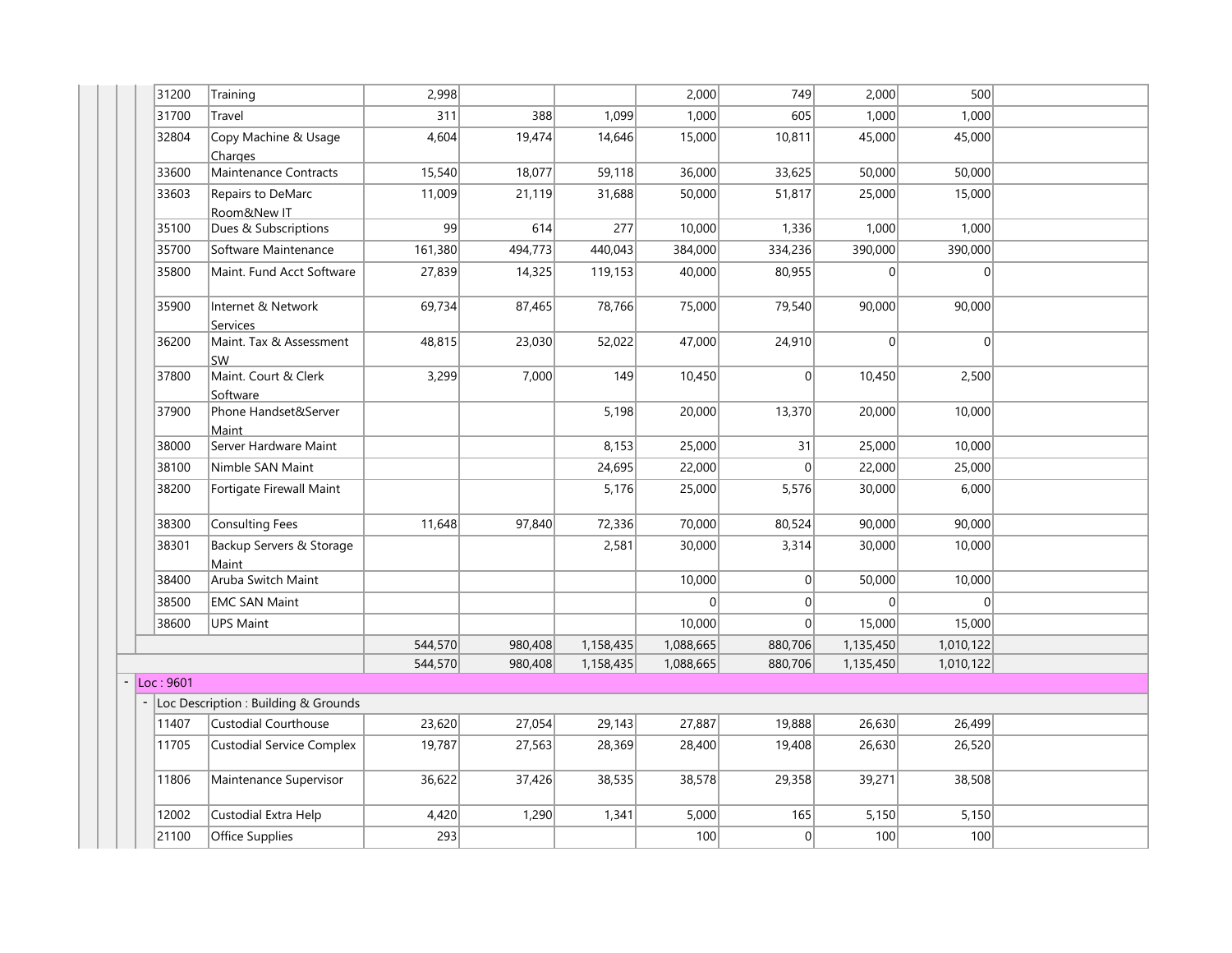|                   | 22101          | Custodial Supplies                              | 8,019      | 8,248      | 9,094      | 9,000      | 6,292          | 9,270      | 9,270          |  |
|-------------------|----------------|-------------------------------------------------|------------|------------|------------|------------|----------------|------------|----------------|--|
|                   | 24400          | Uniforms                                        | 305        | 340        | 134        | 400        | 391            | 400        | 400            |  |
|                   | 30100          | <b>Contractural Services</b>                    | 19,970     | 21,851     | 17,360     | 23,500     | 13,296         | 24,205     | 24,205         |  |
|                   | 31700          | Travel                                          |            | 285        | 277        | 300        | $\overline{0}$ | 300        | 300            |  |
|                   | 33102          | <b>Utlities</b>                                 | 94,202     | 118,889    | 118,664    | 130,000    | 101,323        | 133,900    | 133,900        |  |
|                   | 33301          | Carpet Replacement                              | 4,360      | 4,000      | 1,109      | 3,500      | $\overline{0}$ | 3,605      | 3,605          |  |
|                   | 33900          | Bldg. Maint. &                                  | 30,667     | 22,384     | 19,899     | 30,000     | 14,324         | 30,900     | 30,900         |  |
|                   |                | Supplies/Repair                                 |            |            |            |            |                |            |                |  |
|                   | 34103          | Landscape Supplies &                            |            | 422        | 415        | 1,000      | 0              | 1,030      | 1,030          |  |
|                   |                | Materials                                       | 242,265    | 269,752    | 264,340    | 297,665    | 204,445        | 301,391    | 300,387        |  |
|                   |                |                                                 | 242,265    | 269,752    | 264,340    | 297,665    | 204,445        | 301,391    | 300,387        |  |
|                   |                |                                                 | 10,932,668 | 12,712,161 | 12,320,215 | 13,273,146 | 9,685,387      | 14,580,076 | 14,166,589     |  |
|                   |                |                                                 | 10,932,668 | 12,712,161 | 12,320,215 | 13,273,146 | 9,685,387      | 14,580,076 | 14,166,589     |  |
| Fund: 1112        |                |                                                 |            |            |            |            |                |            |                |  |
|                   |                | - Fund Description : LIT - Economic Development |            |            |            |            |                |            |                |  |
|                   | $-$ Loc : 0000 |                                                 |            |            |            |            |                |            |                |  |
|                   |                | Loc Description : No Department                 |            |            |            |            |                |            |                |  |
|                   | 35000          | Regional Sewer District                         | 60,000     | 85,000     | 60,000     | 60,000     | 60,000         | 85,000     | 60,000         |  |
|                   | 35206          | <b>ACEDC</b>                                    | 116,337    | 122,618    | 123,182    | 123,183    | 71,643         | 143,286    | 143,286        |  |
|                   | 35304          | <b>NIRCC</b>                                    | 6,582      | 6,582      | 6,582      | 6,600      | 6,582          | 6,642      | 6,642          |  |
|                   | 35404          | <b>AC Transportation</b>                        | 1,059,025  | 572,937    | 1,015,594  | 947,556    | 1,050,384      | 788,722    | 788,722        |  |
|                   | 35501          | Hospital                                        | 745,749    | 943,216    | 947,556    | 947,556    | 852,891        | 788,722    | 788,722        |  |
|                   |                |                                                 | 1,987,693  | 1,730,353  | 2,152,914  | 2,084,895  | 2,041,500      | 1,812,372  | 1,787,372      |  |
|                   |                |                                                 | 1,987,693  | 1,730,353  | 2,152,914  | 2,084,895  | 2,041,500      | 1,812,372  | 1,787,372      |  |
|                   |                |                                                 | 1,987,693  | 1,730,353  | 2,152,914  | 2,084,895  | 2,041,500      | 1,812,372  | 1,787,372      |  |
|                   |                |                                                 | 1,987,693  | 1,730,353  | 2,152,914  | 2,084,895  | 2,041,500      | 1,812,372  | 1,787,372      |  |
| <b>Fund: 1119</b> |                |                                                 |            |            |            |            |                |            |                |  |
|                   |                | - Fund Description : Clerks Perp Fund           |            |            |            |            |                |            |                |  |
|                   | $-$ Loc : 0000 |                                                 |            |            |            |            |                |            |                |  |
|                   |                | Loc Description : No Department                 |            |            |            |            |                |            |                |  |
|                   | 11300          | Part Time                                       | 3,815      | 1,745      |            | 13,000     | 0              | 13,000     | 0              |  |
|                   | 12301          | Social Security                                 | 292        | 133        |            | 1,100      | 0              | 1,100      | $\overline{0}$ |  |
|                   | 31901          | Scanning & Microfilming                         | 8,900      | 9,060      | 14,844     | 13,000     | 4,085          | 20,000     | 15,000         |  |
|                   | 42601          | Equipment                                       | 9,676      | 3,629      | 2,754      | 12,000     | 2,339          | 15,000     | 5,000          |  |
|                   |                |                                                 | 22,683     | 14,567     | 17,598     | 39,100     | 6,424          | 49,100     | 20,000         |  |
|                   |                |                                                 | 22,683     | 14,567     | 17,598     | 39,100     | 6,424          | 49,100     | 20,000         |  |
|                   |                |                                                 | 22,683     | 14,567     | 17,598     | 39,100     | 6,424          | 49,100     | 20,000         |  |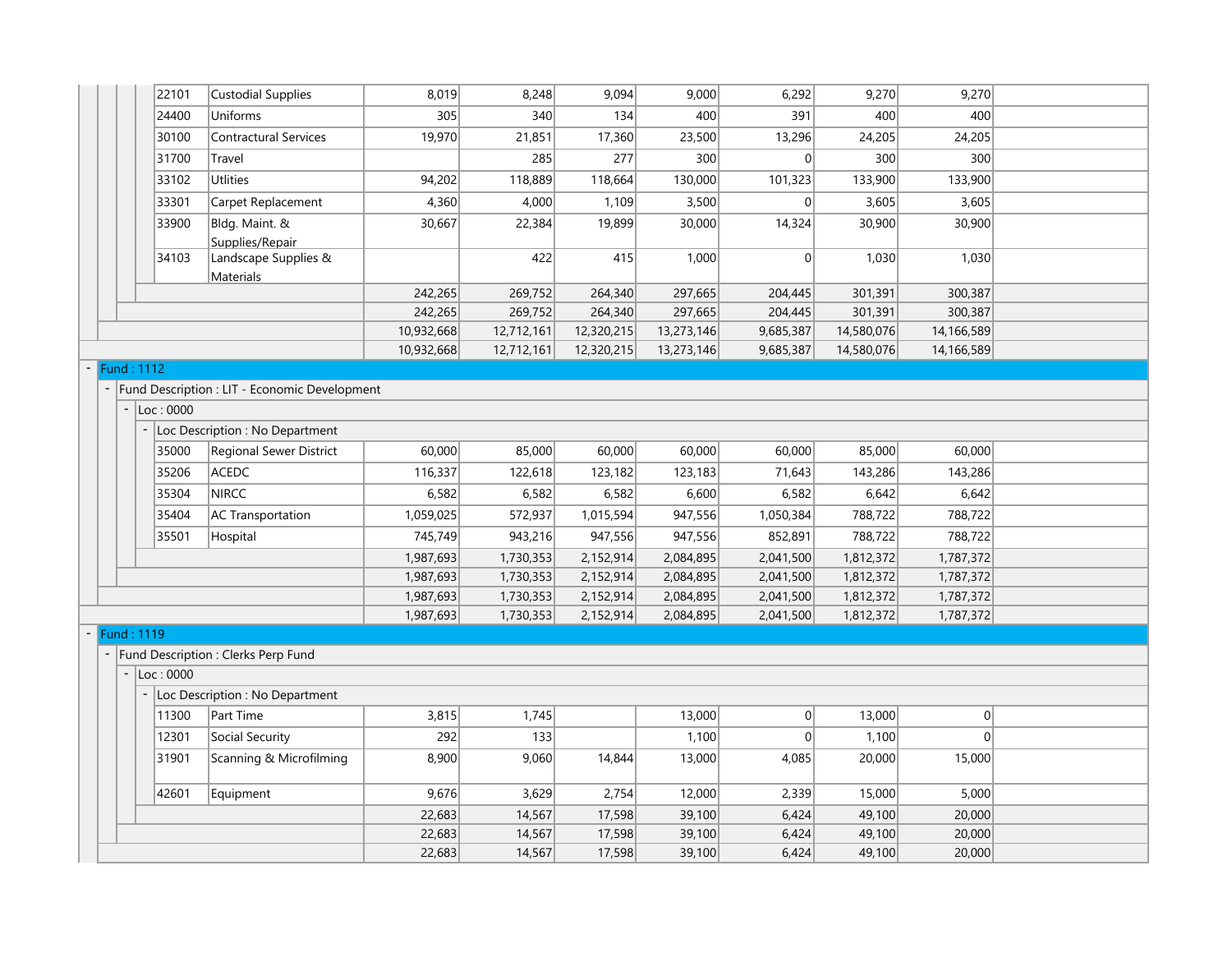|                   |                |                                                    | 22,683    | 14,567   | 17,598 | 39,100  | 6,424          | 49,100   | 20,000  |                                           |
|-------------------|----------------|----------------------------------------------------|-----------|----------|--------|---------|----------------|----------|---------|-------------------------------------------|
| <b>Fund: 1122</b> |                |                                                    |           |          |        |         |                |          |         |                                           |
|                   |                | - Fund Description : Comm Corr Home Detention      |           |          |        |         |                |          |         |                                           |
|                   | $-$ Loc : 0000 |                                                    |           |          |        |         |                |          |         |                                           |
|                   |                | Loc Description : No Department                    |           |          |        |         |                |          |         |                                           |
|                   | 11109          | <b>Executive Director</b>                          |           |          |        | 49,127  | 37,790         | 49,127   |         | 49,127 lan Gilbert                        |
|                   | 11211          | Asst. Director                                     |           |          |        | 32,076  | 24,674         | 32,076   |         | 32,076 Jeremy Wetter                      |
|                   | 11411          | Field Officer                                      |           |          |        | 22,620  | 14,964         | 22,620   | 22,620  |                                           |
|                   | 11502          | Case Mgr./Full Time                                |           |          |        | 26,400  | 16,965         | 26,400   |         | 26,400 Madison Hake                       |
|                   | 11605          | Admin. Asst.                                       |           |          |        | 18,534  | 14,257         | 18,534   |         | 18,534 Magen Wilson                       |
|                   | 11900          | <b>Education Coordinator</b>                       |           |          |        | 10,259  | 7,892          | 10,259   |         | 10,259 Aaron Scheumann                    |
|                   | 12005          | Case Manager                                       |           |          |        | 26,400  | 20,308         | 26,400   |         | 26,400 Carly Raymond                      |
|                   | 12101          | Case Mgr. Supervisor                               |           |          |        | 40,500  | 31,154         | 40,500   |         | 40,500 Stephanie Beaver                   |
|                   | 12301          | Social Security                                    |           |          |        | 17,283  | 12,440         | 17,283   |         | 17,283 All employees                      |
|                   | 12402          | <b>PERF</b>                                        |           |          |        | 27,562  | 20,496         | 27,562   |         | 27,562 All full time employees            |
|                   | 12601          | Health Insurance                                   |           |          |        | 9,360   | 6,276          | 23,366   |         | 23,366 Health Ins Reimb. to Co<br>General |
|                   | 33102          | <b>Utlities</b>                                    |           |          |        | 6,543   | 4,166          |          |         | 0 Utilities pd for leased<br>building     |
|                   | 33800          | Drug Testing                                       |           |          |        |         |                | 6,543    | 6,543   |                                           |
|                   | 34104          | Rent                                               |           |          |        | 24,000  | 18,000         | 24,000   |         | 24,000 Rent pd to Piqua Ad<br>Enterprises |
|                   | 32501          | <b>Bowen Center</b>                                |           |          |        | 15,000  | 0              | $\Omega$ | 0       |                                           |
|                   |                |                                                    | 0         | 0        | 0      | 325,664 | 229,382        | 324,670  | 324,670 |                                           |
|                   |                |                                                    | $\vert$ 0 | $\Omega$ | 0      | 325,664 | 229,382        | 324,670  | 324,670 |                                           |
|                   |                |                                                    | 0         | 0        | 0      | 325,664 | 229,382        | 324,670  | 324,670 |                                           |
|                   |                |                                                    | 0         | 0        | 0      | 325,664 | 229,382        | 324,670  | 324,670 |                                           |
| <b>Fund: 1131</b> |                |                                                    |           |          |        |         |                |          |         |                                           |
|                   |                | - Fund Description : Sales Disclosure Verification |           |          |        |         |                |          |         |                                           |
|                   | $-$ Loc : 0000 |                                                    |           |          |        |         |                |          |         |                                           |
|                   |                | Loc Description : No Department                    |           |          |        |         |                |          |         |                                           |
|                   | 11300          | Part Time                                          |           |          |        | 6,000   | 0              | 6,000    | 0       |                                           |
|                   | 12301          | Social Security                                    | 606       | 617      | 318    | 1,155   | 555            | 1,200    | 1,200   |                                           |
|                   | 12402          | <b>PERF</b>                                        | 976       | 995      | 512    | 1,050   | 894            | 1,100    | 1,100   |                                           |
|                   | 12403          | Sales Disclosure Clerk                             | 8,000     | 8,154    | 8,395  | 9,585   | 7,327          | 9,900    | 9,834   |                                           |
|                   | 30100          | <b>Contractural Services</b>                       |           |          |        | 12,000  | $\overline{0}$ | 12,000   | 12,000  |                                           |
|                   | 31300          | <b>Temporary Services</b>                          |           |          |        | 3,100   | $\overline{0}$ | 3,100    | 3,100   |                                           |
|                   | 31700          | Travel                                             |           |          | 50     | 1,500   | $\overline{0}$ | 1,500    | 1,500   |                                           |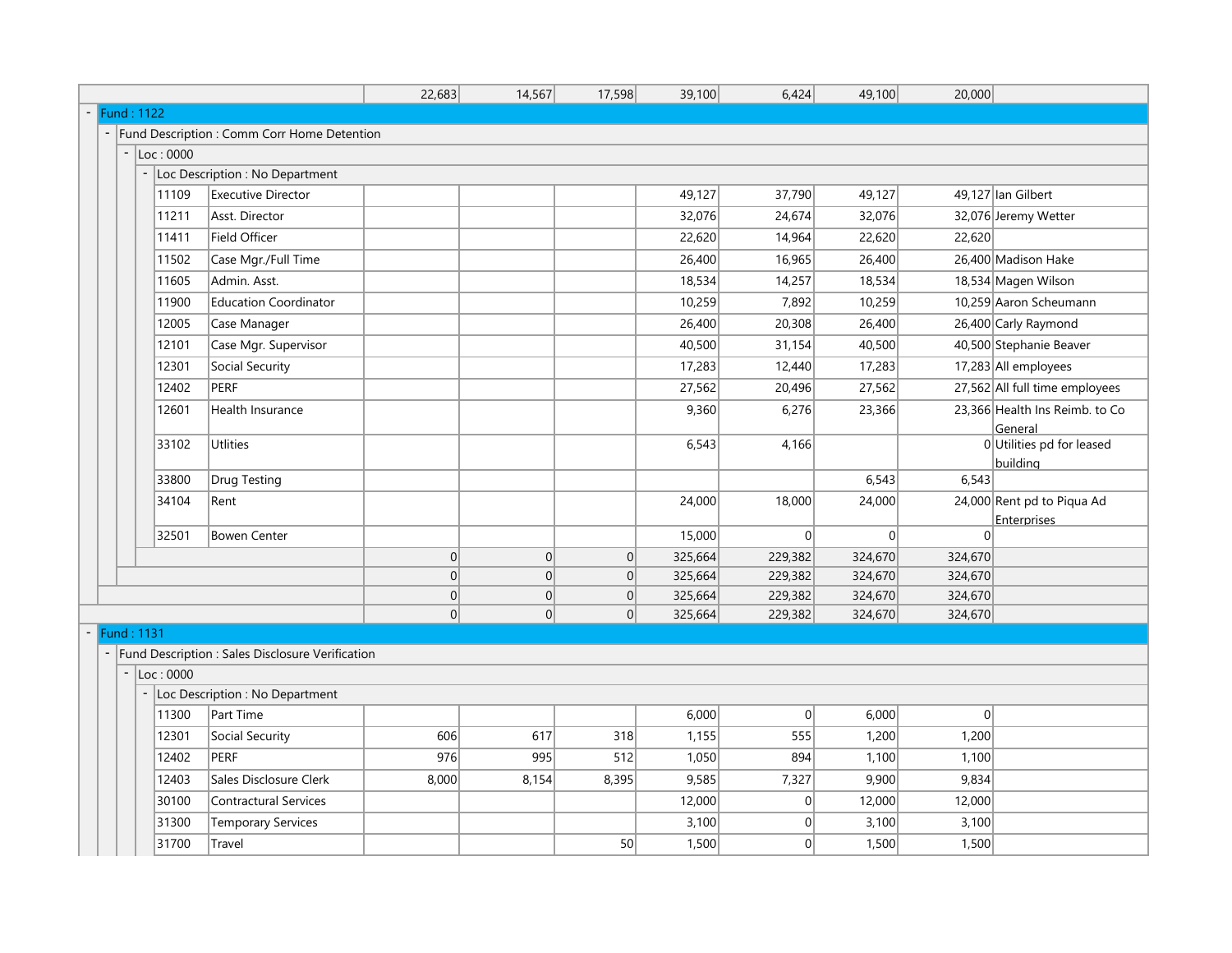|                   | 33600          | Maintenance Contracts                               |         |           |         | 5,000          | 0        | 5,000    | 5,000          |  |
|-------------------|----------------|-----------------------------------------------------|---------|-----------|---------|----------------|----------|----------|----------------|--|
|                   | 35100          | Dues & Subscriptions                                |         |           |         | 600            | $\Omega$ | 600      | 600            |  |
|                   |                |                                                     | 9,582   | 9,766     | 9,275   | 39,990         | 8,776    | 40,400   | 34,334         |  |
|                   |                |                                                     | 9,582   | 9,766     | 9,275   | 39,990         | 8,776    | 40,400   | 34,334         |  |
|                   |                |                                                     | 9,582   | 9,766     | 9,275   | 39,990         | 8,776    | 40,400   | 34,334         |  |
|                   |                |                                                     | 9,582   | 9,766     | 9,275   | 39,990         | 8,776    | 40,400   | 34,334         |  |
| <b>Fund: 1135</b> |                |                                                     |         |           |         |                |          |          |                |  |
|                   |                | - Fund Description : Cumulative Bridge              |         |           |         |                |          |          |                |  |
|                   | $-$ Loc : 0000 |                                                     |         |           |         |                |          |          |                |  |
|                   |                | Loc Description : No Department                     |         |           |         |                |          |          |                |  |
|                   | 30100          | <b>Contractural Services</b>                        | 45,482  | 160,388   | 0       | $\overline{0}$ | 61,976   | 15,000   | 15,000         |  |
|                   | 31100          | Legal Fees/Services                                 | 513     |           | 1,644   | 5,000          | 493      | 5,000    | 5,000          |  |
|                   | 31101          | Bridge Replacement                                  | 736,370 | 1,157,227 | 326,640 | 800,000        | 829,501  | 800,000  | 800,000        |  |
|                   | 31700          | Travel                                              | 955     | 852       | 938     | 1,000          | 460      | 1,000    | 1,000          |  |
|                   | 31701          | Materials                                           | 6,091   | 1,270     | 14,659  | 15,000         | 2,522    | 15,000   | 15,000         |  |
|                   | 31800          | Telephone                                           |         |           |         | 1,000          | 0        | 1,000    | 1,000          |  |
|                   | 32201          | Advertising                                         | 269     | 180       | 196     | 400            | 175      | 400      | 400            |  |
|                   | 32802          | Insurance                                           |         |           |         | 600            | 0        | 600      | 600            |  |
|                   | 33700          | Equipment Repair                                    | 7,370   | 6,735     |         | $\overline{0}$ | 0        | $\Omega$ | $\overline{0}$ |  |
|                   | 42601          | Equipment                                           |         |           | 29,143  | 2,000          | 0        | 2,000    | 2,000          |  |
|                   | 33605          | Repairs & Maintenance                               |         |           | 11,636  | 30,000         | 13,421   | 30,000   | 30,000         |  |
|                   | 31209          | <b>Technical Services</b>                           |         |           | 95,863  | 30,000         | 72,258   | 30,000   | 30,000         |  |
|                   |                |                                                     | 797,050 | 1,326,652 | 480,719 | 885,000        | 980,806  | 900,000  | 900,000        |  |
|                   |                |                                                     | 797,050 | 1,326,652 | 480,719 | 885,000        | 980,806  | 900,000  | 900,000        |  |
|                   |                |                                                     | 797,050 | 1,326,652 | 480,719 | 885,000        | 980,806  | 900,000  | 900,000        |  |
|                   |                |                                                     | 797,050 | 1,326,652 | 480,719 | 885,000        | 980,806  | 900,000  | 900,000        |  |
| <b>Fund: 1138</b> |                |                                                     |         |           |         |                |          |          |                |  |
|                   |                | - Fund Description : Cumulative Capital Development |         |           |         |                |          |          |                |  |
|                   | $-$ Loc : 0000 |                                                     |         |           |         |                |          |          |                |  |
|                   |                | Loc Description : No Department                     |         |           |         |                |          |          |                |  |
|                   | 33700          | Equipment Repair                                    | 44,636  | 105,357   | 24,396  | 100,000        | 92,181   | 100,000  | 100,000        |  |
|                   | 34003          | <b>Crthse Exterior Renovation</b>                   | 7,897   | 6,879     | 11,838  | 20,000         | 19,325   | 30,000   | 20,000         |  |
|                   | 42500          | Computer Hardware<br>Purchase                       | 73,679  | 181,602   | 36,204  | 75,000         | 53,337   | 75,000   | 75,000         |  |
|                   | 42702          | Computer Software<br>Purchases                      | 2,190   | 12,706    | 39,949  | 50,000         | 38,442   | 75,000   | 50,000         |  |
|                   | 42901          | GIS                                                 | 52,140  | 48,500    | 50,050  | 55,000         | 46,500   | 60,000   | 60,000         |  |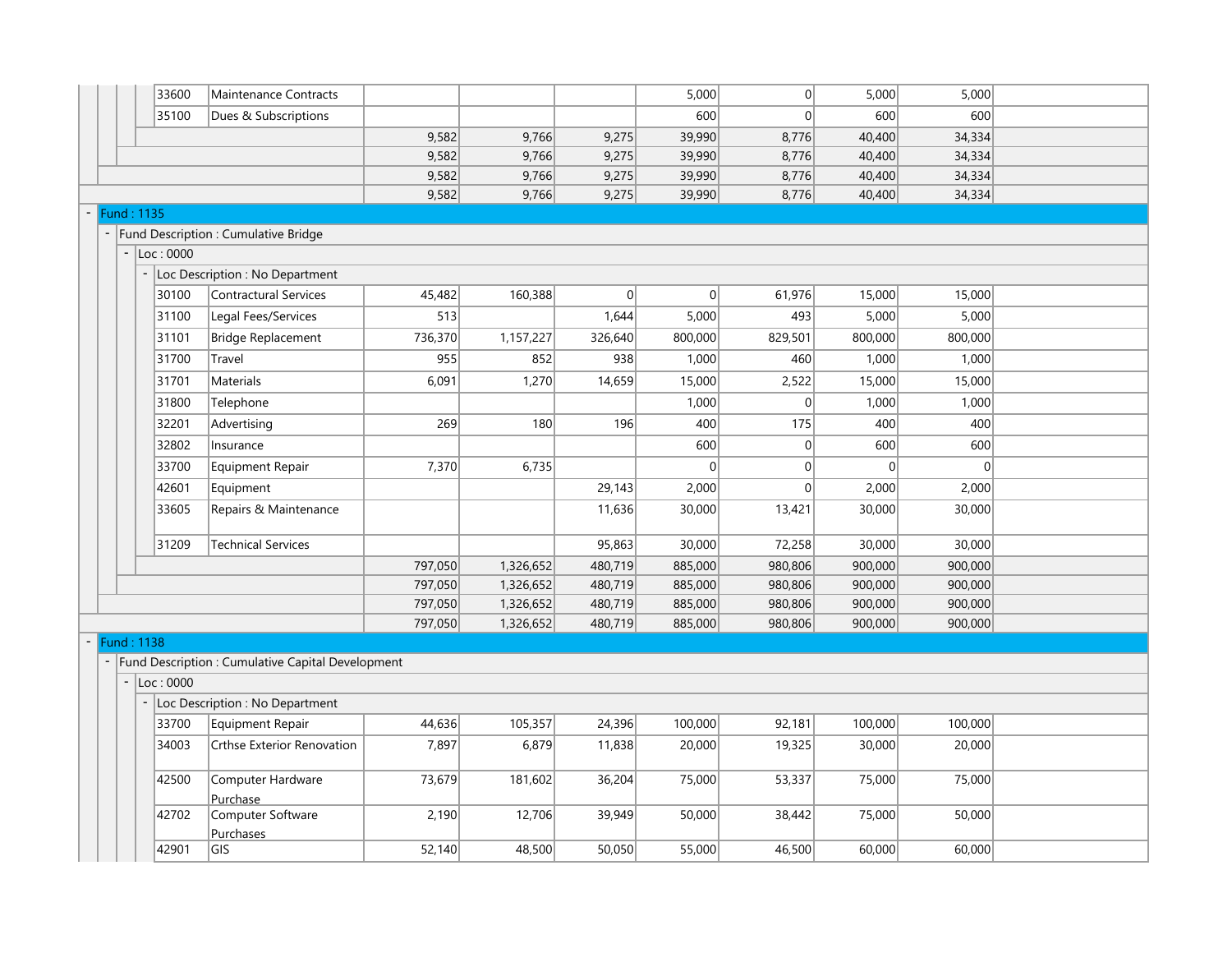|                   | 47200          | Clerk Equip                              | 615       | 53,021  | 53,021  | 1,400   | 0        | 1,400    | 1,400          |                                  |
|-------------------|----------------|------------------------------------------|-----------|---------|---------|---------|----------|----------|----------------|----------------------------------|
|                   | 47300          | <b>Treasurer Equip</b>                   | 3,330     |         | 210     | 600     | 239      | 600      | 600            |                                  |
|                   | 47400          | Sheriff Equipment                        | 32,414    | 22,840  | 19,245  | 24,000  | 3,887    | 24,000   | 24,000         |                                  |
|                   | 48000          | Commiss Equip                            | 19,855    |         | 1,775   | 0       | $\Omega$ | $\Omega$ | $\overline{0}$ |                                  |
|                   | 48200          | Bldg & Grounds Equip                     |           | 29      | 547     | 1,000   | $\Omega$ | 1,000    | 1,000          |                                  |
|                   | 48300          | Superior Crt Equip                       | 1,798     | 258     | 3,000   | 3,000   | 338      | 35,000   | 35,000         |                                  |
|                   | 48400          | Public Defender Equip                    | 471       |         | 15,544  | 5,000   | $\Omega$ | 5,000    | 5,000          |                                  |
|                   | 48500          | Circuit Crt Equip                        | 19,200    | 19,374  | 11,549  | 19,200  | 7,784    | 12,200   |                | 12,200 Decrease \$7,000 - Online |
|                   |                |                                          |           |         |         |         |          |          |                | law books (Lexis/Nexis) to       |
|                   |                |                                          |           |         |         |         |          |          |                | dues & subscriptions &           |
|                   |                |                                          |           |         |         |         |          |          |                | <b>Thomson Reuters</b>           |
|                   |                |                                          |           |         |         |         |          |          |                | Hardback Law Books               |
|                   |                |                                          |           |         |         |         |          |          |                | contract terminated              |
|                   | 48700          | Bldg. Dept. Equip                        | 14        |         |         | 600     | $\Omega$ | 1,200    | $\overline{0}$ |                                  |
|                   | 48800          | <b>EMA Equip</b>                         | 977       | 1,051   | 1,000   | 1,051   | 1,051    | 1,051    | 1,051          |                                  |
|                   | 48900          | Jail Equip                               | 10,199    | 5,920   | 12,561  | 14,000  | 5,319    | 14,000   | 14,000         |                                  |
|                   | 49000          | Golden Meadows Equip                     | 17,997    | 16,971  | 15,305  | 18,000  | 16,649   | 18,004   | 18,004         |                                  |
|                   |                |                                          |           |         |         |         |          |          |                |                                  |
|                   | 49200          | Sheriff Vehicles                         | 82,562    | 69,635  | 83,844  | 92,000  | 0        | 92,000   | 92,000         |                                  |
|                   |                |                                          | 369,974   | 544,143 | 380,038 | 479,851 | 285,052  | 545,455  | 509,255        |                                  |
|                   |                |                                          | 369,974   | 544,143 | 380,038 | 479,851 | 285,052  | 545,455  | 509,255        |                                  |
|                   |                |                                          | 369,974   | 544,143 | 380,038 | 479,851 | 285,052  | 545,455  | 509,255        |                                  |
|                   |                |                                          | 369,974   | 544,143 | 380,038 | 479,851 | 285,052  | 545,455  | 509,255        |                                  |
| $-$ Fund : 1140   |                |                                          |           |         |         |         |          |          |                |                                  |
|                   |                | Fund Description : Cumulative Courthouse |           |         |         |         |          |          |                |                                  |
|                   | $-$ Loc : 0000 |                                          |           |         |         |         |          |          |                |                                  |
|                   |                | - Loc Description : No Department        |           |         |         |         |          |          |                |                                  |
|                   | 33700          | Equipment Repair                         | 64        | 31,782  | 169,418 | 40,000  | 49,181   | 120,000  | 120,000        |                                  |
|                   |                |                                          | 64        | 31,782  | 169,418 | 40,000  | 49,181   | 120,000  | 120,000        |                                  |
|                   |                |                                          | 64        | 31,782  | 169,418 | 40,000  | 49,181   | 120,000  | 120,000        |                                  |
|                   |                |                                          | 64        | 31,782  | 169,418 | 40,000  | 49,181   | 120,000  | 120,000        |                                  |
|                   |                |                                          | 64        | 31,782  | 169,418 | 40,000  | 49,181   | 120,000  | 120,000        |                                  |
| <b>Fund: 1142</b> |                |                                          |           |         |         |         |          |          |                |                                  |
|                   |                | Fund Description : Cumulative Jail       |           |         |         |         |          |          |                |                                  |
|                   | $-$ Loc : 0000 |                                          |           |         |         |         |          |          |                |                                  |
|                   |                | - Loc Description : No Department        |           |         |         |         |          |          |                |                                  |
|                   | 33700          | Equipment Repair                         | 25,408    | 18,590  | 33,381  | 0       | $\Omega$ | 0        | $\overline{0}$ |                                  |
|                   | 33903          | Judicial Center Project                  | 1,005,603 | 14,046  | 173,767 | 0       | 1,483    | 0        | $\overline{0}$ |                                  |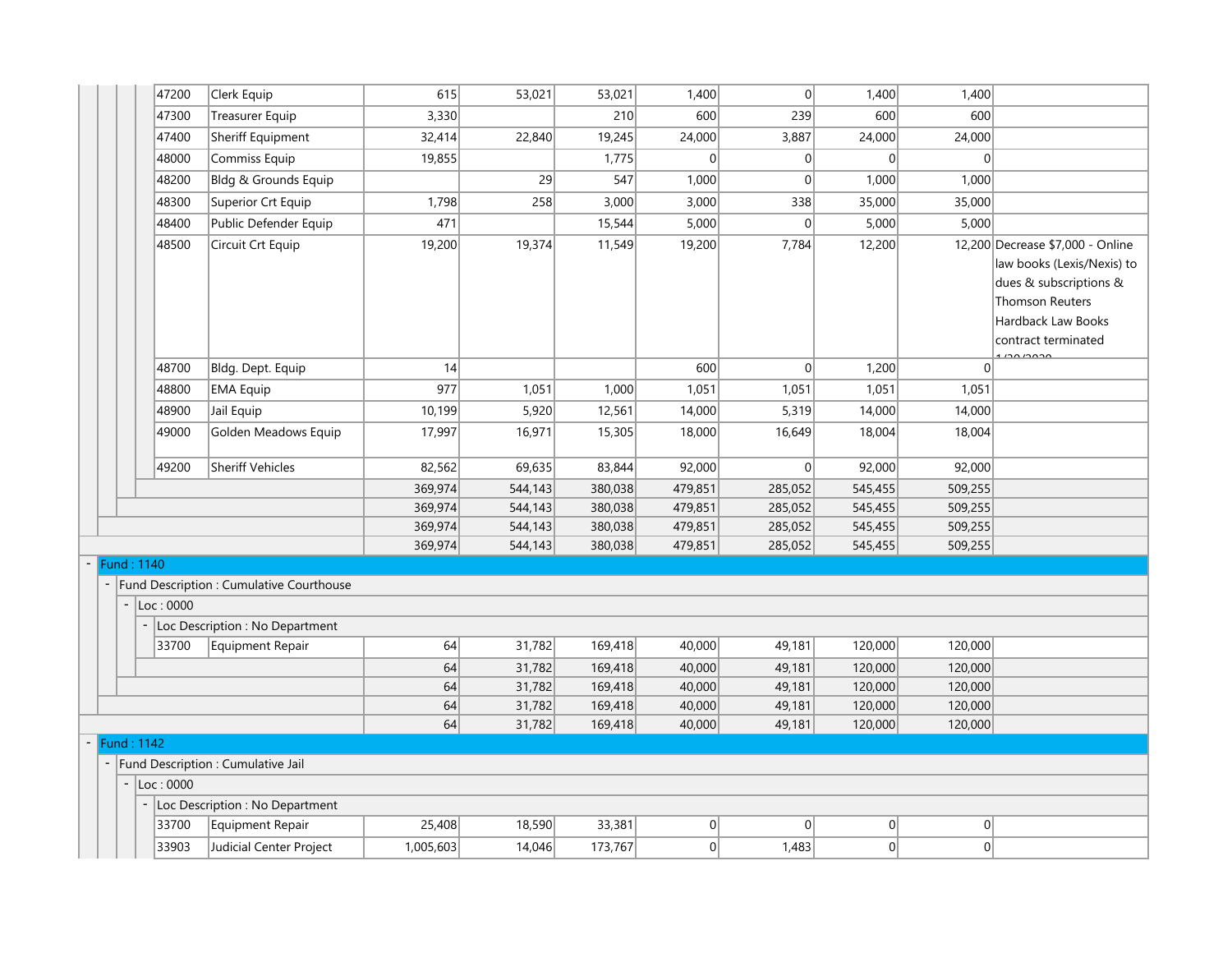| 1,031,011<br>42,148<br>208,148<br> 0 <br>1,483<br> 0 <br>$\overline{0}$<br> 0 <br>1,483<br> 0 <br>1,031,011<br>42,148<br>208,148<br>$\overline{0}$<br>1,031,011<br>208,148<br>1,483<br>42,148<br> 0 <br> 0 <br> 0 <br>1,483<br> 0 <br>1,031,011<br>42,148<br>208,148<br> 0 <br> 0 <br>$-$ Fund : 1148<br>- Fund Description : County Drug Free Community<br>$-$ Loc : 0000<br>- Loc Description : No Department<br><b>Executive Director</b><br>5,760<br>6,500<br>6,500<br>11109<br>3,412<br>6,825<br>6,825<br>11605<br>Admin. Asst.<br>1,080<br>1,080<br>1,080<br> 0 <br>1,080<br>1,080<br>21100<br>729<br>296<br>500<br>200<br>200<br>Office Supplies<br>$\Omega$<br>31001<br>7,653<br>15,275<br>15,000<br>5,000<br>5,000<br>Drug Court<br>898<br> 0 <br>31201<br><b>Project Success</b><br>1,742<br>2,220<br>2,500<br>$\Omega$<br>$\overline{0}$<br>31402<br>Drug/Alcohol Prev Ed - AC<br>$\Omega$<br>$\Omega$<br>$\Omega$<br>$\overline{0}$<br>Drug/Alcohol Prev Ed -<br>31502<br>4,577<br>2,525<br>4,000<br> 0 <br>3,500<br>3,500<br><b>McMill</b><br>50<br>50<br>$\Omega$<br>31600<br>Postage<br>$\overline{0}$<br>$\Omega$<br>CD Education at Jail<br>7,344<br>11,111<br>10,000<br>31602<br>288<br>5,000<br>5,000<br><b>DFAC Treatment</b><br>31702<br>1,254<br>3,614<br>23,200<br>3,558<br>16,500<br>16,500<br>Scholarships<br>982<br>982<br>Directors & Officers<br>982<br>1,051<br>1,036<br>1,036<br>31902<br>Insurance<br>525<br>600<br>290<br>32002<br>600<br> 0 <br>$\overline{0}$<br>Rotary<br>50<br>100<br>32101<br><b>Regional Annual Meeting</b><br>100<br>100<br>788<br>770<br>753<br>753<br>32301<br>Website<br>540<br>283<br>500<br>$\Omega$<br>$\overline{0}$<br>32400<br>Aggregate Student Surveys<br>$\Omega$<br>32500<br>Community Outreach<br>25<br>735<br>300<br> 0 <br>306<br>306<br>Decatur Police<br>9,000<br>6,000<br>3,500<br>32603<br>9,148<br>3,454<br>3,500<br>Geneva PD<br>2,585<br>32702<br>5,170<br>2,585<br>2,100<br>2,100<br>32805<br>Monroe PD<br>5,170<br>2,585<br>2,100<br>2,100<br> 0 <br>32900<br>Too Good for Drugs<br>2,350<br>2,500<br>7,000<br>7,000<br>534<br>33001<br>South Adams SADD<br>550<br>660<br>$\Omega$<br> 0 <br>$\Omega$<br>$\overline{0}$<br>4,046<br>6,000<br>33800<br><b>Drug Testing</b><br>$\Omega$<br>4,000<br>4,000<br>42601<br>Equipment<br>4,240<br>3,504<br>5,000<br>3,595<br>3,000<br>3,000<br> 0 | 42700 | Demolition          | 9,512 | 1,000 | 0     | 0 | 0     | 0     |  |
|---------------------------------------------------------------------------------------------------------------------------------------------------------------------------------------------------------------------------------------------------------------------------------------------------------------------------------------------------------------------------------------------------------------------------------------------------------------------------------------------------------------------------------------------------------------------------------------------------------------------------------------------------------------------------------------------------------------------------------------------------------------------------------------------------------------------------------------------------------------------------------------------------------------------------------------------------------------------------------------------------------------------------------------------------------------------------------------------------------------------------------------------------------------------------------------------------------------------------------------------------------------------------------------------------------------------------------------------------------------------------------------------------------------------------------------------------------------------------------------------------------------------------------------------------------------------------------------------------------------------------------------------------------------------------------------------------------------------------------------------------------------------------------------------------------------------------------------------------------------------------------------------------------------------------------------------------------------------------------------------------------------------------------------------------------------------------------------------------------------------------------------------------------------------------------------------------------------------------------------------------------------------------------------------------------------------------------------------------------------------------|-------|---------------------|-------|-------|-------|---|-------|-------|--|
|                                                                                                                                                                                                                                                                                                                                                                                                                                                                                                                                                                                                                                                                                                                                                                                                                                                                                                                                                                                                                                                                                                                                                                                                                                                                                                                                                                                                                                                                                                                                                                                                                                                                                                                                                                                                                                                                                                                                                                                                                                                                                                                                                                                                                                                                                                                                                                           |       |                     |       |       |       |   |       |       |  |
|                                                                                                                                                                                                                                                                                                                                                                                                                                                                                                                                                                                                                                                                                                                                                                                                                                                                                                                                                                                                                                                                                                                                                                                                                                                                                                                                                                                                                                                                                                                                                                                                                                                                                                                                                                                                                                                                                                                                                                                                                                                                                                                                                                                                                                                                                                                                                                           |       |                     |       |       |       |   |       |       |  |
|                                                                                                                                                                                                                                                                                                                                                                                                                                                                                                                                                                                                                                                                                                                                                                                                                                                                                                                                                                                                                                                                                                                                                                                                                                                                                                                                                                                                                                                                                                                                                                                                                                                                                                                                                                                                                                                                                                                                                                                                                                                                                                                                                                                                                                                                                                                                                                           |       |                     |       |       |       |   |       |       |  |
|                                                                                                                                                                                                                                                                                                                                                                                                                                                                                                                                                                                                                                                                                                                                                                                                                                                                                                                                                                                                                                                                                                                                                                                                                                                                                                                                                                                                                                                                                                                                                                                                                                                                                                                                                                                                                                                                                                                                                                                                                                                                                                                                                                                                                                                                                                                                                                           |       |                     |       |       |       |   |       |       |  |
|                                                                                                                                                                                                                                                                                                                                                                                                                                                                                                                                                                                                                                                                                                                                                                                                                                                                                                                                                                                                                                                                                                                                                                                                                                                                                                                                                                                                                                                                                                                                                                                                                                                                                                                                                                                                                                                                                                                                                                                                                                                                                                                                                                                                                                                                                                                                                                           |       |                     |       |       |       |   |       |       |  |
|                                                                                                                                                                                                                                                                                                                                                                                                                                                                                                                                                                                                                                                                                                                                                                                                                                                                                                                                                                                                                                                                                                                                                                                                                                                                                                                                                                                                                                                                                                                                                                                                                                                                                                                                                                                                                                                                                                                                                                                                                                                                                                                                                                                                                                                                                                                                                                           |       |                     |       |       |       |   |       |       |  |
|                                                                                                                                                                                                                                                                                                                                                                                                                                                                                                                                                                                                                                                                                                                                                                                                                                                                                                                                                                                                                                                                                                                                                                                                                                                                                                                                                                                                                                                                                                                                                                                                                                                                                                                                                                                                                                                                                                                                                                                                                                                                                                                                                                                                                                                                                                                                                                           |       |                     |       |       |       |   |       |       |  |
|                                                                                                                                                                                                                                                                                                                                                                                                                                                                                                                                                                                                                                                                                                                                                                                                                                                                                                                                                                                                                                                                                                                                                                                                                                                                                                                                                                                                                                                                                                                                                                                                                                                                                                                                                                                                                                                                                                                                                                                                                                                                                                                                                                                                                                                                                                                                                                           |       |                     |       |       |       |   |       |       |  |
|                                                                                                                                                                                                                                                                                                                                                                                                                                                                                                                                                                                                                                                                                                                                                                                                                                                                                                                                                                                                                                                                                                                                                                                                                                                                                                                                                                                                                                                                                                                                                                                                                                                                                                                                                                                                                                                                                                                                                                                                                                                                                                                                                                                                                                                                                                                                                                           |       |                     |       |       |       |   |       |       |  |
|                                                                                                                                                                                                                                                                                                                                                                                                                                                                                                                                                                                                                                                                                                                                                                                                                                                                                                                                                                                                                                                                                                                                                                                                                                                                                                                                                                                                                                                                                                                                                                                                                                                                                                                                                                                                                                                                                                                                                                                                                                                                                                                                                                                                                                                                                                                                                                           |       |                     |       |       |       |   |       |       |  |
|                                                                                                                                                                                                                                                                                                                                                                                                                                                                                                                                                                                                                                                                                                                                                                                                                                                                                                                                                                                                                                                                                                                                                                                                                                                                                                                                                                                                                                                                                                                                                                                                                                                                                                                                                                                                                                                                                                                                                                                                                                                                                                                                                                                                                                                                                                                                                                           |       |                     |       |       |       |   |       |       |  |
|                                                                                                                                                                                                                                                                                                                                                                                                                                                                                                                                                                                                                                                                                                                                                                                                                                                                                                                                                                                                                                                                                                                                                                                                                                                                                                                                                                                                                                                                                                                                                                                                                                                                                                                                                                                                                                                                                                                                                                                                                                                                                                                                                                                                                                                                                                                                                                           |       |                     |       |       |       |   |       |       |  |
|                                                                                                                                                                                                                                                                                                                                                                                                                                                                                                                                                                                                                                                                                                                                                                                                                                                                                                                                                                                                                                                                                                                                                                                                                                                                                                                                                                                                                                                                                                                                                                                                                                                                                                                                                                                                                                                                                                                                                                                                                                                                                                                                                                                                                                                                                                                                                                           |       |                     |       |       |       |   |       |       |  |
|                                                                                                                                                                                                                                                                                                                                                                                                                                                                                                                                                                                                                                                                                                                                                                                                                                                                                                                                                                                                                                                                                                                                                                                                                                                                                                                                                                                                                                                                                                                                                                                                                                                                                                                                                                                                                                                                                                                                                                                                                                                                                                                                                                                                                                                                                                                                                                           |       |                     |       |       |       |   |       |       |  |
|                                                                                                                                                                                                                                                                                                                                                                                                                                                                                                                                                                                                                                                                                                                                                                                                                                                                                                                                                                                                                                                                                                                                                                                                                                                                                                                                                                                                                                                                                                                                                                                                                                                                                                                                                                                                                                                                                                                                                                                                                                                                                                                                                                                                                                                                                                                                                                           |       |                     |       |       |       |   |       |       |  |
|                                                                                                                                                                                                                                                                                                                                                                                                                                                                                                                                                                                                                                                                                                                                                                                                                                                                                                                                                                                                                                                                                                                                                                                                                                                                                                                                                                                                                                                                                                                                                                                                                                                                                                                                                                                                                                                                                                                                                                                                                                                                                                                                                                                                                                                                                                                                                                           |       |                     |       |       |       |   |       |       |  |
|                                                                                                                                                                                                                                                                                                                                                                                                                                                                                                                                                                                                                                                                                                                                                                                                                                                                                                                                                                                                                                                                                                                                                                                                                                                                                                                                                                                                                                                                                                                                                                                                                                                                                                                                                                                                                                                                                                                                                                                                                                                                                                                                                                                                                                                                                                                                                                           |       |                     |       |       |       |   |       |       |  |
|                                                                                                                                                                                                                                                                                                                                                                                                                                                                                                                                                                                                                                                                                                                                                                                                                                                                                                                                                                                                                                                                                                                                                                                                                                                                                                                                                                                                                                                                                                                                                                                                                                                                                                                                                                                                                                                                                                                                                                                                                                                                                                                                                                                                                                                                                                                                                                           |       |                     |       |       |       |   |       |       |  |
|                                                                                                                                                                                                                                                                                                                                                                                                                                                                                                                                                                                                                                                                                                                                                                                                                                                                                                                                                                                                                                                                                                                                                                                                                                                                                                                                                                                                                                                                                                                                                                                                                                                                                                                                                                                                                                                                                                                                                                                                                                                                                                                                                                                                                                                                                                                                                                           |       |                     |       |       |       |   |       |       |  |
|                                                                                                                                                                                                                                                                                                                                                                                                                                                                                                                                                                                                                                                                                                                                                                                                                                                                                                                                                                                                                                                                                                                                                                                                                                                                                                                                                                                                                                                                                                                                                                                                                                                                                                                                                                                                                                                                                                                                                                                                                                                                                                                                                                                                                                                                                                                                                                           |       |                     |       |       |       |   |       |       |  |
|                                                                                                                                                                                                                                                                                                                                                                                                                                                                                                                                                                                                                                                                                                                                                                                                                                                                                                                                                                                                                                                                                                                                                                                                                                                                                                                                                                                                                                                                                                                                                                                                                                                                                                                                                                                                                                                                                                                                                                                                                                                                                                                                                                                                                                                                                                                                                                           |       |                     |       |       |       |   |       |       |  |
|                                                                                                                                                                                                                                                                                                                                                                                                                                                                                                                                                                                                                                                                                                                                                                                                                                                                                                                                                                                                                                                                                                                                                                                                                                                                                                                                                                                                                                                                                                                                                                                                                                                                                                                                                                                                                                                                                                                                                                                                                                                                                                                                                                                                                                                                                                                                                                           |       |                     |       |       |       |   |       |       |  |
|                                                                                                                                                                                                                                                                                                                                                                                                                                                                                                                                                                                                                                                                                                                                                                                                                                                                                                                                                                                                                                                                                                                                                                                                                                                                                                                                                                                                                                                                                                                                                                                                                                                                                                                                                                                                                                                                                                                                                                                                                                                                                                                                                                                                                                                                                                                                                                           |       |                     |       |       |       |   |       |       |  |
|                                                                                                                                                                                                                                                                                                                                                                                                                                                                                                                                                                                                                                                                                                                                                                                                                                                                                                                                                                                                                                                                                                                                                                                                                                                                                                                                                                                                                                                                                                                                                                                                                                                                                                                                                                                                                                                                                                                                                                                                                                                                                                                                                                                                                                                                                                                                                                           |       |                     |       |       |       |   |       |       |  |
|                                                                                                                                                                                                                                                                                                                                                                                                                                                                                                                                                                                                                                                                                                                                                                                                                                                                                                                                                                                                                                                                                                                                                                                                                                                                                                                                                                                                                                                                                                                                                                                                                                                                                                                                                                                                                                                                                                                                                                                                                                                                                                                                                                                                                                                                                                                                                                           |       |                     |       |       |       |   |       |       |  |
|                                                                                                                                                                                                                                                                                                                                                                                                                                                                                                                                                                                                                                                                                                                                                                                                                                                                                                                                                                                                                                                                                                                                                                                                                                                                                                                                                                                                                                                                                                                                                                                                                                                                                                                                                                                                                                                                                                                                                                                                                                                                                                                                                                                                                                                                                                                                                                           |       |                     |       |       |       |   |       |       |  |
|                                                                                                                                                                                                                                                                                                                                                                                                                                                                                                                                                                                                                                                                                                                                                                                                                                                                                                                                                                                                                                                                                                                                                                                                                                                                                                                                                                                                                                                                                                                                                                                                                                                                                                                                                                                                                                                                                                                                                                                                                                                                                                                                                                                                                                                                                                                                                                           |       |                     |       |       |       |   |       |       |  |
|                                                                                                                                                                                                                                                                                                                                                                                                                                                                                                                                                                                                                                                                                                                                                                                                                                                                                                                                                                                                                                                                                                                                                                                                                                                                                                                                                                                                                                                                                                                                                                                                                                                                                                                                                                                                                                                                                                                                                                                                                                                                                                                                                                                                                                                                                                                                                                           |       |                     |       |       |       |   |       |       |  |
|                                                                                                                                                                                                                                                                                                                                                                                                                                                                                                                                                                                                                                                                                                                                                                                                                                                                                                                                                                                                                                                                                                                                                                                                                                                                                                                                                                                                                                                                                                                                                                                                                                                                                                                                                                                                                                                                                                                                                                                                                                                                                                                                                                                                                                                                                                                                                                           |       |                     |       |       |       |   |       |       |  |
|                                                                                                                                                                                                                                                                                                                                                                                                                                                                                                                                                                                                                                                                                                                                                                                                                                                                                                                                                                                                                                                                                                                                                                                                                                                                                                                                                                                                                                                                                                                                                                                                                                                                                                                                                                                                                                                                                                                                                                                                                                                                                                                                                                                                                                                                                                                                                                           |       |                     |       |       |       |   |       |       |  |
|                                                                                                                                                                                                                                                                                                                                                                                                                                                                                                                                                                                                                                                                                                                                                                                                                                                                                                                                                                                                                                                                                                                                                                                                                                                                                                                                                                                                                                                                                                                                                                                                                                                                                                                                                                                                                                                                                                                                                                                                                                                                                                                                                                                                                                                                                                                                                                           |       |                     |       |       |       |   |       |       |  |
|                                                                                                                                                                                                                                                                                                                                                                                                                                                                                                                                                                                                                                                                                                                                                                                                                                                                                                                                                                                                                                                                                                                                                                                                                                                                                                                                                                                                                                                                                                                                                                                                                                                                                                                                                                                                                                                                                                                                                                                                                                                                                                                                                                                                                                                                                                                                                                           |       |                     |       |       |       |   |       |       |  |
|                                                                                                                                                                                                                                                                                                                                                                                                                                                                                                                                                                                                                                                                                                                                                                                                                                                                                                                                                                                                                                                                                                                                                                                                                                                                                                                                                                                                                                                                                                                                                                                                                                                                                                                                                                                                                                                                                                                                                                                                                                                                                                                                                                                                                                                                                                                                                                           | 32501 | <b>Bowen Center</b> |       |       | 2,045 |   | 2,000 | 2,000 |  |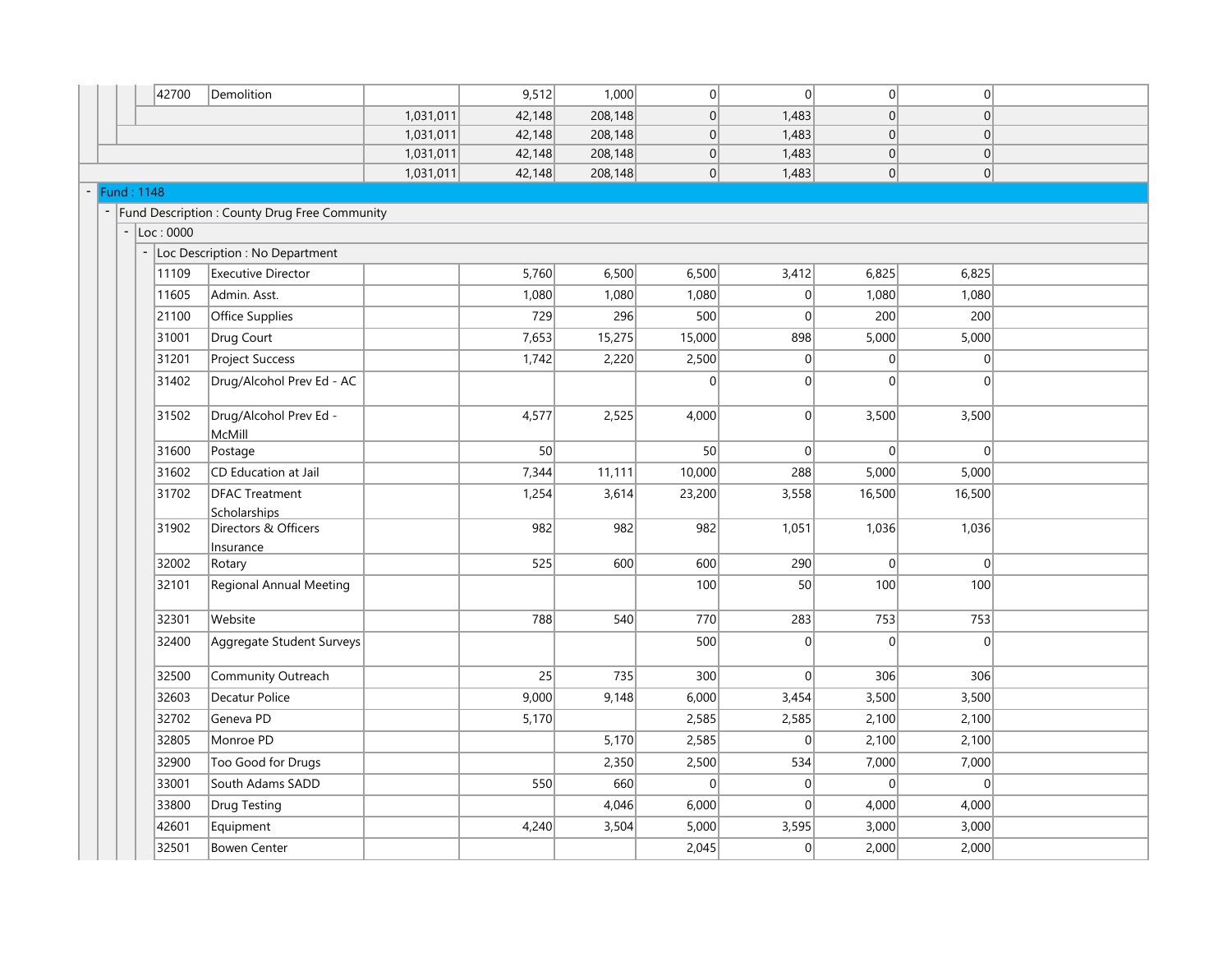| 32604                       | Sheriff's Department                              |        |              |        |        |                | 2,000  | 2,000          |  |
|-----------------------------|---------------------------------------------------|--------|--------------|--------|--------|----------------|--------|----------------|--|
|                             |                                                   | 0      | 51,469       | 70,356 | 92,797 | 19,998         | 66,000 | 66,000         |  |
|                             |                                                   | 0      | 51,469       | 70,356 | 92,797 | 19,998         | 66,000 | 66,000         |  |
|                             |                                                   | 0      | 51,469       | 70,356 | 92,797 | 19,998         | 66,000 | 66,000         |  |
|                             |                                                   | 0      | 51,469       | 70,356 | 92,797 | 19,998         | 66,000 | 66,000         |  |
| $-$ Fund : 1152             |                                                   |        |              |        |        |                |        |                |  |
|                             | - Fund Description : Emerg Planning Right To Know |        |              |        |        |                |        |                |  |
| $-$ Loc: 0000               |                                                   |        |              |        |        |                |        |                |  |
|                             | - Loc Description : No Department                 |        |              |        |        |                |        |                |  |
| 11811                       | Stipend Fund                                      | 2,060  | 1,860        | 1,460  | 2,845  | 880            | 2,845  | 2,845          |  |
| 12301                       | Social Security                                   | 32     | 23           | 14     | 50     | 8 <sup>8</sup> | 50     | 50             |  |
| 12402                       | PERF                                              | 18     | 13           | 15     | 50     | 10             | 50     | 50             |  |
| 21500                       | <b>Operating Supplies</b>                         | 108    | 261          | 15     | 406    | 0              | 406    | 406            |  |
| 30100                       | <b>Contractural Services</b>                      | 1,980  |              |        | 2,000  | 0              | 2,000  | 2,000          |  |
| 31200                       | Training                                          | 6,532  | 5,602        | 1,470  | 5,026  | 76             | 5,026  | 5,026          |  |
| 35502                       | Services & Charges                                | 477    | 1,628        | 374    | 2,538  | 884            | 2,538  | 2,538          |  |
| 42601                       | Equipment                                         | 2,264  | 4,751        | 2,198  | 5,075  | $\Omega$       | 5,075  | 5,075          |  |
|                             |                                                   | 13,471 | 14,138       | 5,546  | 17,990 | 1,858          | 17,990 | 17,990         |  |
|                             |                                                   | 13,471 | 14,138       | 5,546  | 17,990 | 1,858          | 17,990 | 17,990         |  |
|                             |                                                   | 13,471 | 14,138       | 5,546  | 17,990 | 1,858          | 17,990 | 17,990         |  |
|                             |                                                   | 13,471 | 14,138       | 5,546  | 17,990 | 1,858          | 17,990 | 17,990         |  |
| <b>Fund: 1158</b>           |                                                   |        |              |        |        |                |        |                |  |
|                             | - Fund Description : General Drain Improvement    |        |              |        |        |                |        |                |  |
| $-$ Loc : 0000              |                                                   |        |              |        |        |                |        |                |  |
|                             | - Loc Description : No Department                 |        |              |        |        |                |        |                |  |
| 11113                       | Ditch Tech-Full/Part Time                         | 2,515  |              |        | 16,283 | 0              | 16,771 | 16,771         |  |
| 12301                       | Social Security                                   | 189    |              |        | 1,300  | 0              | 1,339  | 1,339          |  |
| 12402                       | PERF                                              | 289    |              |        | 1,190  | 0              | 1,226  | 1,226          |  |
|                             |                                                   | 2,993  | 0            | 0      | 18,773 | 0              | 19,336 | 19,336         |  |
|                             |                                                   | 2,993  | $\mathbf 0$  | 0      | 18,773 | 0              | 19,336 | 19,336         |  |
|                             |                                                   | 2,993  | $\mathbf{0}$ | 0      | 18,773 | 0              | 19,336 | 19,336         |  |
|                             |                                                   | 2,993  | 0            | 0      | 18,773 | 0              | 19,336 | 19,336         |  |
| <b>Fund: 1159</b>           |                                                   |        |              |        |        |                |        |                |  |
| - Fund Description : Health |                                                   |        |              |        |        |                |        |                |  |
| $-$ Loc : 0000              |                                                   |        |              |        |        |                |        |                |  |
|                             | Loc Description : No Department                   |        |              |        |        |                |        |                |  |
| 11112                       | Registrar                                         | 23,101 | 25,323       | 26,175 | 31,949 | 24,356         | 32,908 | 32,781 Theresa |  |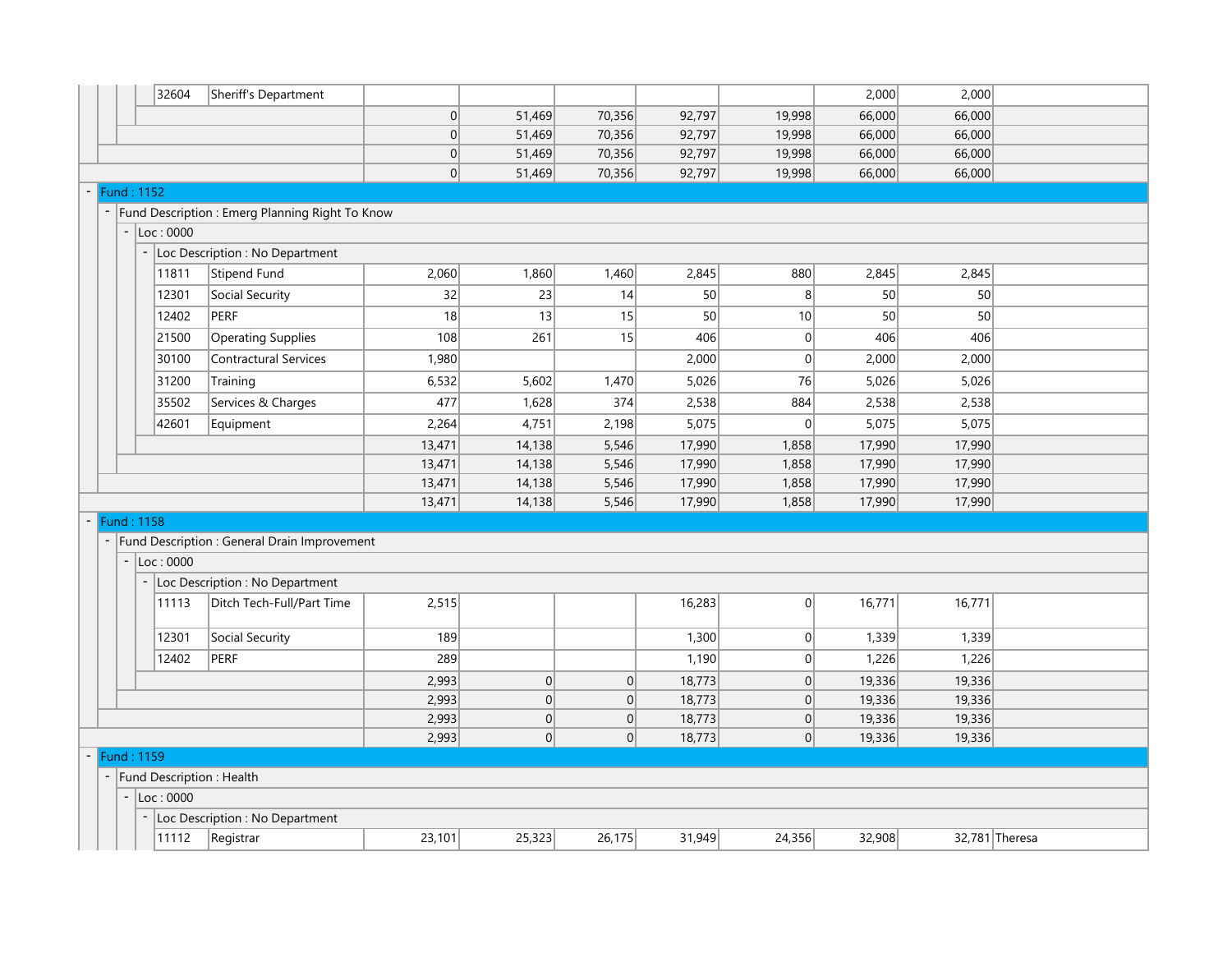| 11403 | Secretary                      | 30,079  | 27,460  | 28,355  | 35,485  | 27,023  | 36,550  | 36,878 Dawn    |               |
|-------|--------------------------------|---------|---------|---------|---------|---------|---------|----------------|---------------|
| 11404 | Public Hith Nurse              | 45,411  | 46,319  | 47,692  | 47,745  | 36,727  | 49,178  | 47,745 Holly   |               |
| 11503 | Public Hlth Nurse Part<br>Time | 12,278  | 11,625  | 12,465  | 15,000  | 3,906   | 15,450  | 15,000         |               |
| 11600 | Attorney                       | 8,392   | 8,560   | 8,813   | 8,823   | 6,787   | 8,823   |                | 0 Adam Miller |
| 11608 | <b>Environmental Director</b>  | 46,781  | 45,865  | 47,224  | 47,277  | 36,367  | 48,696  | 47,541 Jessica |               |
| 11708 | Food Inspector                 | 6,330   | 8,051   | 8,708   | 15,975  | 4,594   | 16,455  | $\Omega$       |               |
| 11804 | <b>Board Member</b>            | 1,620   | 1,680   | 1,620   | 2,520   | 1,380   | 2,520   | 2,520          |               |
| 11813 | Health Officer                 | 23,522  | 23,993  | 24,704  | 24,732  | 19,025  | 25,474  | 24,979         |               |
| 12301 | Social Security                | 16,264  | 16,446  | 19,620  | 26,916  | 15,663  | 27,724  | 27,724         |               |
| 12402 | PERF                           | 21,974  | 22,092  | 27,236  | 31,405  | 22,981  | 32,348  | 32,348         |               |
| 12503 | Environmental/Vital Record     | 26,351  | 27,560  | 28,377  | 35,485  | 26,341  | 36,550  | 36,358 Stacey  |               |
| 12602 | Environmentalist               |         |         | 36,615  | 40,000  | 30,769  | 41,200  |                | 40,520 Nathan |
| 21100 | Office Supplies                | 3,098   | 1,526   | 1,941   | 2,000   | 1,444   | 2,000   | 2,000          |               |
| 21300 | Personal Health                | 3,323   | 3,884   | 4,764   | 4,011   | 1,556   | 4,011   | 4,011          |               |
| 21400 | <b>Environmental Health</b>    | 539     | 233     | 261     | 773     | 38      | 773     | 773            |               |
| 22000 | Gas, Oil and Lube              | 1,202   | 1,879   | 2,308   | 2,500   | 1,767   | 3,500   | 3,500          |               |
| 30100 | Contractural Services          | 866     | 831     | 1,031   | 1,000   | 231     | 1,000   | 1,000          |               |
| 31100 | Legal Fees/Services            | 2,637   | 17,055  | 18,530  | 15,000  | 1,406   | 15,000  | 23,911         |               |
| 31102 | Personal Hlth Clinic           |         |         |         | 2,000   | 0       | 2,000   | 2,000          |               |
| 31200 | Training                       | 809     | 806     | 1,120   | 1,000   | 808     | 1,300   | 1,300          |               |
| 31204 | <b>Environmental Services</b>  | 200     | 158     | 160     | 500     | 284     | 500     | 500            |               |
| 31304 | Personal Health Services       | 261     | 162     | 140     | 300     | 113     | 300     | 300            |               |
| 31600 | Postage                        | 952     | 496     | 816     | 1,000   | 792     | 1,000   | 1,000          |               |
| 31700 | Travel                         | 3,741   | 3,628   | 3,431   | 4,000   | 997     | 4,500   | 4,500          |               |
| 32200 | Printing                       | 1,033   | 989     | 1,165   | 1,100   | 676     | 1,100   | 1,100          |               |
| 32602 | Liability Insurance            | 218     | 218     | 222     | 400     | 111     | 400     | 400            |               |
| 32803 | Malpractice Insurance          | 2,303   | 2,303   | 2,303   | 2,303   | 0       | 2,303   | 2,303          |               |
| 33700 | Equipment Repair               | 110     |         |         | 500     | 0       | 500     | 500            |               |
| 35100 | Dues & Subscriptions           | 644     | 105     | 298     | 400     | 35      | 580     | 580            |               |
| 42601 | Equipment                      |         | 138     | 120     | 500     | 0       | 500     | 500            |               |
|       |                                | 284,039 | 299,385 | 356,214 | 402,599 | 266,177 | 415,143 | 394,572        |               |
|       |                                | 284,039 | 299,385 | 356,214 | 402,599 | 266,177 | 415,143 | 394,572        |               |
|       |                                | 284,039 | 299,385 | 356,214 | 402,599 | 266,177 | 415,143 | 394,572        |               |
|       |                                | 284,039 | 299,385 | 356,214 | 402,599 | 266,177 | 415,143 | 394,572        |               |

- Fund : 1168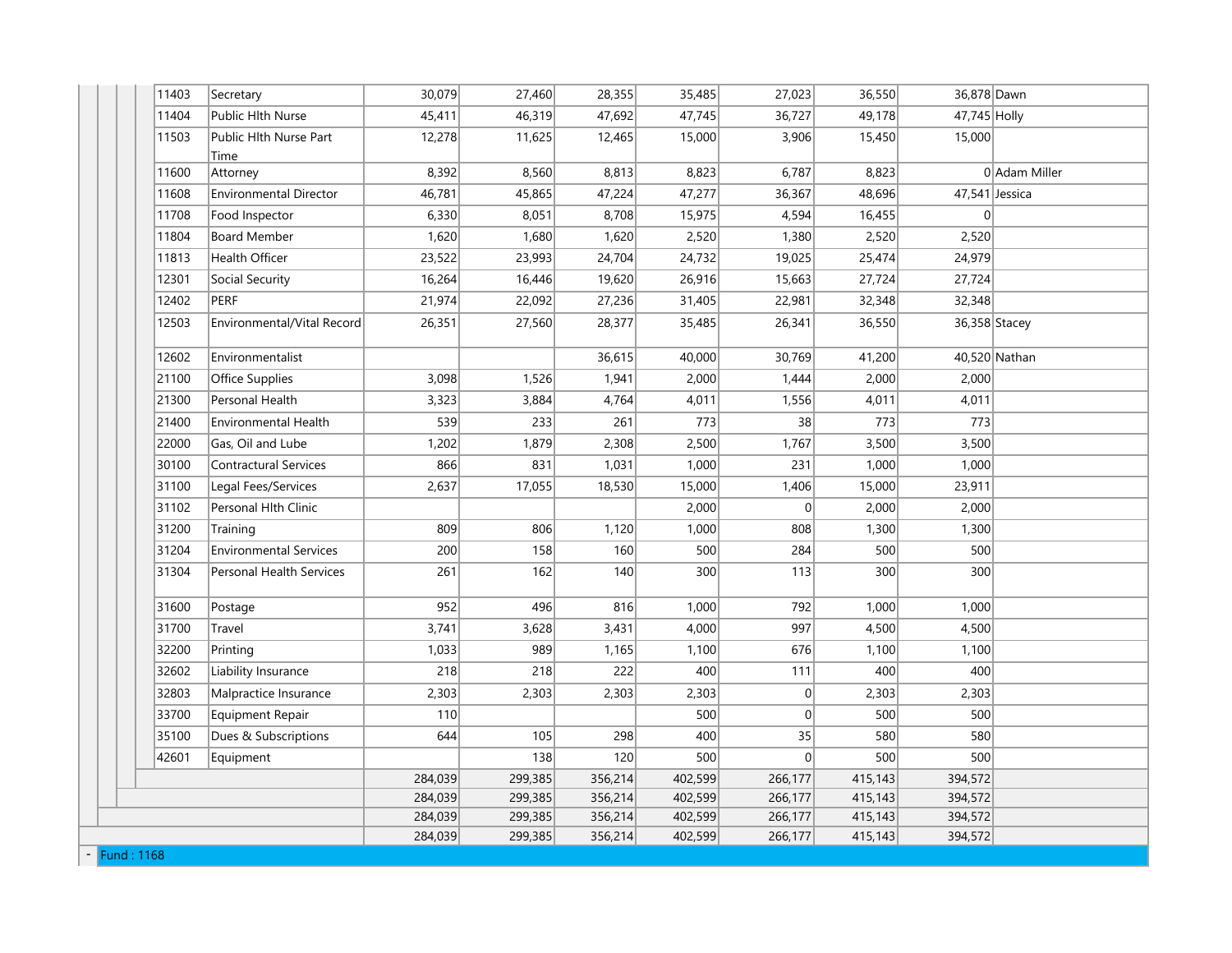|                   |                   |                | Fund Description : Health Maintenance                  |         |        |        |          |          |                   |          |                    |
|-------------------|-------------------|----------------|--------------------------------------------------------|---------|--------|--------|----------|----------|-------------------|----------|--------------------|
|                   |                   | $-$ Loc : 0000 |                                                        |         |        |        |          |          |                   |          |                    |
|                   |                   |                | Loc Description : No Department                        |         |        |        |          |          |                   |          |                    |
|                   |                   | 11708          | Food Inspector                                         | 4,238   | 1,719  |        | 7,251    | 0        | 0                 | 0        |                    |
|                   |                   | 12004          | <b>Nurse</b>                                           | 20,915  | 20,596 | 18,023 | 20,291   | 12,512   | 20,291            | 20,291   |                    |
|                   |                   | 12301          | Social Security                                        | 1,924   | 1,707  | 1,379  | 2,730    | 957      | 1,700             | 1,700    |                    |
|                   |                   | 12402          | PERF                                                   | 517     | 210    |        | $\Omega$ | 0        | $\Omega$          | $\Omega$ |                    |
|                   |                   | 21100          | Office Supplies                                        |         |        |        | 2,150    | 0        | 2,150             | 2,150    |                    |
|                   |                   | 31700          | Travel                                                 | 757     | 267    |        | 1,000    | $\Omega$ | 1,000             | 1,000    |                    |
|                   |                   | 42601          | Equipment                                              |         |        |        |          |          | 8,281             | 8,281    |                    |
|                   |                   |                |                                                        | 28,351  | 24,499 | 19,402 | 33,422   | 13,469   | 33,422            | 33,422   |                    |
|                   |                   |                |                                                        | 28,351  | 24,499 | 19,402 | 33,422   | 13,469   | 33,422            | 33,422   |                    |
|                   |                   |                |                                                        | 28,351  | 24,499 | 19,402 | 33,422   | 13,469   | 33,422            | 33,422   |                    |
|                   |                   |                |                                                        | 28,351  | 24,499 | 19,402 | 33,422   | 13,469   | 33,422            | 33,422   |                    |
|                   | <b>Fund: 1169</b> |                |                                                        |         |        |        |          |          |                   |          |                    |
|                   |                   |                | - Fund Description : Local Roads And Streets           |         |        |        |          |          |                   |          |                    |
|                   |                   | $-$ Loc : 0000 |                                                        |         |        |        |          |          |                   |          |                    |
|                   |                   |                | Loc Description : No Department<br>Legal Fees/Services |         |        |        | 12,500   | 227      |                   | 12,500   |                    |
|                   |                   | 31100          |                                                        | 252,426 | 24,855 | 10,779 | 1,000    | 0        | 12,500<br>275,000 |          |                    |
|                   |                   | 31701          | Materials<br><b>Other Contractual Services</b>         |         |        |        |          |          |                   | 275,000  |                    |
|                   |                   | 34200          |                                                        |         |        | 10,557 | 5,000    | 4,735    | 5,000             | 5,000    |                    |
|                   |                   | 42800          | Trucks & Equip                                         |         |        | 64,900 | 275,000  | 111,002  | 250,000           | 250,000  |                    |
|                   |                   | 30110          | <b>Professional Services</b>                           |         |        | 2,265  | 12,500   | 0        | 12,500            | 12,500   |                    |
|                   |                   |                |                                                        | 252,426 | 24,855 | 88,501 | 306,000  | 115,964  | 555,000           | 555,000  |                    |
|                   |                   |                |                                                        | 252,426 | 24,855 | 88,501 | 306,000  | 115,964  | 555,000           | 555,000  |                    |
|                   |                   |                |                                                        | 252,426 | 24,855 | 88,501 | 306,000  | 115,964  | 555,000           | 555,000  |                    |
|                   |                   |                |                                                        | 252,426 | 24,855 | 88,501 | 306,000  | 115,964  | 555,000           | 555,000  |                    |
| <b>Fund: 1170</b> |                   |                |                                                        |         |        |        |          |          |                   |          |                    |
|                   |                   |                | - Fund Description : LIT Public Safety - Co. Share     |         |        |        |          |          |                   |          |                    |
|                   |                   | $-$ Loc : 0005 |                                                        |         |        |        |          |          |                   |          |                    |
|                   |                   | 11100          | Loc Description : Sheriff<br>Elected Offical           | 85,000  | 86,923 |        | 88,298   | 67,921   | 115,817           | 105,000  |                    |
|                   |                   |                |                                                        |         | 54,537 | 88,248 |          | 48,214   |                   |          |                    |
|                   |                   | 11200          | Deputy/s                                               | 53,467  |        | 56,153 | 63,898   |          | 65,815            |          | 65,250 Lynn, Kelly |
|                   |                   | 11201          | Chief Deputy                                           | 53,540  | 55,907 | 57,616 | 58,112   | 44,685   | 59,855            | 59,151   |                    |
|                   |                   | 11307          | Matron                                                 | 36,692  | 37,427 | 38,535 | 38,579   | 29,676   | 39,736            | 40,014   |                    |
|                   |                   | 11500          | Overtime                                               | 23,777  | 19,144 | 19,344 | 40,000   | 10,931   | 40,000            | 25,000   |                    |
|                   |                   | 11605          | Admin. Asst.                                           |         | 1,344  |        | 31,949   | 26,979   | 36,549            |          | 36,275 ReJena      |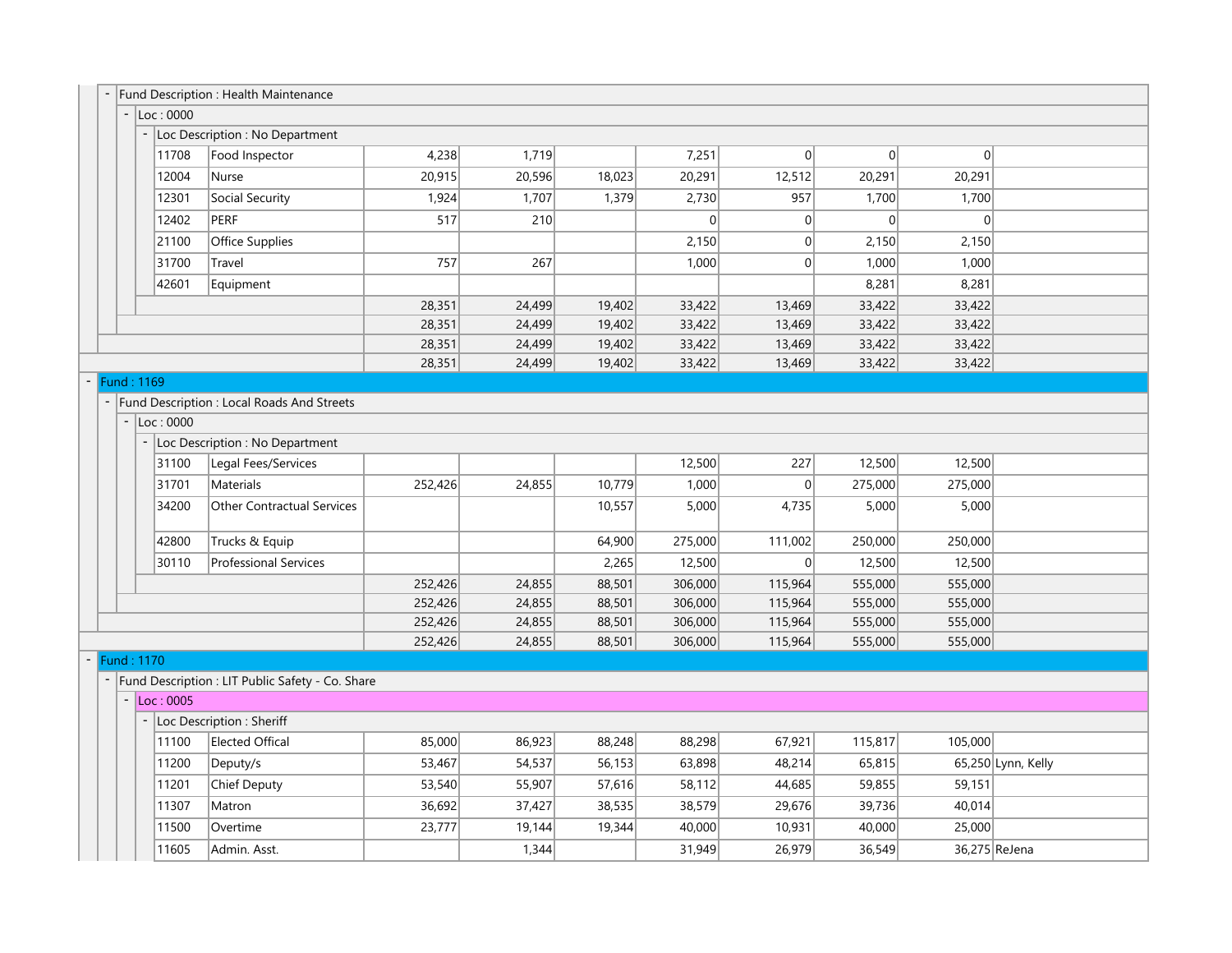|                   | 11800          | Deputies/Sergeants                   | 523,722 | 567,363   | 635,963   | 654,236   | 501,415   | 686,097   | 686,097   |  |
|-------------------|----------------|--------------------------------------|---------|-----------|-----------|-----------|-----------|-----------|-----------|--|
|                   | 11903          | Special Deputy                       | 16,860  | 35,947    | 9,860     | 22,200    | 4,577     | 22,200    | 22,200    |  |
|                   | 12000          | Merit Board                          | 1,200   | 1,200     | 1,200     | 1,200     | 0         | 1,200     | 1,200     |  |
|                   | 12102          | Security Officers                    | 68,660  | 71,283    | 70,527    | 70,606    | 54,312    | 72,724    | 102,724   |  |
|                   | 12301          | Social Security                      | 16,529  |           |           |           | 58,116    | 82,748    | 86,500    |  |
|                   | 12402          | PERF                                 | 5,206   |           |           |           | 19,429    | 30,000    | 30,000    |  |
|                   | 12502          | Sheriff Retirement                   |         |           |           |           | 163,000   | 163,000   | 163,000   |  |
|                   | 22000          | Gas, Oil and Lube                    | 50,213  | 70,937    | 66,484    | 55,000    | 45,432    | 56,650    | 56,650    |  |
|                   | 22200          | <b>Tires</b>                         | 5,696   | 6,692     | 6,254     | 4,500     | 1,990     | 4,500     | 4,500     |  |
|                   | 22303          | Safety Dollars                       | 2,000   | 5,000     | 5,000     | 5,000     | 0         | 5,000     | 5,000     |  |
|                   | 22601          | Other Supplies                       | 5,273   | 5,983     | 6,471     | 6,500     | 4,635     | 6,500     | 6,500     |  |
|                   | 23300          | Garage                               | 14,958  | 11,318    | 14,994    | 17,000    | 14,024    | 17,000    | 17,000    |  |
|                   | 24400          | Uniforms                             | 14,700  | 13,625    | 10,184    | 8,000     | 2,899     | 24,600    | 24,600    |  |
|                   | 24800          | Schooling & Supplies                 | 3,015   | 3,957     | 5,898     | 8,000     | 3,174     | 8,000     | 8,000     |  |
|                   | 31100          | Legal Fees/Services                  | 5,450   | 28,601    | 10,050    | 30,000    | 6,016     | 25,000    | 15,000    |  |
|                   | 33700          | Equipment Repair                     | 1,545   | 41,754    | 2,234     | 3,300     | 1,990     | 3,300     | 3,300     |  |
|                   | 35100          | Dues & Subscriptions                 | 946     | 1,043     | 574       | 1,200     | 12,467    | 1,200     | 1,200     |  |
|                   | 35500          | Radio                                | 10,619  | 8,328     | 12,190    | 11,000    | 10,242    | 11,000    | 11,000    |  |
|                   | 35700          | Software Maintenance                 |         | 48,699    |           |           |           | 13,700    | 13,700    |  |
|                   | 42500          | Computer Hardware<br>Purchase        |         | 23,958    | 31,876    | 15,000    | 982       | 15,000    | 15,000    |  |
|                   |                |                                      | 999,068 | 1,200,970 | 1,149,655 | 1,233,578 | 1,133,106 | 1,607,191 | 1,603,861 |  |
|                   |                |                                      | 999,068 | 1,200,970 | 1,149,655 | 1,233,578 | 1,133,106 | 1,607,191 | 1,603,861 |  |
|                   |                |                                      | 999,068 | 1,200,970 | 1,149,655 | 1,233,578 | 1,133,106 | 1,607,191 | 1,603,861 |  |
|                   |                |                                      | 999,068 | 1,200,970 | 1,149,655 | 1,233,578 | 1,133,106 | 1,607,191 | 1,603,861 |  |
| <b>Fund: 1175</b> |                | Fund Description : Jail Misdemeanant |         |           |           |           |           |           |           |  |
|                   | $-$ Loc : 0000 |                                      |         |           |           |           |           |           |           |  |
|                   |                | - Loc Description : No Department    |         |           |           |           |           |           |           |  |
|                   | 21100          | Office Supplies                      | 3,027   |           | 2,796     | 6,500     | 860       | 6,500     | 6,500     |  |
|                   | 33700          | Equipment Repair                     | 265     |           | 5,312     | 6,000     | 3,018     | 6,000     | 6,000     |  |
|                   | 33801          | <b>CJIS Network Connection</b>       |         |           | 3,600     | 3,600     | 3,000     | 3,600     | 3,600     |  |
|                   |                |                                      |         |           |           |           |           |           |           |  |
|                   |                |                                      | 3,292   | 0         | 11,708    | 16,100    | 6,878     | 16, 100   | 16,100    |  |
|                   |                |                                      | 3,292   | 0         | 11,708    | 16,100    | 6,878     | 16,100    | 16,100    |  |
|                   |                |                                      | 3,292   | 0         | 11,708    | 16,100    | 6,878     | 16,100    | 16,100    |  |
|                   |                |                                      | 3,292   | 0         | 11,708    | 16,100    | 6,878     | 16, 100   | 16,100    |  |

- Fund : 1176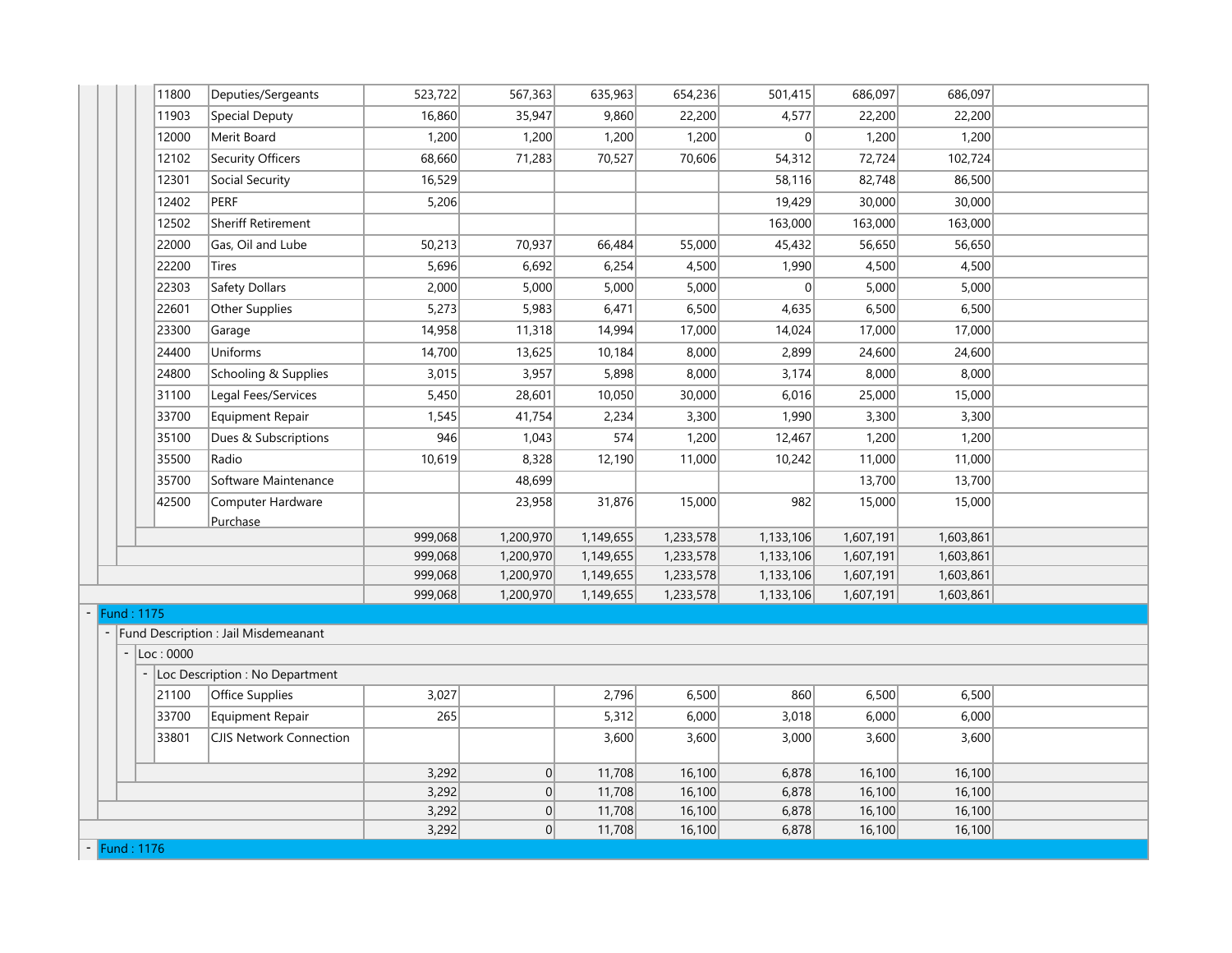| Fund Description: MVH |                                            |         |         |         |         |                |         |         |                                                |
|-----------------------|--------------------------------------------|---------|---------|---------|---------|----------------|---------|---------|------------------------------------------------|
| $-$ Loc: 0530         |                                            |         |         |         |         |                |         |         |                                                |
|                       | - Loc Description : Highway Administration |         |         |         |         |                |         |         |                                                |
| 11111                 | Supervisor                                 | 47,396  | 48,390  | 49,823  | 52,300  | 51,000         | 53,869  | 52,823  |                                                |
| 11309                 | Assistant Supervisor                       | 42,528  | 43,372  | 43,969  | 44,707  | 23,165         | 45,119  | 44,243  |                                                |
| 11414                 | <b>Book Keeper</b>                         | 32,338  | 31,639  | 32,554  | 32,613  | 27,143         | 36,549  | 36,358  |                                                |
| 11500                 | Overtime                                   | 4,242   | 3,238   | 3,073   | 4,725   | $\Omega$       | 4,900   | 4,900   |                                                |
| 11610                 | <b>Book Keeper</b>                         | 27,503  | 27,494  | 29,279  | 31,949  | 23,668         | 32,908  | 32,781  |                                                |
| 21100                 | Office Supplies                            | 1,007   | 1,309   | 649     | 1,200   | 557            | 2,000   | 2,000   |                                                |
| 21302                 | Computer Supplies                          | 824     | 656     |         | 1,000   | 2,070          | 1,000   | 1,000   |                                                |
| 22601                 | Other Supplies                             | 226     | 195     | 725     | 150     | 1,930          | 500     | 500     |                                                |
| 31100                 | Legal Fees/Services                        |         |         |         |         | 1,280          | 2,000   | 2,000   |                                                |
| 31600                 | Postage                                    | 31      | 132     | 149     | 150     | 27             | 150     | 150     |                                                |
| 31700                 | Travel                                     | 720     | 298     | 480     | 1,500   | 635            | 1,500   | 1,500   |                                                |
| 31800                 | Telephone                                  | 1,417   | 2,139   | 2,193   | 2,000   | 1,778          | 2,200   | 2,200   |                                                |
| 32200                 | Printing                                   | 395     | 281     | 699     | 500     | 95             | 500     | 500     |                                                |
| 32201                 | Advertising                                | 582     | 348     | 353     | 500     | 731            | 1,100   | 1,100   |                                                |
| 32800                 | Computer Maintenance                       | 7,549   | 1,744   | 1,195   | 2,000   | 0              | 2,000   | 2,000   |                                                |
| 33100                 | Radio Maintenance                          | 2,023   | 2,972   |         | 2,000   | 1,356          | 2,000   | 2,000   |                                                |
| 33700                 | Equipment Repair                           |         | 105     |         | 500     | $\Omega$       | 500     | 500     |                                                |
| 35207                 | Other Services & Charges                   | 1,776   | 2,473   | 893     | 100     | 1,307          | 5,000   | 5,000   |                                                |
| 35305                 | <b>ELTF Deductible</b>                     |         |         |         | 25,000  | 0              | 25,000  | 25,000  |                                                |
|                       |                                            | 170,557 | 166,785 | 166,034 | 202,894 | 136,742        | 218,795 | 216,555 |                                                |
|                       |                                            | 170,557 | 166,785 | 166,034 | 202,894 | 136,742        | 218,795 | 216,555 |                                                |
| $\lceil$ Loc : 0531   |                                            |         |         |         |         |                |         |         |                                                |
|                       | Loc Description : Maintenance & Repair     |         |         |         |         |                |         |         |                                                |
| 11300                 | Part Time                                  |         |         | 11,359  |         | 9,823          | 12,000  | 12,000  |                                                |
| 11500                 | Overtime                                   | 1,539   | 2,357   | 3,840   | 14,700  | 1,013          | 15,140  | 15,140  |                                                |
| 11607                 | Maintenance Operator                       | 131,323 | 144,693 | 128,853 | 150,000 | 106,924        | 154,500 |         | 151,500 NE6 plus $$.60 = operator$<br>wage     |
| 11706                 | Maintenance Worker                         | 428,703 | 435,415 | 354,443 | 541,115 | 370,056        | 557,349 |         | 546,526 NE6 - 15 employees paid<br>out of this |
| 22201                 | <b>Weed Spray</b>                          | 491     | 392     | 184     | 329     | 1,212          | 1,500   | 1,500   |                                                |
| 22305                 | Dustay Dust Control                        | 8,543   | 16,872  |         | 10,000  | 29,956         | 10,000  | 10,000  |                                                |
| 22401                 | Stone                                      |         | 697,835 | 8,926   | 25,000  | 18,453         | 25,000  | 25,000  |                                                |
| 22500                 | Bituminous                                 | 181,577 | 553,054 | 5,436   | 200,000 | $\overline{0}$ | 200,000 | 200,000 |                                                |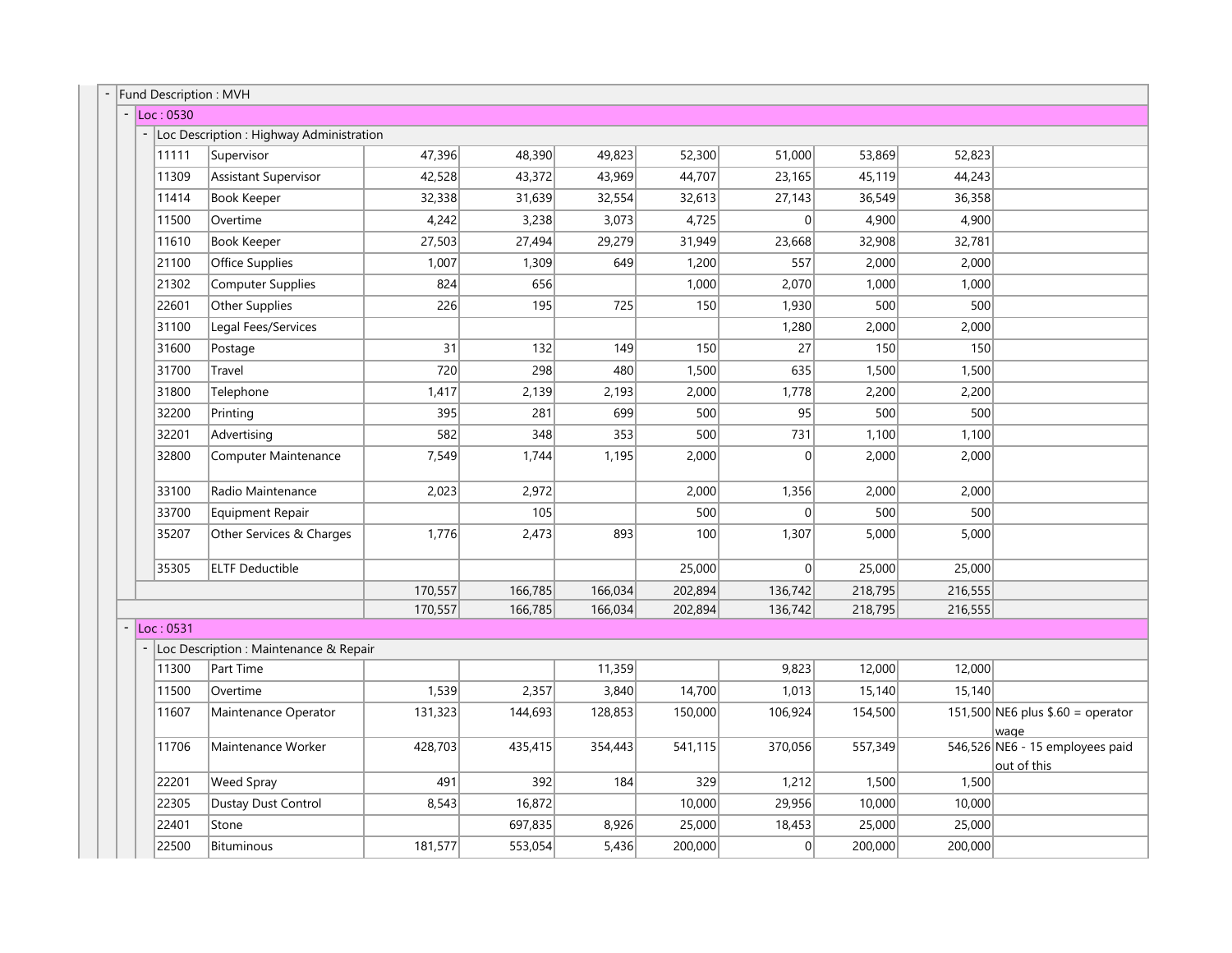| 22602          | Hardware & Tools                                | 3,177   | 3,906     | 2,793   | 3,000     | 2,219   | 3,000     | 3,000     |                      |
|----------------|-------------------------------------------------|---------|-----------|---------|-----------|---------|-----------|-----------|----------------------|
| 22800          | Culverts & Pipes                                | 29,524  | 54,253    | 24,349  | 30,000    | 20,840  | 30,000    | 30,000    |                      |
| 22900          | Lumber                                          | 10      | 48        |         | 100       | 0       | 100       | 100       |                      |
| 23000          | Signs                                           | 8,814   | 17,700    | 23,411  | 14,000    | 18,282  | 25,000    | 25,000    |                      |
| 23100          | <b>Bricks</b>                                   |         | 98        |         | 300       | 0       | 300       | 300       |                      |
| 23200          | Cement & Ready Mix                              | 237     | 2,459     | 3,474   | 500       | 258     | 3,000     | 3,000     |                      |
| 23500          | <b>Buggy Plates</b>                             | 31,504  | 1,800     | 411     | 100       | 22,061  | 2,500     | 2,500     |                      |
| 30100          | <b>Contractural Services</b>                    |         |           |         |           | 21,902  | 50,000    | 50,000    |                      |
| 31300          | <b>Temporary Services</b>                       |         |           |         | 5,000     | 0       | 0         | 0         |                      |
| 34101          | <b>Equipment Rental/Lease</b>                   |         | 17,799    |         | 3,000     | 0       | 3,000     | 3,000     |                      |
| 34200          | <b>Other Contractual Services</b>               | 24,057  | 390,317   |         | 500,000   | 4,535   | 820,000   | 500,000   |                      |
| 34302          | <b>Utility Repair</b>                           |         |           |         | 100       | 0       | 10,000    | 10,000    |                      |
| 35208          | Drainage & Other<br><b>Assessments</b>          | 6,447   | 5,634     | 5,314   | 7,000     | 5,292   | 7,000     | 7,000     |                      |
|                |                                                 | 855,946 | 2,344,632 | 572,793 | 1,504,244 | 632,826 | 1,929,389 | 1,595,566 |                      |
|                |                                                 | 855,946 | 2,344,632 | 572,793 | 1,504,244 | 632,826 | 1,929,389 | 1,595,566 |                      |
| $-$ Loc : 0533 |                                                 |         |           |         |           |         |           |           |                      |
|                | - Loc Description : General & Undistributed Exp |         |           |         |           |         |           |           |                      |
| 11413          |                                                 |         |           |         |           |         |           |           |                      |
|                | Garage Mechanic (Salary)                        | 38,554  | 39,298    | 40,316  | 40,537    | 32,182  | 43,191    |           | 42,848 NE6 + \$1.20  |
| 11500          | Overtime                                        | 486     | 795       | 1,595   | 3,000     | 413     | 3,000     | 3,000     |                      |
| 11609          | Asst Garage Mechanic                            | 36,879  | 37,584    | 38,642  | 39,437    | 31,167  | 41,905    |           | $41,600$ NE6 + \$.60 |
|                | <b>Hepatitis Shots</b>                          |         |           |         | 100       | 0       | 100       | 100       |                      |
| 12103<br>12301 | Social Security                                 | 57,371  | 59,110    | 53,161  | 72,684    | 49,018  | 74,865    | 74,865    |                      |
| 12402          | PERF                                            | 85,189  | 108,275   | 88,587  | 101,650   | 81,156  | 104,700   | 104,700   |                      |
| 12501          | Random Drug & Alch Test                         | 1,735   | 1,076     | 2,013   | 2,000     | 1,404   | 2,250     | 2,250     |                      |
| 12601          | Health Insurance                                | 464,788 | 503,791   | 442,346 | 496,000   | 394,878 | 510,800   | 510,800   |                      |
| 12700          | Workman's Comp                                  | 44,508  | 40,583    | 36,525  | 50,000    | 26,168  | 50,000    | 50,000    |                      |
| 22000          | Gas, Oil and Lube                               | 103,721 | 178,526   | 176,874 | 130,000   | 82,242  | 175,000   | 175,000   |                      |
| 22200          | <b>Tires</b>                                    | 23,773  | 32,267    | 20,652  | 25,000    | 6,061   | 25,000    | 25,000    |                      |
| 22304          | Other Garage & Motor                            | 13,376  | 7,283     | 14, 116 | 15,000    | 13,957  | 15,000    | 15,000    |                      |
| 22501          | <b>Supplies</b><br><b>Batteries</b>             | 938     | 899       | 998     | 2,000     | 703     | 2,000     | 2,000     |                      |
| 22601          | Other Supplies                                  | 34,462  | 61,654    | 69,118  | 70,000    | 43,208  | 70,000    | 70,000    |                      |
| 22603          | <b>Grader Blades</b>                            |         | 16,131    | 1,134   | 10,000    | 3,510   | 10,000    | 10,000    |                      |
| 22700          | Fasteners                                       | 860     | 584       | 120     | 2,000     | 1,099   | 2,000     | 2,000     |                      |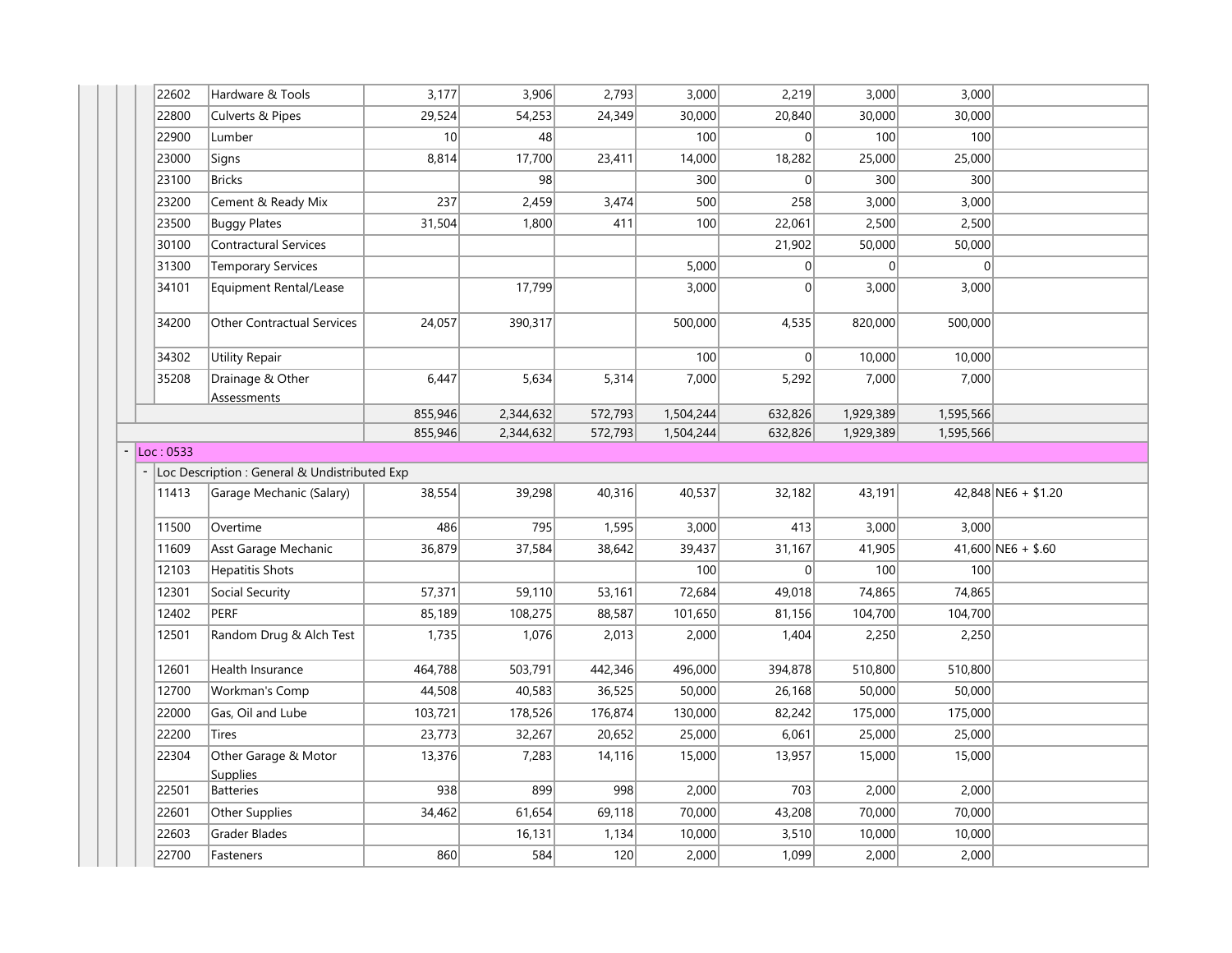|                         |                                                   |                  | 14,139           | 11,831           | 15,000             | 10,152           | 15,000             | 15,000             |  |
|-------------------------|---------------------------------------------------|------------------|------------------|------------------|--------------------|------------------|--------------------|--------------------|--|
| 24400                   | Uniforms                                          | 12,572           |                  |                  |                    |                  |                    |                    |  |
| 32600                   | Unemployment                                      |                  |                  |                  | 500                | 0                | 500                | 500                |  |
| 32802                   | Insurance                                         | 55,781           | 59,011           | 67,766           | 66,000             | 0                | 66,000             | 66,000             |  |
| 33102                   | <b>Utlities</b>                                   | 12,544           | 16,942           | 16,677           | 17,000             | 13,988           | 17,000             | 17,000             |  |
| 33604                   | Machine Work                                      |                  | 102              |                  | 1,500              | $\Omega$         | 1,500              | 1,500              |  |
| 33703                   | Truck & Tract Repairs                             | 15,383           | 27,043           | 33,517           | 35,000             | 39,235           | 35,000             | 35,000             |  |
| 33902                   | Road Equip Repairs                                | 17,439           | 2,375            | 755              | 10,000             | 1,401            | 10,000             | 10,000             |  |
| 34002                   | Other Repairs                                     | 1,054            | 4,392            | 18,401           | 100                | 2,639            | 10,000             | 10,000             |  |
| 34100                   | Garage Repairs                                    | 16, 108          | 19,593           | 326              | 100                | 19,820           | 11,000             | 11,000             |  |
| 34300                   | Wrecker                                           | 225              | 1,550            |                  | 100                | 625              | 4,000              | 4,000              |  |
| 42602                   | Garage & Office Equip                             | 7,068            | 10,353           |                  | 170,000            | 21,738           | 170,000            | 170,000            |  |
| 42800                   | Trucks & Equip                                    | 193,136          | 559,763          | 95,685           | 300,000            | 288,331          | 150,000            | 150,000            |  |
|                         |                                                   | 1,237,950        | 1,803,119        | 1,231,155        | 1,674,708          | 1,165,095        | 1,619,811          | 1,619,163          |  |
|                         |                                                   | 1,237,950        | 1,803,119        | 1,231,155        | 1,674,708          | 1,165,095        | 1,619,811          | 1,619,163          |  |
|                         |                                                   | 2,264,653        | 4,395,144        | 1,970,182        | 3,381,846          | 1,935,257        | 3,767,995          | 3,431,284          |  |
|                         |                                                   | 2,264,653        | 4,395,144        | 1,970,182        | 3,381,846          | 1,935,257        | 3,767,995          | 3,431,284          |  |
|                         |                                                   |                  |                  |                  |                    |                  |                    |                    |  |
| <b>Fund: 1179</b>       |                                                   |                  |                  |                  |                    |                  |                    |                    |  |
|                         | - Fund Description : Park & Rec Non Rev Operating |                  |                  |                  |                    |                  |                    |                    |  |
|                         |                                                   |                  |                  |                  |                    |                  |                    |                    |  |
|                         | Loc Description : No Department                   |                  |                  |                  |                    |                  |                    |                    |  |
| 11704                   | Wages                                             | 38,546           | 38,321           | 40,182           | 56,622             | 23,638           | 58,321             | 56,622             |  |
| 12301                   | Social Security                                   | 2,949            | 2,932            | 3,074            | 4,362              | 1,781            | 4,493              | 4,493              |  |
| 21100                   | Office Supplies                                   | 34               |                  |                  | 1,000              | 0                | 1,000              | 1,000              |  |
| $-$ Loc : 0000<br>21500 | <b>Operating Supplies</b>                         | 15,008           | 16,838           | 16,707           | 26,000             | 15,213           | 26,600             | 26,600             |  |
| 30100                   | <b>Contractural Services</b>                      | 4,938            | 2,173            | 4,507            | 6,000              | 4,438            | 6,000              | 6,000              |  |
| 31200                   | Training                                          |                  |                  |                  | 2,000              | 0                | 2,000              | 2,000              |  |
| 31600                   | Postage                                           |                  |                  |                  | 400                | 0                | 400                | 400                |  |
| 31700                   | Travel                                            |                  |                  |                  | 500                | 0                | 500                | 500                |  |
| 35101                   | Refund-Dues                                       | 798              | 163              | 215              | 600                | 176              | 600                | 600                |  |
| 42601                   | Equipment                                         | 8,189            | 8,769            | 6,491            | 15,000             | 1,864            | 15,000             | 15,000             |  |
| 50000                   | Non-Coded Appropriations                          |                  | 10,201           | 14,756           |                    | 7,391            |                    | $\Omega$           |  |
|                         |                                                   | 70,462           | 79,397           | 85,932           | 112,484            | 54,501           | 114,914            | 113,215            |  |
|                         |                                                   | 70,462           | 79,397           | 85,932           | 112,484            | 54,501           | 114,914            | 113,215            |  |
|                         |                                                   | 70,462<br>70,462 | 79,397<br>79,397 | 85,932<br>85,932 | 112,484<br>112,484 | 54,501<br>54,501 | 114,914<br>114,914 | 113,215<br>113,215 |  |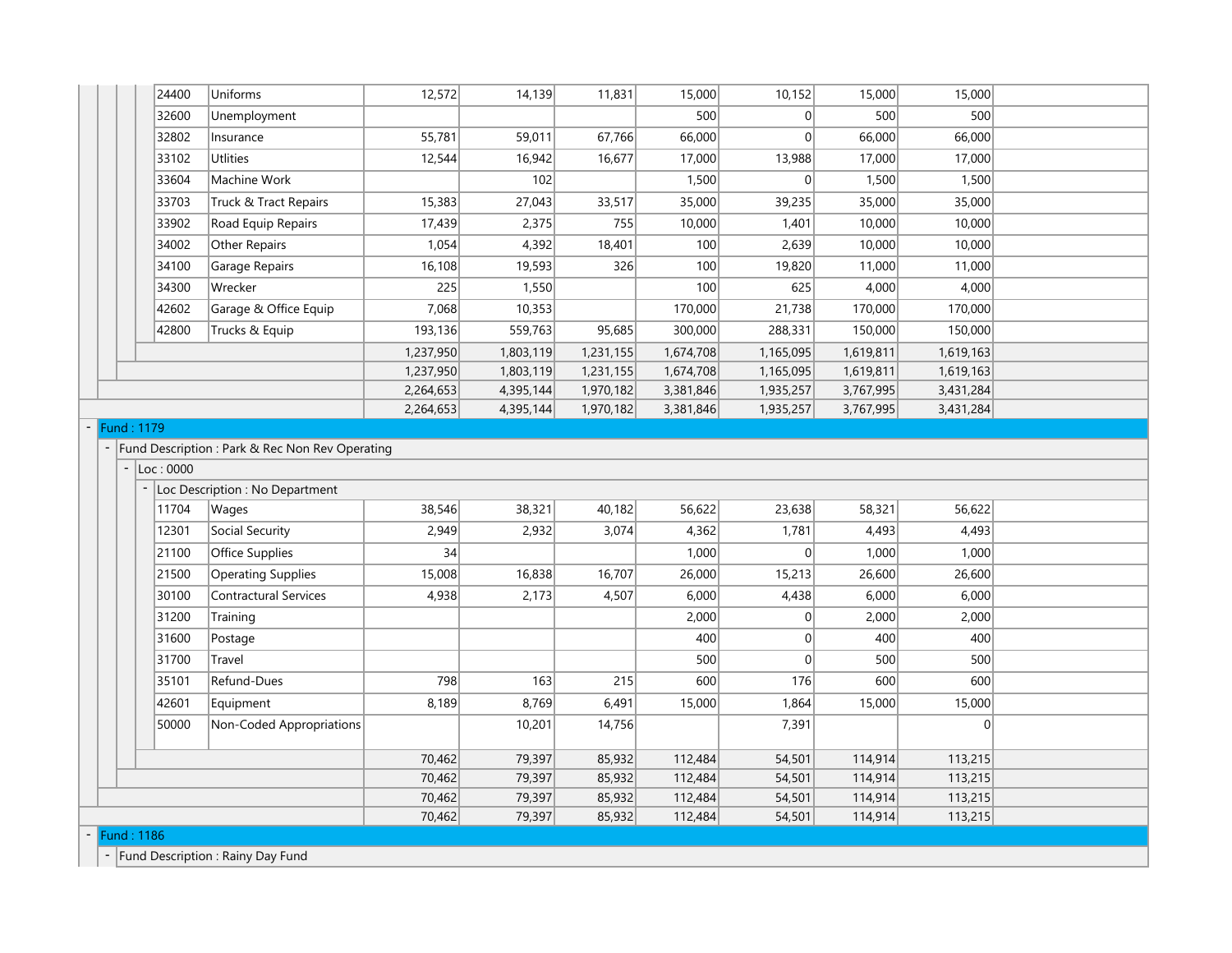| $\vert$ Loc: 0000<br>$\overline{\phantom{a}}$ |                                                  |        |        |       |                |          |         |                |  |
|-----------------------------------------------|--------------------------------------------------|--------|--------|-------|----------------|----------|---------|----------------|--|
|                                               | - Loc Description : No Department                |        |        |       |                |          |         |                |  |
| 31603                                         | Emergency Declaration                            |        |        |       | 100,000        | 272,595  | 100,000 | 100,000        |  |
|                                               |                                                  | 0      | 0      | 0     | 100,000        | 272,595  | 100,000 | 100,000        |  |
|                                               |                                                  | 0      | 0      | 0     | 100,000        | 272,595  | 100,000 | 100,000        |  |
|                                               |                                                  | 0      | 0      | 0     | 100,000        | 272,595  | 100,000 | 100,000        |  |
|                                               |                                                  | 0      | 0      | 0     | 100,000        | 272,595  | 100,000 | 100,000        |  |
| <b>Fund: 1189</b>                             |                                                  |        |        |       |                |          |         |                |  |
|                                               | - Fund Description : Recorders Perp Fund         |        |        |       |                |          |         |                |  |
| $-$ Loc : 0000                                |                                                  |        |        |       |                |          |         |                |  |
| $\overline{\phantom{0}}$                      | Loc Description : No Department                  |        |        |       |                |          |         |                |  |
| 11300                                         | Part Time                                        |        |        | 66    | 5,500          | 130      | 5,500   | 5,500          |  |
| 12301                                         | Social Security                                  |        |        |       | 550            | $\Omega$ | 550     | 550            |  |
| 50000                                         | Non-Coded Appropriations                         | 25,121 | 40,156 | 9,816 |                | 32,806   |         |                |  |
|                                               |                                                  |        |        |       |                |          |         |                |  |
|                                               |                                                  | 25,121 | 40,156 | 9,882 | 6,050          | 32,936   | 6,050   | 6,050          |  |
|                                               |                                                  | 25,121 | 40,156 | 9,882 | 6,050          | 32,936   | 6,050   | 6,050          |  |
|                                               |                                                  | 25,121 | 40,156 | 9,882 | 6,050          | 32,936   | 6,050   | 6,050          |  |
|                                               |                                                  | 25,121 | 40,156 | 9,882 | 6,050          | 32,936   | 6,050   | 6,050          |  |
| <b>Fund: 1200</b>                             |                                                  |        |        |       |                |          |         |                |  |
|                                               | - Fund Description : Supp Public Defender Serv   |        |        |       |                |          |         |                |  |
| $-$ Loc : 0000                                |                                                  |        |        |       |                |          |         |                |  |
|                                               | - Loc Description : No Department                |        |        |       |                |          |         |                |  |
| 11300                                         | Part Time                                        | 9,202  | 16,043 | 0     | 0              | 0        |         | 0              |  |
| 12301                                         | Social Security                                  | 704    | 932    | 0     | $\overline{0}$ | $\Omega$ |         | $\overline{0}$ |  |
| 13500                                         | Appointed Pauper Council                         | 1,936  | 5,385  | 7,343 | 10,000         | 6,396    | 10,000  | 10,000         |  |
|                                               |                                                  |        |        |       |                |          |         |                |  |
|                                               |                                                  | 11,842 | 22,360 | 7,343 | 10,000         | 6,396    | 10,000  | 10,000         |  |
|                                               |                                                  | 11,842 | 22,360 | 7,343 | 10,000         | 6,396    | 10,000  | 10,000         |  |
|                                               |                                                  | 11,842 | 22,360 | 7,343 | 10,000         | 6,396    | 10,000  | 10,000         |  |
|                                               |                                                  | 11,842 | 22,360 | 7,343 | 10,000         | 6,396    | 10,000  | 10,000         |  |
| <b>Fund: 1202</b>                             |                                                  |        |        |       |                |          |         |                |  |
|                                               | - Fund Description : County Surveyor Corner Perp |        |        |       |                |          |         |                |  |
| $-$ Loc : 0000                                |                                                  |        |        |       |                |          |         |                |  |
| $\overline{\phantom{0}}$                      | Loc Description : No Department                  |        |        |       |                |          |         |                |  |
| 11113                                         | Ditch Tech-Full/Part Time                        | 3,680  | 4,318  | 4,592 | 10,232         | 3,130    | 10,539  | 5,000          |  |
|                                               |                                                  |        |        |       |                |          |         |                |  |
| 12301                                         | Social Security                                  | 276    | 324    | 345   | 888            | 234      | 915     | 915            |  |
| 12402                                         | PERF                                             | 449    | 522    | 560   | 1,248          | 382      | 1,285   | 1,285          |  |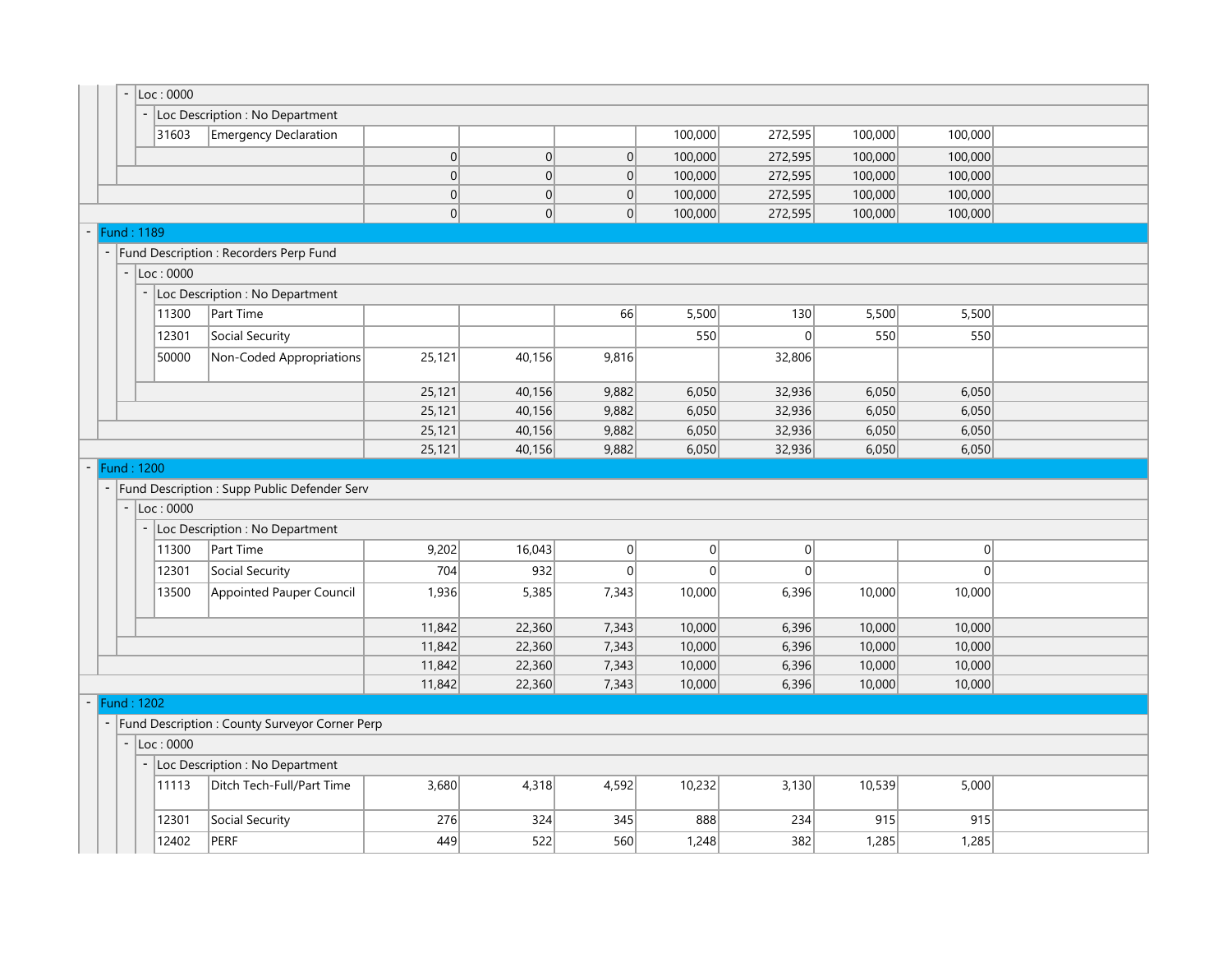|                   |                          | 50000     | Non-Coded Appropriations                            | 142    | 5,657  | 300    |        | 14     |        |        |  |
|-------------------|--------------------------|-----------|-----------------------------------------------------|--------|--------|--------|--------|--------|--------|--------|--|
|                   |                          |           |                                                     | 4,547  | 10,821 | 5,797  | 12,368 | 3,760  | 12,739 | 7,200  |  |
|                   |                          |           |                                                     | 4,547  | 10,821 | 5,797  | 12,368 | 3,760  | 12,739 | 7,200  |  |
|                   |                          |           |                                                     | 4,547  | 10,821 | 5,797  | 12,368 | 3,760  | 12,739 | 7,200  |  |
|                   |                          |           |                                                     | 4,547  | 10,821 | 5,797  | 12,368 | 3,760  | 12,739 | 7,200  |  |
| <b>Fund: 1206</b> |                          |           |                                                     |        |        |        |        |        |        |        |  |
|                   |                          |           | - Fund Description : Tobacco Grant Fund             |        |        |        |        |        |        |        |  |
|                   |                          | Loc: 0000 |                                                     |        |        |        |        |        |        |        |  |
|                   | $\overline{\phantom{a}}$ |           | Loc Description : No Department                     |        |        |        |        |        |        |        |  |
|                   |                          | 21100     | Office Supplies                                     | 329    | 61     | 542    | 981    | 53     | 781    | 781    |  |
|                   |                          | 21201     | Health Engineer                                     | 2,125  | 1,599  | 1,805  | 1,550  | 1,425  | 1,750  | 1,750  |  |
|                   |                          | 21301     | <b>Environmental Supplies</b>                       | 12,809 | 18,508 | 14,327 | 18,500 | 12,012 | 18,500 | 18,500 |  |
|                   |                          |           |                                                     | 15,263 | 20,168 | 16,674 | 21,031 | 13,490 | 21,031 | 21,031 |  |
|                   |                          |           |                                                     | 15,263 | 20,168 | 16,674 | 21,031 | 13,490 | 21,031 | 21,031 |  |
|                   |                          |           |                                                     | 15,263 | 20,168 | 16,674 | 21,031 | 13,490 | 21,031 | 21,031 |  |
|                   |                          |           |                                                     | 15,263 | 20,168 | 16,674 | 21,031 | 13,490 | 21,031 | 21,031 |  |
| <b>Fund: 1217</b> |                          |           |                                                     |        |        |        |        |        |        |        |  |
|                   |                          |           | - Fund Description : Elected Official Training Cnty |        |        |        |        |        |        |        |  |
|                   |                          | Loc: 0000 |                                                     |        |        |        |        |        |        |        |  |
|                   | $\overline{\phantom{a}}$ |           | Loc Description : No Department                     |        |        |        |        |        |        |        |  |
|                   |                          | 31103     | Auditor Training                                    | 500    | 500    | 402    | 500    | 0      | 500    | 500    |  |
|                   |                          | 31205     | Clerk Training                                      | 330    | 500    | 500    | 500    | 139    | 500    | 500    |  |
|                   |                          | 31301     | Recorder Training                                   | 496    | 416    | 368    | 500    | 150    | 500    | 500    |  |
|                   |                          | 31403     | Surveyor Training                                   | 100    |        |        | 500    | 0      | 500    | 500    |  |
|                   |                          | 31503     | Treasurer Training                                  | 500    | 500    | 500    | 500    | 152    | 500    | 500    |  |
|                   |                          |           |                                                     | 1,926  | 1,916  | 1,770  | 2,500  | 441    | 2,500  | 2,500  |  |
|                   |                          |           |                                                     | 1,926  | 1,916  | 1,770  | 2,500  | 441    | 2,500  | 2,500  |  |
|                   |                          |           |                                                     | 1,926  | 1,916  | 1,770  | 2,500  | 441    | 2,500  | 2,500  |  |
|                   |                          |           |                                                     | 1,926  | 1,916  | 1,770  | 2,500  | 441    | 2,500  | 2,500  |  |
| <b>Fund: 1219</b> |                          |           |                                                     |        |        |        |        |        |        |        |  |
|                   |                          |           | - Fund Description : Parks And Recreation           |        |        |        |        |        |        |        |  |
|                   |                          | Loc: 0000 |                                                     |        |        |        |        |        |        |        |  |
|                   |                          |           | Loc Description : No Department                     |        |        |        |        |        |        |        |  |
|                   |                          | 11704     | Wages                                               | 66,369 | 58,676 | 57,033 | 70,000 | 53,306 | 72,100 | 71,870 |  |
|                   |                          | 11804     | <b>Board Member</b>                                 | 1,275  |        | 3,025  | 1,800  | 0      | 1,800  | 1,800  |  |
|                   |                          | 12301     | Social Security                                     | 4,760  | 4,389  | 4,269  | 5,970  | 3,988  | 6,150  | 6,150  |  |
|                   |                          |           |                                                     |        |        |        |        |        |        |        |  |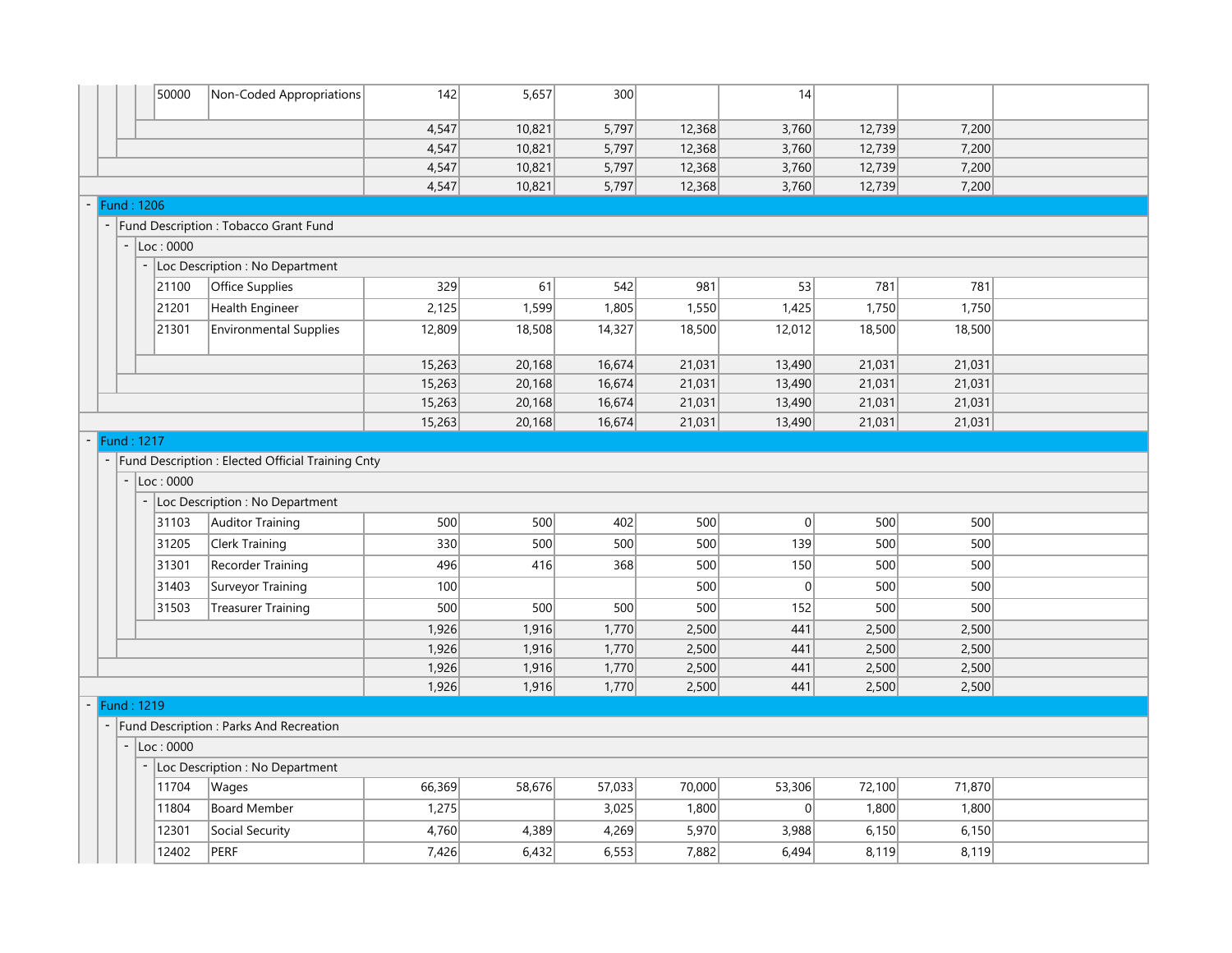| 21100             | Office Supplies                    | 822     | 32      |                | 1,000    | 35             | 1,000   | 1,000          |                      |
|-------------------|------------------------------------|---------|---------|----------------|----------|----------------|---------|----------------|----------------------|
| 21603             | Institutional                      | 487     | 192     |                | 200      | $\overline{0}$ | 200     | 200            |                      |
| 21901             | Chemicals                          | 1,305   | 317     | 181            | 1,000    | 237            | 1,000   | 1,000          |                      |
| 22000             | Gas, Oil and Lube                  | 4,191   | 4,208   | 3,179          | 5,000    | 2,327          | 5,150   | 5,150          |                      |
| 30100             | <b>Contractural Services</b>       | 660     | 1,100   | 905            | 1,500    | 1,347          | 1,500   | 1,500          |                      |
| 31701             | Materials                          |         | 2,477   | 1,644          | 2,000    | 1,996          | 2,000   | 2,000          |                      |
| 32802             | Insurance                          | 5,498   |         | 4,646          | $\Omega$ | 1,640          | 5,000   | 5,000          |                      |
| 33102             | Utlities                           | 815     | 1,269   | 1,550          | 2,000    | 740            | 2,060   | 2,060          |                      |
| 33700             | Equipment Repair                   | 389     | 511     | 1,570          | 2,000    | 688            | 3,000   | 3,000          |                      |
| 34600             | Contractural-City of<br>Decatur    | 7,267   | 7,425   | 7,735          | 8,105    | 6,604          | 8,348   |                | 8,348 Estimated Only |
| 34700             | Assessments                        | 58      | 58      | 94             | 125      | 92             | 125     | 125            |                      |
| 35101             | Refund-Dues                        |         |         |                | 50       | $\overline{0}$ | 50      | 50             |                      |
| 42601             | Equipment                          | 1,800   | 2,050   | 10,919         | 4,000    | 1,800          | 4,000   | 4,000          |                      |
| 43100             | Other Capital Outlays              | 10,165  | 1,400   | 4,200          | 12,000   | $\Omega$       | 12,000  | 12,000         |                      |
|                   |                                    | 113,287 | 90,536  | 107,503        | 124,632  | 81,294         | 133,602 | 133,372        |                      |
|                   |                                    | 113,287 | 90,536  | 107,503        | 124,632  | 81,294         | 133,602 | 133,372        |                      |
|                   |                                    | 113,287 | 90,536  | 107,503        | 124,632  | 81,294         | 133,602 | 133,372        |                      |
|                   |                                    | 113,287 | 90,536  | 107,503        | 124,632  | 81,294         | 133,602 | 133,372        |                      |
| <b>Fund: 1222</b> |                                    |         |         |                |          |                |         |                |                      |
|                   | - Fund Description : Statewide 911 |         |         |                |          |                |         |                |                      |
| $-$ Loc : 0000    |                                    |         |         |                |          |                |         |                |                      |
|                   | Loc Description : No Department    |         |         |                |          |                |         |                |                      |
| 10700             | Coordinator                        | 34,834  | 35,531  | 36,584         | 36,625   | 28,173         | 37,724  |                | 37,061 Mary Ann      |
| 10900             | Dispatcher                         | 190,338 | 191,598 | 215,277        | 206,605  | 190,714        | 255,912 | 253,822        |                      |
| 11415             | Asst Dispatcher                    | 21,977  | 25,698  | 32,225         | 29,400   | 23,754         | 30,282  | 30,282         |                      |
| 11500             | Overtime                           |         | 1,813   | 624            | 10,500   | 2,599          | 10,500  | 10,500         |                      |
| 11901             | Chief Dispatcher                   |         |         | 41,746         | 43,805   | 33,619         | 45,119  |                | 44,243 Bill Grimm    |
| 12301             | Social Security                    |         |         |                |          | 20,404         | 25,705  | 25,705         |                      |
| 12402             | PERF                               |         |         |                |          | 31,123         | 40,993  | 40,993         |                      |
| 21101             | 911 Database Access                | 36,569  | 40,907  | $\Omega$       | $\Omega$ | $\Omega$       |         | $\Omega$       |                      |
| 31200             | Training                           | 6,099   | 2,966   | 8,780          | 6,200    | 967            | 6,386   | 6,386          |                      |
| 37500             | Radio Tower Lease                  |         |         | 55,437         | 30,600   | 42,735         | 66,600  | 66,600         |                      |
| 34400             | Equipment/Software                 |         |         | 131,363        | 113,000  | 106,190        | 113,000 | 113,000        |                      |
| 42601             | Equipment                          | 112,999 | 100,675 | $\overline{0}$ | 0        | 0              |         | $\overline{0}$ |                      |
| 34303             | 911 Database                       |         |         | 38,673         | 64,000   | 30,814         | 72,640  | 72,640         |                      |
|                   |                                    | 402,816 | 399,188 | 560,709        | 540,735  | 511,092        | 704,861 | 701,232        |                      |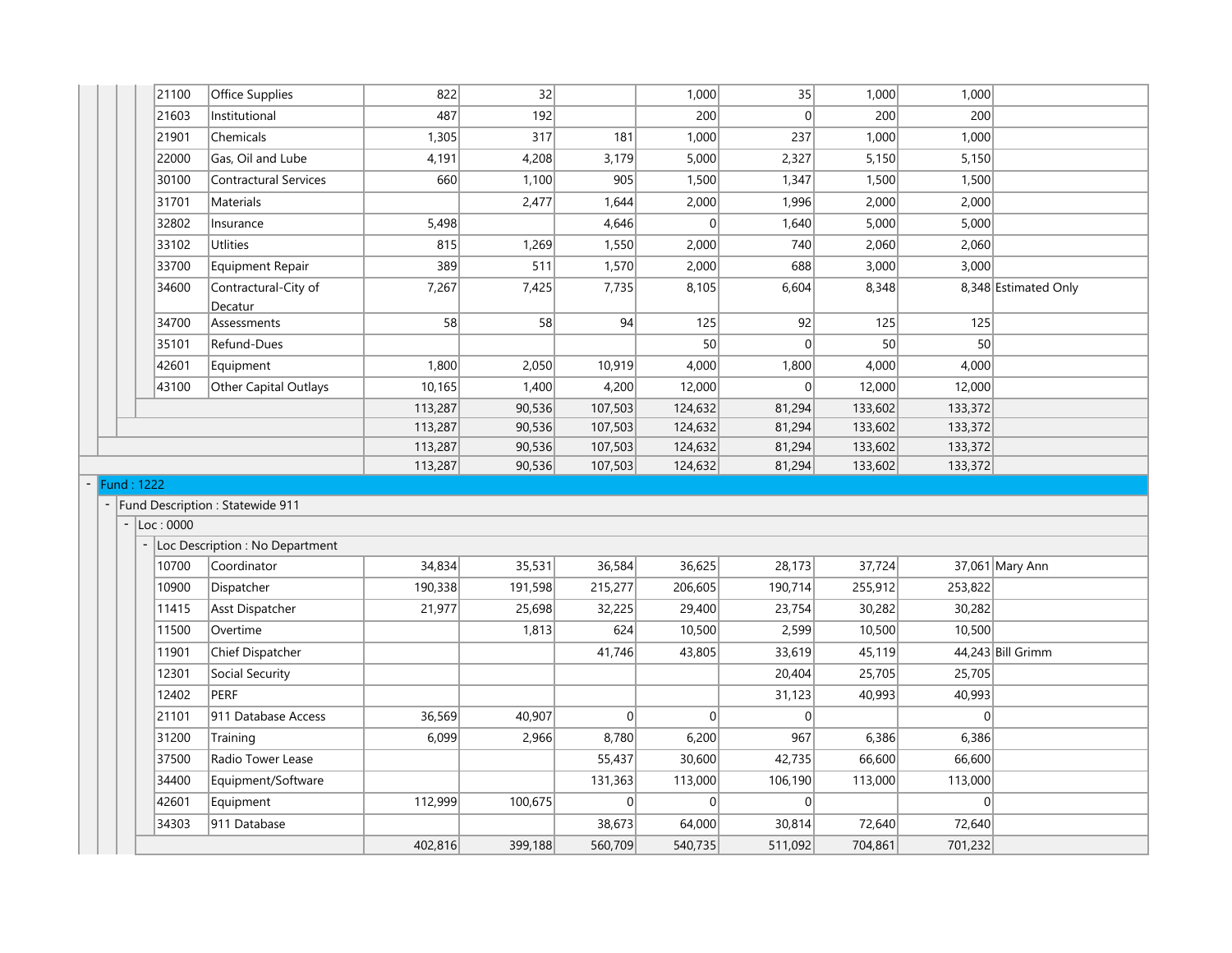|                   |                |                                               | 402,816 | 399,188 | 560,709 | 540,735 | 511,092  | 704,861 | 701,232  |                       |
|-------------------|----------------|-----------------------------------------------|---------|---------|---------|---------|----------|---------|----------|-----------------------|
|                   |                |                                               | 402,816 | 399,188 | 560,709 | 540,735 | 511,092  | 704,861 | 701,232  |                       |
|                   |                |                                               | 402,816 | 399,188 | 560,709 | 540,735 | 511,092  | 704,861 | 701,232  |                       |
| <b>Fund: 1224</b> |                |                                               |         |         |         |         |          |         |          |                       |
|                   |                | - Fund Description : Reassessment 2015        |         |         |         |         |          |         |          |                       |
|                   | $-$ Loc : 0000 |                                               |         |         |         |         |          |         |          |                       |
|                   |                | - Loc Description : No Department             |         |         |         |         |          |         |          |                       |
|                   | 35210          | County Aerial                                 |         |         |         | 0       | 0        | 30,000  | 30,000   |                       |
|                   | 11300          | Part Time                                     | 1,365   | 1,675   | 1,560   | 5,000   | 310      | 5,000   | 2,500    |                       |
|                   | 11902          | Clerks                                        | 35,255  | 37,865  | 39,076  | 42,001  | 32,794   | 43,261  | 43,954   |                       |
|                   | 12301          | Social Security                               | 2,593   | 2,867   | 1,532   | 3,596   | 2,450    | 3,600   | 3,600    |                       |
|                   | 12402          | PERF                                          | 4,301   | 4,619   | 2,381   | 5,040   | 4,001    | 5,100   | 5,100    |                       |
|                   | 21100          | Office Supplies                               | 813     | 964     | 639     | 1,500   | 192      | 1,500   | 1,000    |                       |
|                   | 31700          | Travel                                        | 312     | 477     | 420     | 1,000   | 85       | 1,000   | 500      |                       |
|                   | 33600          | <b>Maintenance Contracts</b>                  | 29,985  | 31,525  | 16,059  | 35,600  | 18,857   | 36,600  | 36,600   |                       |
|                   | 35204          | <b>Reassess Contract</b>                      | 60,584  | 60,496  | 61,813  | 70,250  | 35,110   | 70,250  | 65,000   |                       |
|                   | 35700          | Software Maintenance                          | 9,775   | 44,334  | 18,300  | 35,000  | 17,031   | 48,000  | 35,000   |                       |
|                   | 42601          | Equipment                                     |         | 2,250   |         | 5,000   | $\Omega$ | 5,000   | $\Omega$ |                       |
|                   |                |                                               | 144,983 | 187,072 | 141,780 | 203,987 | 110,830  | 249,311 | 223,254  |                       |
|                   |                |                                               | 144,983 | 187,072 | 141,780 | 203,987 | 110,830  | 249,311 | 223,254  |                       |
|                   |                |                                               | 144,983 | 187,072 | 141,780 | 203,987 | 110,830  | 249,311 | 223,254  |                       |
|                   |                |                                               | 144,983 | 187,072 | 141,780 | 203,987 | 110,830  | 249,311 | 223,254  |                       |
| <b>Fund: 2100</b> |                |                                               |         |         |         |         |          |         |          |                       |
|                   |                | - Fund Description : Adult Probation Services |         |         |         |         |          |         |          |                       |
|                   | $-$ Loc : 0000 |                                               |         |         |         |         |          |         |          |                       |
|                   |                | - Loc Description : No Department             |         |         |         |         |          |         |          |                       |
|                   | 11114          | Asst. Chief Probation<br>Officer              |         |         | 3,101   | 3,750   | 288      | 0       | 0        |                       |
|                   | 11207          | Probation Officer                             |         |         | 6,996   | 25,363  | 3,195    | 0       |          | $0$ Jaime             |
|                   | 11300          | Part Time                                     |         | 1,185   | 1,115   | 5,000   | 75       | 5,000   | 5,000    |                       |
|                   | 11504          | <b>Probation Officer</b>                      |         | 24,039  | 25,000  | 25,000  | 17,308   | 25,000  |          | 25,000 Danelle        |
|                   | 12301          | Social Security                               | 108     | 1,952   | 2,682   | 7,828   | 1,563    | 3,000   |          | 3,000 Jaime, Danelle  |
|                   | 12402          | PERF                                          |         | 2,933   | 4,247   | 12,505  | 2,537    | 4,000   |          | 4,000 Jaime, Danelle  |
|                   | 12601          | Health Insurance                              |         | 11,834  | 26,639  | 60,000  | 14,505   | 36,000  |          | 36,000 Jaime, Danelle |
|                   | 21100          | Office Supplies                               |         |         | 1,541   | 2,000   | 118      | 2,000   | 2,000    |                       |
|                   | 24400          | Uniforms                                      |         | 1,102   |         | 300     | $\Omega$ | 300     | 300      |                       |
|                   | 33002          | PSI Writer                                    | 15,611  | 18,743  | 18,077  | 26,000  | 17,080   | 26,000  |          | 26,000 Jessica Nix    |
|                   | 33800          | Drug Testing                                  |         |         | 10,950  | 17,000  | 17,277   | 18,000  | 18,000   |                       |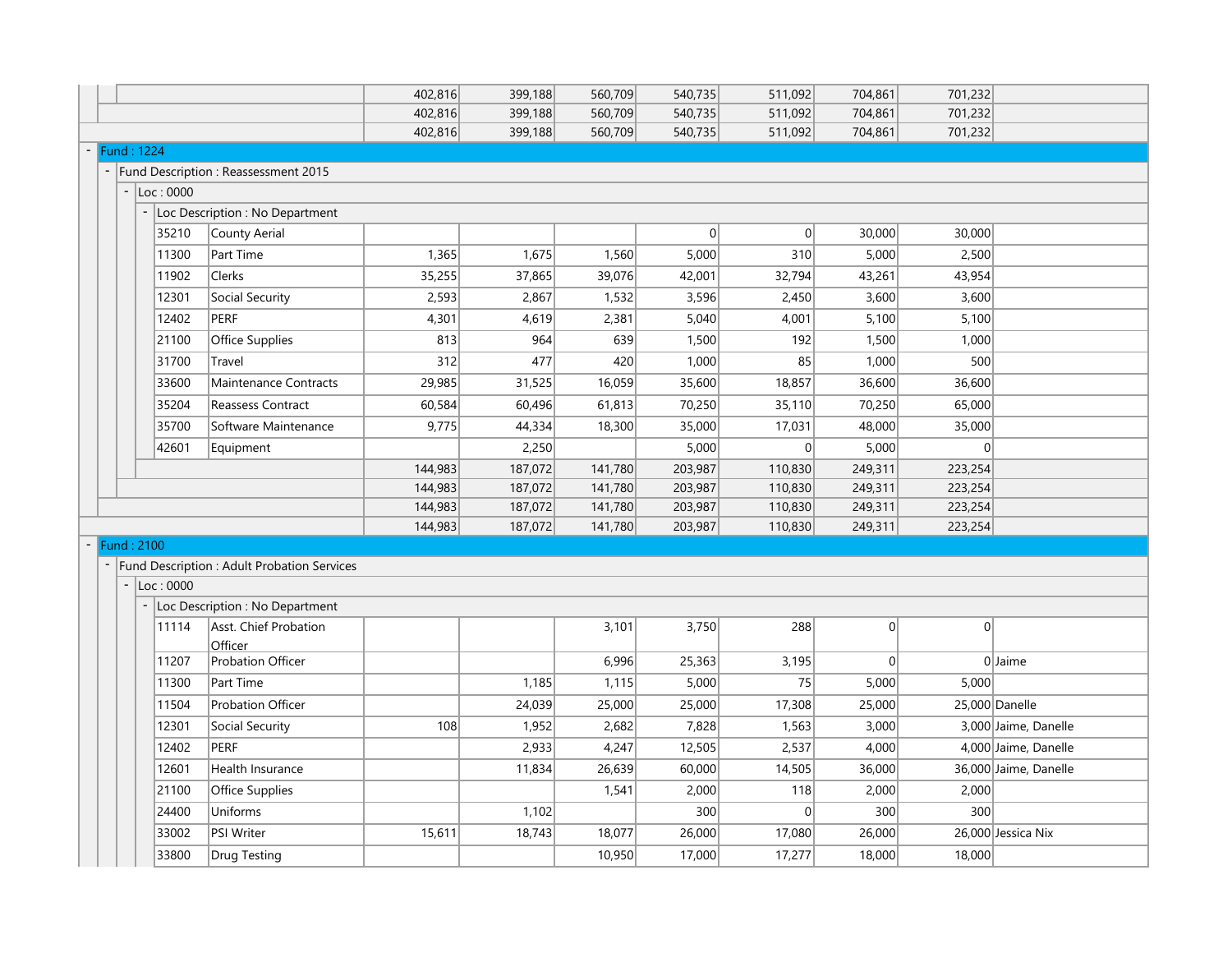|                   | 34104          | Rent                                          |                | 1,200            |                  | 1,000            | 0              | 1,000            | 1,000            |                                  |
|-------------------|----------------|-----------------------------------------------|----------------|------------------|------------------|------------------|----------------|------------------|------------------|----------------------------------|
|                   | 34301          | Interpreter Services                          |                |                  | 560              | 2,000            | 210            | 2,000            | 2,000            |                                  |
|                   | 34500          | Disposal                                      |                | 312              | 312              | 500              | 238            | 500              | 500              |                                  |
|                   | 35700          | Software Maintenance                          | 2,039          | 2,039            | 680              | 2,500            | 170            | 2,000            | 2,000            |                                  |
|                   | 42601          | Equipment                                     | 15             | 4,324            | 8,735            | 5,000            | 646            | 4,000            | 4,000            |                                  |
|                   |                |                                               | 17,773         | 69,663           | 110,635          | 195,746          | 75,210         | 128,800          | 128,800          |                                  |
|                   |                |                                               | 17,773         | 69,663           | 110,635          | 195,746          | 75,210         | 128,800          | 128,800          |                                  |
|                   |                |                                               | 17,773         | 69,663           | 110,635          | 195,746          | 75,210         | 128,800          | 128,800          |                                  |
|                   |                |                                               | 17,773         | 69,663           | 110,635          | 195,746          | 75,210         | 128,800          | 128,800          |                                  |
| <b>Fund: 2501</b> |                |                                               |                |                  |                  |                  |                |                  |                  |                                  |
|                   |                | - Fund Description : Urinalysis Fees          |                |                  |                  |                  |                |                  |                  |                                  |
|                   | Loc:0000       |                                               |                |                  |                  |                  |                |                  |                  |                                  |
|                   |                | Loc Description : No Department               |                |                  |                  |                  |                |                  |                  |                                  |
|                   | 33800          | Drug Testing                                  | 12,570         | 9,829            | 7,053            | 0                | 0              | 0                | 0                |                                  |
|                   |                |                                               | 12,570         | 9,829            | 7,053            | 0                | 0              | 0                | $\overline{0}$   |                                  |
|                   |                |                                               | 12,570         | 9,829            | 7,053            | 0                | 0              | 0                | 0                |                                  |
|                   |                |                                               | 12,570         | 9,829            | 7,053            | 0                | 0              | 0                | $\overline{0}$   |                                  |
|                   |                |                                               | 12,570         | 9,829            | 7,053            | 0                | 0              | 0                | 0                |                                  |
| <b>Fund: 2502</b> |                |                                               |                |                  |                  |                  |                |                  |                  |                                  |
|                   |                | - Fund Description : Transfer Fee             |                |                  |                  |                  |                |                  |                  |                                  |
|                   | $-$ Loc : 0000 |                                               |                |                  |                  |                  |                |                  |                  |                                  |
|                   |                | Loc Description : No Department               |                |                  |                  |                  |                |                  |                  |                                  |
|                   | 21100          | Office Supplies                               |                |                  | 1,046            | 500              | 0              | 200              | 200              |                                  |
|                   | 31501          | Plat Book Engineer                            |                | 7,675            | 7,875            | 8,000            | 5,570          | 10,000           | 10,000           |                                  |
|                   | 33602          | Maint/Transfer &                              | 3,000          | 3,000            | 3,000            | 2,000            | 2,000          | 2,000            | 2,000            |                                  |
|                   |                | PlatBooks                                     |                |                  |                  |                  |                |                  |                  |                                  |
|                   |                |                                               | 3,000<br>3,000 | 10,675<br>10,675 | 11,921<br>11,921 | 10,500<br>10,500 | 7,570<br>7,570 | 12,200<br>12,200 | 12,200<br>12,200 |                                  |
|                   |                |                                               | 3,000          | 10,675           | 11,921           | 10,500           | 7,570          | 12,200           | 12,200           |                                  |
|                   |                |                                               | 3,000          | 10,675           | 11,921           | 10,500           | 7,570          | 12,200           | 12,200           |                                  |
| <b>Fund: 2540</b> |                |                                               |                |                  |                  |                  |                |                  |                  |                                  |
|                   |                | - Fund Description : Comm Corr Project Income |                |                  |                  |                  |                |                  |                  |                                  |
|                   | $-$ Loc : 0000 |                                               |                |                  |                  |                  |                |                  |                  |                                  |
|                   |                | Loc Description : No Department               |                |                  |                  |                  |                |                  |                  |                                  |
|                   | 11109          | <b>Executive Director</b>                     |                |                  |                  | 18,614           | 14,194         | 20,646           |                  | 19,969 lan Gilbert               |
|                   | 11211          | Asst. Director                                |                |                  |                  | 12,163           | 9,275          | 13,490           |                  | 13,048 Jeremy Wetter             |
|                   | 11300          | Part Time                                     |                |                  |                  | 13,705           | 10,517         | 14,116           |                  | 14,116 Mark Cook - Field Officer |
|                   |                |                                               |                |                  |                  |                  |                |                  |                  | Part Time                        |
|                   | 11411          | Field Officer                                 |                |                  |                  | 8,880            | 5,748          | 9,825            | 9,510            |                                  |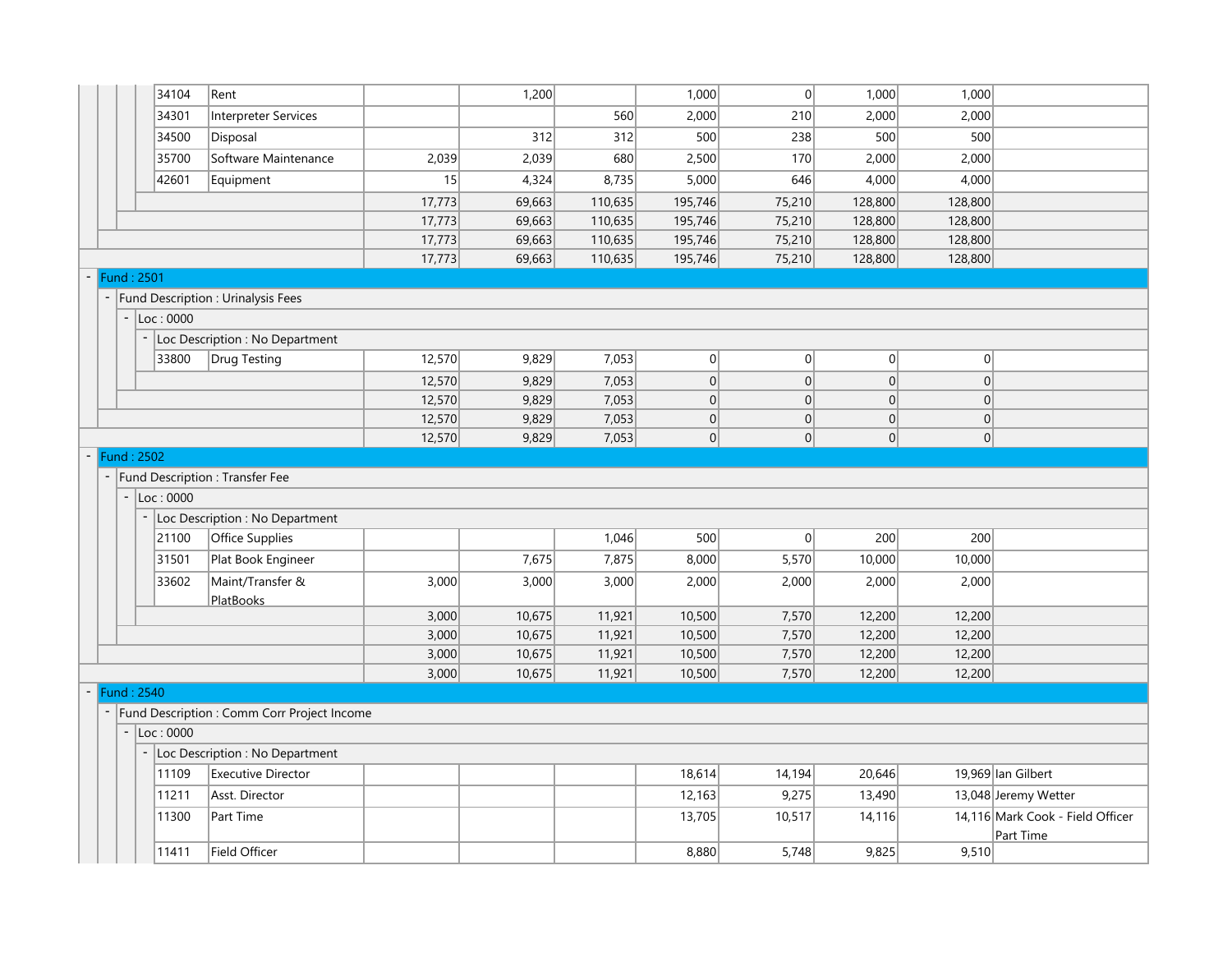| 11502 | Case Mgr./Full Time          |  | 11,573  | 6,544          | 17,110   |          | 17,110 Madison Hake                 |
|-------|------------------------------|--|---------|----------------|----------|----------|-------------------------------------|
| 11605 | Admin. Asst.                 |  | 11,067  | 8,464          | 11,955   |          | 11,659 Magen Wilson                 |
| 11702 | Work Crew Manager            |  | 13,705  | 10,517         | 14, 116  |          | 14,116 Christopher Brite - Field    |
|       |                              |  |         |                |          |          | Officer Part Time                   |
| 11900 | <b>Education Coordinator</b> |  | 28,761  | 22,052         | 29,931   |          | 29,541 Aaron Scheumann              |
| 12005 | Case Manager                 |  | 22,350  | 17,094         | 23,812   |          | 23,812 Carly Raymond                |
| 12101 | Case Mgr. Supervisor         |  | 8,250   | 6,306          | 9,712    |          | 9,712 Stephanie Beaver              |
| 12301 | Social Security              |  | 13,954  | 8,314          | 12,601   |          | 12,601 All employees                |
| 12402 | <b>PERF</b>                  |  | 18,909  | 10,941         | 16,651   |          | 16,651 All full time employees      |
| 12601 | Health Insurance             |  | 11,650  | $\Omega$       |          |          | 0 Health Ins reimb to Co<br>General |
| 21100 | Office Supplies              |  | 3,000   | 2,403          | 3,300    | 3,300    |                                     |
| 21600 | Food                         |  | 1,050   | 582            | 1,050    | 1,050    |                                     |
| 22100 | Cleaning Supplies            |  | 300     | 37             | $\Omega$ | $\Omega$ |                                     |
| 22302 | <b>Wearing Apparel</b>       |  | 1,500   | 890            | 1,500    | 1,500    |                                     |
| 22601 | Other Supplies               |  | 2,000   | 1,533          | 2,000    |          | 2,000 Education Supplies            |
| 23301 | Vehicle Maint & Supplies     |  | 2,900   | 1,881          | 2,900    | 2,900    |                                     |
| 30100 | <b>Contractural Services</b> |  | 200     | $\overline{0}$ | 200      | 200      |                                     |
| 31200 | Training                     |  | 3,600   | 1,912          | 3,600    | 3,600    |                                     |
| 31800 | Telephone                    |  | 3,300   | 1,790          | 3,300    |          | 3,300 Cell Phones/Cradlepoints      |
|       |                              |  |         |                |          |          | for vehicles                        |
| 32200 | Printing                     |  | 250     | 215            | 250      | 250      |                                     |
| 32802 | Insurance                    |  | 14,732  | $\overline{0}$ | 14,732   |          | 14,732 Auto/Liability Insurance -   |
|       |                              |  |         |                |          |          | Reimb to Co                         |
| 33102 | <b>Utlities</b>              |  | 3,952   | 3,296          | 10,000   |          | 10,000 Utilities pd for leased      |
| 33700 | Equipment Repair             |  | 9,505   | 6,943          | 9,505    | 9,505    | building                            |
| 33800 |                              |  | 6,600   |                |          | 6,600    |                                     |
|       | Drug Testing                 |  |         | 6,485          | 6,600    |          |                                     |
| 34004 | <b>Court Solutions</b>       |  | 3,000   | 2,396          | 3,000    | 3,000    |                                     |
| 34101 | Equipment Rental/Lease       |  | 150,000 | 88,839         | 150,000  | 150,000  |                                     |
| 34301 | Interpreter Services         |  | 250     | 0              | 250      | 250      |                                     |
| 42600 | Office Equipment             |  | 5,000   | 636            | 10,000   | 10,000   |                                     |
| 44800 | Vehicle                      |  | 30,000  | $\overline{0}$ | $\Omega$ | $\Omega$ |                                     |
|       |                              |  |         |                |          |          |                                     |
| 34005 | Pest Control                 |  | 600     | $\overline{0}$ | 600      | 600      |                                     |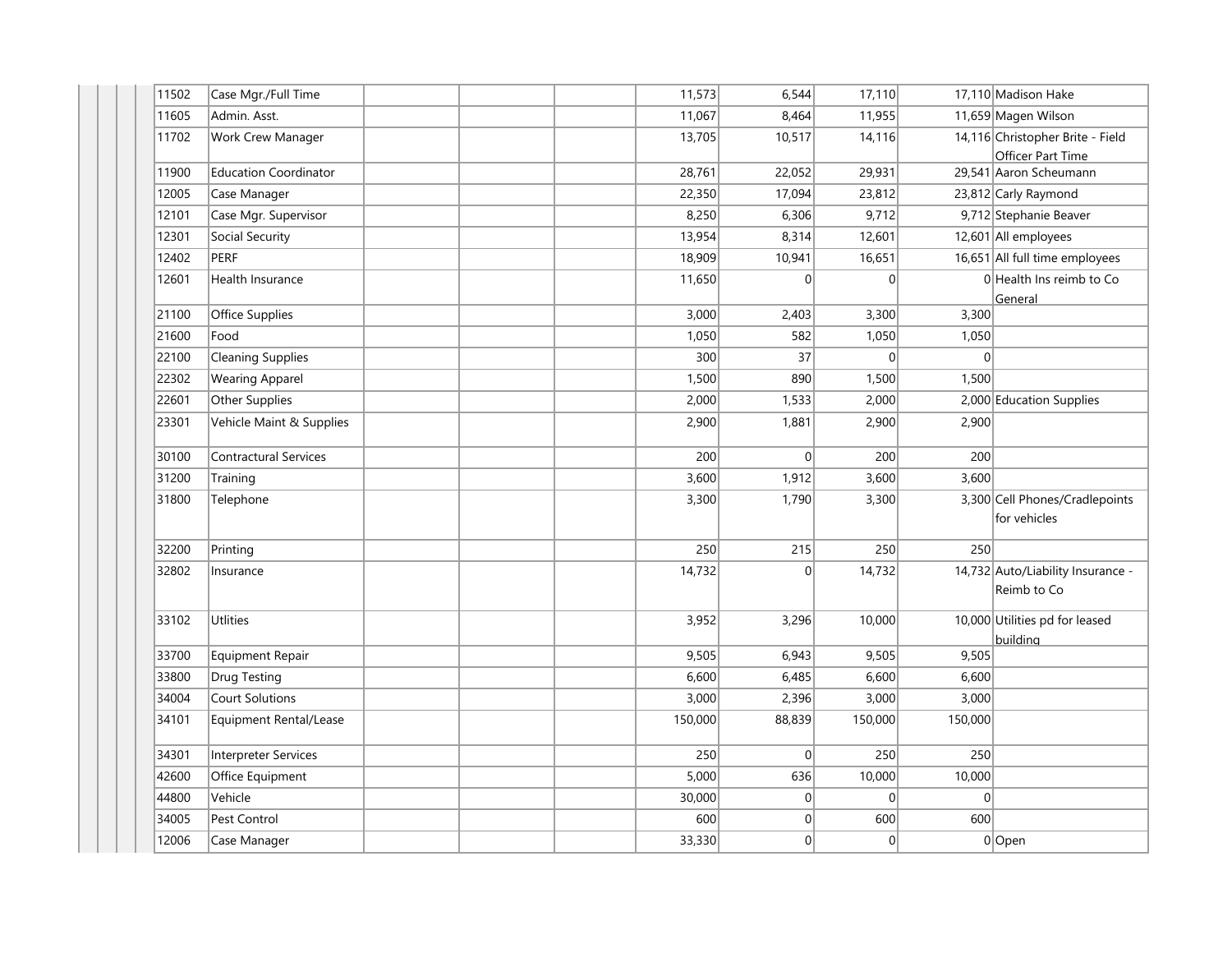|                   |                          |                                                | 0      | 0      | 0      | 468,650 | 249,804 | 416,752 | 414,632 |  |
|-------------------|--------------------------|------------------------------------------------|--------|--------|--------|---------|---------|---------|---------|--|
|                   |                          |                                                | 0      | 0      | 0      | 468,650 | 249,804 | 416,752 | 414,632 |  |
|                   |                          |                                                | 0      | 0      | 0      | 468,650 | 249,804 | 416,752 | 414,632 |  |
|                   |                          |                                                | 0      | 0      | 0      | 468,650 | 249,804 | 416,752 | 414,632 |  |
| <b>Fund: 2700</b> |                          |                                                |        |        |        |         |         |         |         |  |
|                   |                          | - Fund Description : Drainage Maintanence      |        |        |        |         |         |         |         |  |
|                   | $\vert$ Loc: 0000        |                                                |        |        |        |         |         |         |         |  |
|                   | $\overline{\phantom{a}}$ | Loc Description : No Department                |        |        |        |         |         |         |         |  |
|                   | 11113                    | Ditch Tech-Full/Part Time                      | 48,497 | 52,893 | 43,405 | 66,567  | 37,491  | 68,564  | 66,567  |  |
|                   | 12301                    | Social Security                                | 3,650  | 3,985  | 3,267  | 5,425   | 2,635   | 5,588   | 5,588   |  |
|                   | 12402                    | PERF                                           | 5,468  | 5,586  | 5,202  | 5,610   | 4,574   | 5,778   | 5,778   |  |
|                   |                          |                                                | 57,615 | 62,464 | 51,874 | 77,602  | 44,700  | 79,930  | 77,933  |  |
|                   |                          |                                                | 57,615 | 62,464 | 51,874 | 77,602  | 44,700  | 79,930  | 77,933  |  |
|                   |                          |                                                | 57,615 | 62,464 | 51,874 | 77,602  | 44,700  | 79,930  | 77,933  |  |
|                   |                          |                                                | 57,615 | 62,464 | 51,874 | 77,602  | 44,700  | 79,930  | 77,933  |  |
| <b>Fund: 4120</b> |                          |                                                |        |        |        |         |         |         |         |  |
|                   |                          | - Fund Description : Health Services           |        |        |        |         |         |         |         |  |
|                   | $-$ Loc : 0000           |                                                |        |        |        |         |         |         |         |  |
|                   |                          | Loc Description : No Department                |        |        |        |         |         |         |         |  |
|                   | 11300                    | Part Time                                      |        |        |        | 4,000   | 0       | 4,000   | 4,000   |  |
|                   | 12301                    | Social Security                                |        |        |        | 320     | 0       | 320     | 320     |  |
|                   | 21100                    | Office Supplies                                | 395    |        |        | 2,000   | 740     | 2,000   | 2,000   |  |
|                   | 42601                    | Equipment                                      |        |        |        | 2,000   | 2,241   | 2,000   | 2,000   |  |
|                   |                          |                                                | 395    | 0      | 0      | 8,320   | 2,981   | 8,320   | 8,320   |  |
|                   |                          |                                                | 395    | 0      | 0      | 8,320   | 2,981   | 8,320   | 8,320   |  |
|                   |                          |                                                | 395    | 0      | 0      | 8,320   | 2,981   | 8,320   | 8,320   |  |
|                   |                          |                                                | 395    | 0      | 0      | 8,320   | 2,981   | 8,320   | 8,320   |  |
| <b>Fund: 4951</b> |                          |                                                |        |        |        |         |         |         |         |  |
|                   |                          | - Fund Description : Drug Court Project Income |        |        |        |         |         |         |         |  |
|                   | $-$ Loc : 0000           |                                                |        |        |        |         |         |         |         |  |
|                   |                          | Loc Description : No Department                |        |        |        |         |         |         |         |  |
|                   | 10700                    | Coordinator                                    |        |        |        | 7,013   | 0       | 4,046   | 4,046   |  |
|                   | 12301                    | Social Security                                |        |        |        | 536     | 0       | 310     | 310     |  |
|                   | 12402                    | PERF                                           |        |        |        | 856     | 0       | 494     | 494     |  |
|                   | 21000                    | Incentives                                     |        |        |        | 1,500   | 110     | 1,500   | 1,500   |  |
|                   | 21100                    | Office Supplies                                |        |        |        | 600     | 489     | 600     | 600     |  |
|                   | 21602                    | Educational Lesson                             |        |        |        |         |         | 1,000   | 1,000   |  |
|                   |                          | <b>Supplies</b>                                |        |        |        |         |         |         |         |  |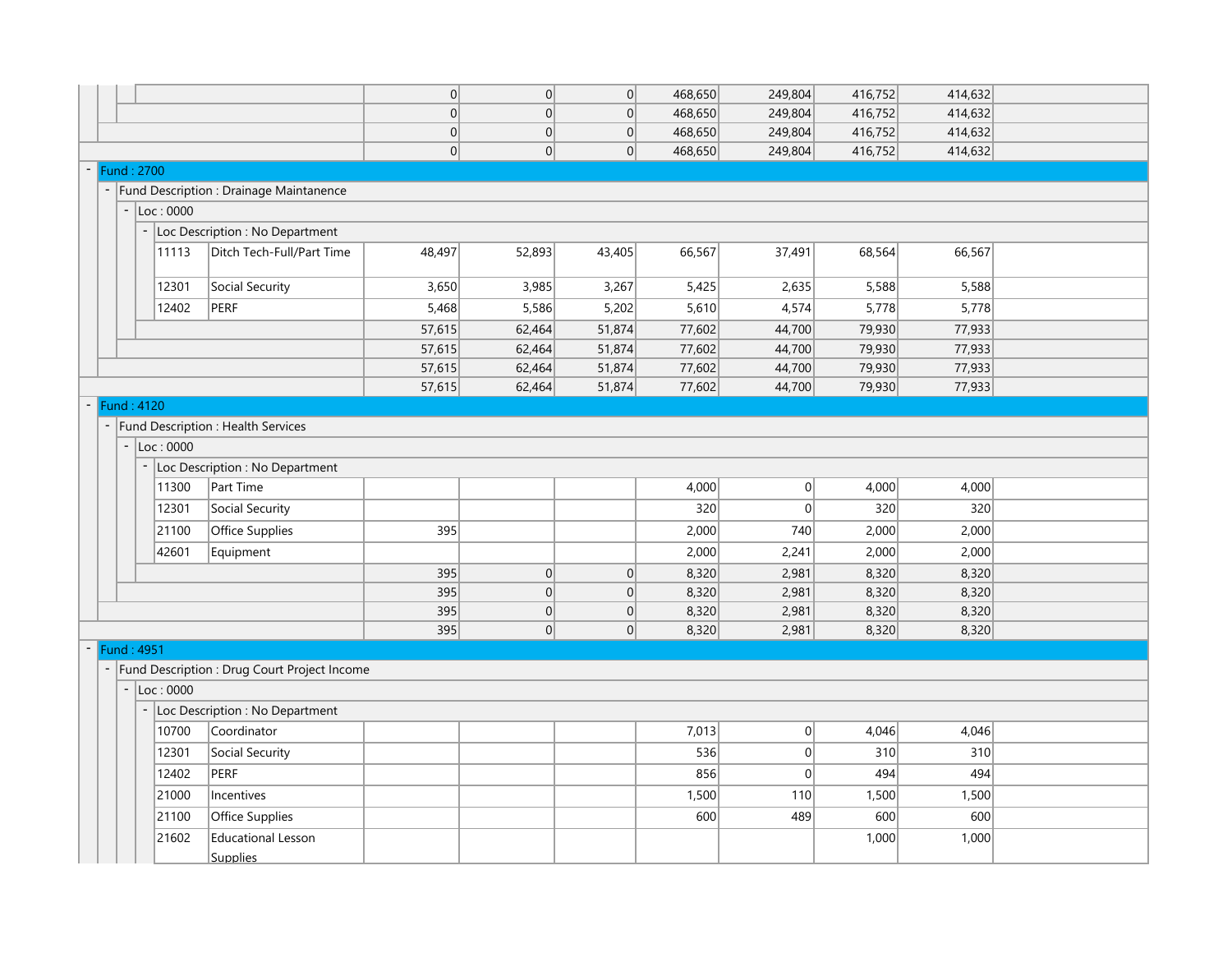| 22601             | Other Supplies                                     |                |                |         |         |          | 100     | 100            |                                   |
|-------------------|----------------------------------------------------|----------------|----------------|---------|---------|----------|---------|----------------|-----------------------------------|
| 30100             | Contractural Services                              |                |                |         | 6,000   | $\Omega$ | 5,000   | 5,000          |                                   |
| 31200             | Training                                           |                |                |         |         | 13       | 500     | 500            |                                   |
| 31700             | Travel                                             |                |                |         | 1,800   | 904      | 2,000   | 2,000          |                                   |
| 32000             | Screenings                                         |                |                |         | 5,800   | 286      | 7,800   | 7,800          |                                   |
|                   |                                                    | 0              | 0              | 0       | 24,105  | 1,802    | 23,350  | 23,350         |                                   |
|                   |                                                    | 0              | 0              | 0       | 24,105  | 1,802    | 23,350  | 23,350         |                                   |
|                   |                                                    | $\overline{0}$ | 0              | 0       | 24,105  | 1,802    | 23,350  | 23,350         |                                   |
|                   |                                                    | 0              | 0              | 0       | 24,105  | 1,802    | 23,350  | 23,350         |                                   |
| <b>Fund: 4977</b> |                                                    |                |                |         |         |          |         |                |                                   |
|                   | - Fund Description : County Wheel Tax              |                |                |         |         |          |         |                |                                   |
| $-$ Loc : 0000    |                                                    |                |                |         |         |          |         |                |                                   |
|                   | - Loc Description : No Department                  |                |                |         |         |          |         |                |                                   |
| 22401             | Stone                                              |                |                | 285,378 | 100,000 | 101,732  | 100,000 | 100,000        |                                   |
| 22500             | Bituminous                                         |                |                | 7,609   | 150,000 | 39,657   | 150,000 | 150,000        |                                   |
| 34200             | <b>Other Contractual Services</b>                  |                |                | 63,350  | 300,000 | 260,707  | 400,000 |                | 400,000 Raised due to projects on |
|                   |                                                    |                |                |         |         |          |         |                | the books for 2021                |
|                   |                                                    | 0              | 0              | 356,337 | 550,000 | 402,096  | 650,000 | 650,000        |                                   |
|                   |                                                    | 0              | 0              | 356,337 | 550,000 | 402,096  | 650,000 | 650,000        |                                   |
|                   |                                                    | $\overline{0}$ | 0              | 356,337 | 550,000 | 402,096  | 650,000 | 650,000        |                                   |
|                   |                                                    | 0              | 0              | 356,337 | 550,000 | 402,096  | 650,000 | 650,000        |                                   |
| <b>Fund: 8105</b> | - Fund Description : 93.788 IN St Opioid Response  |                |                |         |         |          |         |                |                                   |
| $-$ Loc : 0000    |                                                    |                |                |         |         |          |         |                |                                   |
|                   | - Loc Description : No Department                  |                |                |         |         |          |         |                |                                   |
| 11115             | Drug Crt Case Mgr/Prob                             |                |                |         |         | 28,558   | 42,750  | 32,580         |                                   |
|                   | Officer                                            |                |                |         |         |          |         |                |                                   |
| 12301             | Social Security                                    |                |                |         |         | 2,048    | 3,120   | 12,420         |                                   |
| 12402             | PERF                                               |                |                |         |         | 3,484    | 5,216   | 0              |                                   |
| 12601             | Health Insurance                                   |                |                |         |         | 15,153   | 32,831  | $\overline{0}$ |                                   |
| 12803             | Other Employee Insurances                          |                |                |         |         | 31       | 75      | 0              |                                   |
|                   |                                                    |                |                |         |         |          |         |                |                                   |
|                   |                                                    | 0              | 0              | 0       | 0       | 49,274   | 83,992  | 45,000         |                                   |
|                   |                                                    | $\overline{0}$ | $\overline{0}$ | 0       | 0       | 49,274   | 83,992  | 45,000         |                                   |
|                   |                                                    | 0              | 0              | 0       | 0       | 49,274   | 83,992  | 45,000         |                                   |
|                   |                                                    | 0              | 0              | 0       | 0       | 49,274   | 83,992  | 45,000         |                                   |
| <b>Fund: 8897</b> |                                                    |                |                |         |         |          |         |                |                                   |
|                   | - Fund Description : Prosecutor IV-D After 10-1-99 |                |                |         |         |          |         |                |                                   |
| $-$ Loc : 0000    |                                                    |                |                |         |         |          |         |                |                                   |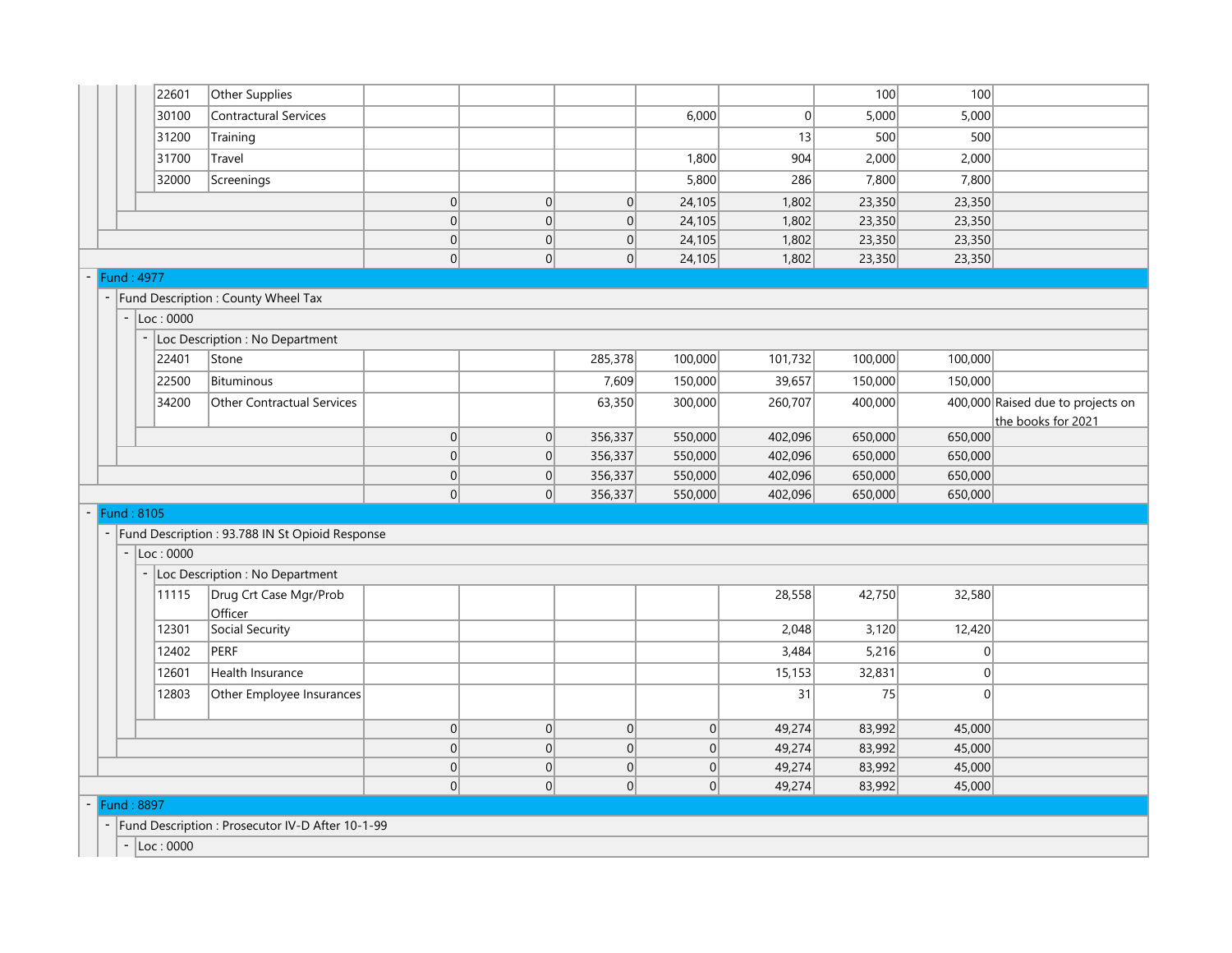|                   | Loc Description : No Department                      |                  |                  |                |                  |                |                  |                  |                          |
|-------------------|------------------------------------------------------|------------------|------------------|----------------|------------------|----------------|------------------|------------------|--------------------------|
| 11210             | IV-D Deputy Prosecutor                               | 765              | 780              | 803            | 804              | 619            | 845              |                  | 828 Julie-Marie          |
| 11308             | IV-D Caseworker (3)                                  | 591              | 3,420            | 3,685          | 4,194            | 2,949          | 4,215            |                  | $4,194$ Janelle          |
| 11412             | IV-D Caseworker (4)                                  | 591              | 3,420            | 4,169          | 4,194            | 3,226          | 4,215            |                  | 4,194 Michelle           |
| 11812             | IV-D Caseworker (5)                                  | 591              | 3,420            | 4,169          | 4,194            | 3,226          | 3,949            | 3,871 Fawn       |                          |
| 12301             | Social Security                                      | 186              | 801              | 926            | 783              | 712            | 7,892            |                  | 7,892 All 3 caseworkers  |
| 12402             | PERF                                                 | 217              | 1,252            | 1,565          | 1,249            | 1,223          | 12,585           |                  | 12,585 All 3 caseworkers |
|                   |                                                      | 2,941            | 13,093           | 15,317         | 15,418           | 11,955         | 33,701           | 33,564           |                          |
|                   |                                                      | 2,941            | 13,093           | 15,317         | 15,418           | 11,955         | 33,701           | 33,564           |                          |
|                   |                                                      | 2,941            | 13,093           | 15,317         | 15,418           | 11,955         | 33,701           | 33,564           |                          |
|                   |                                                      | 2,941            | 13,093           | 15,317         | 15,418           | 11,955         | 33,701           | 33,564           |                          |
| <b>Fund: 8899</b> |                                                      |                  |                  |                |                  |                |                  |                  |                          |
|                   | - Fund Description : Clerk IV-D After 10-1-99        |                  |                  |                |                  |                |                  |                  |                          |
| $-$ Loc : 0000    |                                                      |                  |                  |                |                  |                |                  |                  |                          |
| 21100             | - Loc Description : No Department<br>Office Supplies | 5,751            | 996              | 267            | 6,000            | 50             | 6,000            | 6,000            |                          |
| 30100             | <b>Contractural Services</b>                         | 14,202           | 10,327           | 8,716          | 14,000           | 5,960          | 14,000           | 14,000           |                          |
|                   |                                                      |                  |                  |                | 4,000            |                |                  |                  |                          |
| 31700             | Travel                                               |                  | 46               | 220            |                  | 66             | 4,000            | 4,000            |                          |
|                   |                                                      | 19,953<br>19,953 | 11,369<br>11,369 | 9,203<br>9,203 | 24,000<br>24,000 | 6,076<br>6,076 | 24,000<br>24,000 | 24,000<br>24,000 |                          |
|                   |                                                      | 19,953           | 11,369           | 9,203          | 24,000           | 6,076          | 24,000           | 24,000           |                          |
|                   |                                                      | 19,953           | 11,369           | 9,203          | 24,000           | 6,076          | 24,000           | 24,000           |                          |
| <b>Fund: 9103</b> |                                                      |                  |                  |                |                  |                |                  |                  |                          |
|                   | - Fund Description : Drug Court DOC Grant            |                  |                  |                |                  |                |                  |                  |                          |
| $-$ Loc : 0000    |                                                      |                  |                  |                |                  |                |                  |                  |                          |
|                   | - Loc Description : No Department                    |                  |                  |                |                  |                |                  |                  |                          |
| 10700             | Coordinator                                          |                  |                  |                | 53,765           | 44,414         | 58,562           |                  | 58,562 Kelly S NE7       |
| 11104             | <b>Public Defenders</b>                              |                  |                  |                | 14,040           | 7,020          | 14,040           |                  | 14,040 Brad W            |
| 12301             | Social Security                                      |                  |                  |                | 5,559            | 3,398          | 4,480            | 4,480            |                          |
| 12402             | PERF                                                 |                  |                  |                | 6,559            | 5,419          | 7,145            | 7,145            |                          |
| 21000             | Incentives                                           |                  |                  |                | 1,000            | 0              | 1,000            | 1,000            |                          |
| 23001             | <b>Drug Testing Supplies</b>                         |                  |                  |                | 6,000            | 2,339          | 3,688            | 3,688            |                          |
|                   |                                                      |                  |                  |                | 9,000            | 6,112          | 9,000            | 9,000            |                          |
| 33103             | Compliance Officer                                   |                  |                  |                |                  |                |                  |                  |                          |
|                   | Contractual                                          |                  |                  |                |                  |                |                  |                  |                          |
| 33800             | <b>Drug Testing</b>                                  | $\overline{0}$   | $\mathbf{0}$     | 0              | 95,923           | 68,702         | 500<br>98,415    | 500<br>98,415    |                          |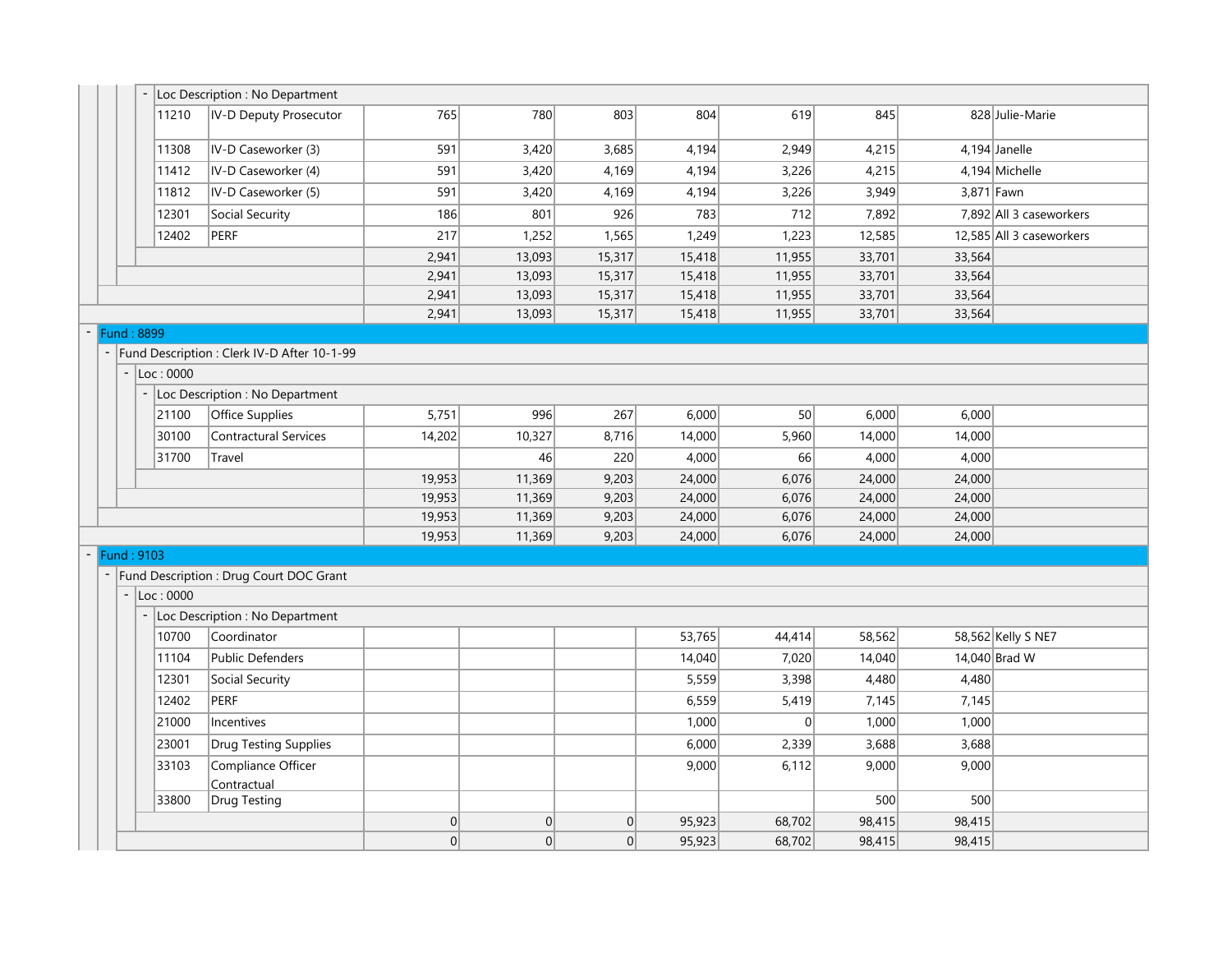|                   |                                                  | 0        | 0              | 0         | 95,923             | 68,702           | 98,415           | 98,415           |                                      |
|-------------------|--------------------------------------------------|----------|----------------|-----------|--------------------|------------------|------------------|------------------|--------------------------------------|
|                   |                                                  | 0        | $\Omega$       | $\vert$ 0 | 95,923             | 68,702           | 98,415           | 98,415           |                                      |
| <b>Fund: 9104</b> |                                                  |          |                |           |                    |                  |                  |                  |                                      |
|                   | - Fund Description : Probation DOC Grant         |          |                |           |                    |                  |                  |                  |                                      |
| $-$ Loc: 0000     |                                                  |          |                |           |                    |                  |                  |                  |                                      |
|                   | Loc Description : No Department                  |          |                |           |                    |                  |                  |                  |                                      |
| 11207             | Probation Officer                                |          |                |           | 84,467             | 33,426           | 43,510           |                  | 43,510 Jaime Loshe                   |
| 12301             | Social Security                                  |          |                |           | 6,462              | 2,371            | 3,200            | 3,200            |                                      |
| 12402             | PERF                                             |          |                |           | 10,305             | 4,078            | 5,100            | 5,100            |                                      |
| 12601             | Health Insurance                                 |          |                |           | 59,315             | 0                | 11,594           | 11,594           |                                      |
| 12700             | Workman's Comp                                   |          |                |           | 2,272              | 0                | 1,171            | 1,171            |                                      |
| 21000             | Incentives                                       |          |                |           |                    |                  | 500              | 500              |                                      |
| 21602             | <b>Educational Lesson</b>                        |          |                |           |                    |                  | 800              | 800              |                                      |
|                   | <b>Supplies</b>                                  |          |                |           |                    |                  |                  |                  |                                      |
| 33800             | Drug Testing                                     |          |                |           |                    |                  | 7,161            | 7,161            |                                      |
|                   |                                                  | 0        | 0              | 0         | 162,821            | 39,875           | 73,036           | 73,036           |                                      |
|                   |                                                  | 0 <br> 0 | 0 <br>$\Omega$ | 0         | 162,821            | 39,875           | 73,036           | 73,036           |                                      |
|                   |                                                  | 0        | 0              | 0 <br> 0  | 162,821<br>162,821 | 39,875<br>39,875 | 73,036<br>73,036 | 73,036<br>73,036 |                                      |
| <b>Fund: 9105</b> |                                                  |          |                |           |                    |                  |                  |                  |                                      |
|                   | - Fund Description : Problem Solving Court Grant |          |                |           |                    |                  |                  |                  |                                      |
| $-$ Loc : 0000    |                                                  |          |                |           |                    |                  |                  |                  |                                      |
|                   |                                                  |          |                |           |                    |                  |                  |                  |                                      |
| 10700             |                                                  |          |                |           |                    |                  |                  |                  |                                      |
|                   | Loc Description : No Department<br>Coordinator   |          | 4,406          | 614       | 4,537              |                  | 2,338            |                  |                                      |
| 12005             |                                                  |          |                |           |                    | 2,270            |                  |                  | $2,338$ Kelly S<br>1,228 Jaime Loshe |
| 12301             | Case Manager                                     |          |                | 47        | 1,023              | 174              | 1,228<br>273     | 273              |                                      |
| 12402             | Social Security<br>PERF                          |          |                | 75        |                    | 277              | 435              | 435              |                                      |
|                   |                                                  |          |                |           |                    |                  |                  |                  |                                      |
| 12601<br>21000    | Health Insurance<br>Incentives                   |          |                |           |                    |                  | 1,064            |                  | 1,064 Jaime Loshe                    |
|                   |                                                  |          |                | 1,185     | 726                | 995<br> 0        | 582              | 582              |                                      |
| 31200             | Training                                         |          |                | 828       | 714                |                  | 1,200            | 1,200            |                                      |
| 33103             | Compliance Officer<br>Contractual                |          |                | 2,232     | 3,000              | 3,407            | 2,880            | 2,880            |                                      |
|                   |                                                  | 0        | 4,406          | 4,981     | 10,000             | 7,123            | 10,000           | 10,000           |                                      |
|                   |                                                  | 0        | 4,406          | 4,981     | 10,000             | 7,123            | 10,000           | 10,000           |                                      |
|                   |                                                  | 0        | 4,406          | 4,981     | 10,000             | 7,123            | 10,000           | 10,000           |                                      |
| <b>Fund: 9107</b> |                                                  | 0        | 4,406          | 4,981     | 10,000             | 7,123            | 10,000           | 10,000           |                                      |